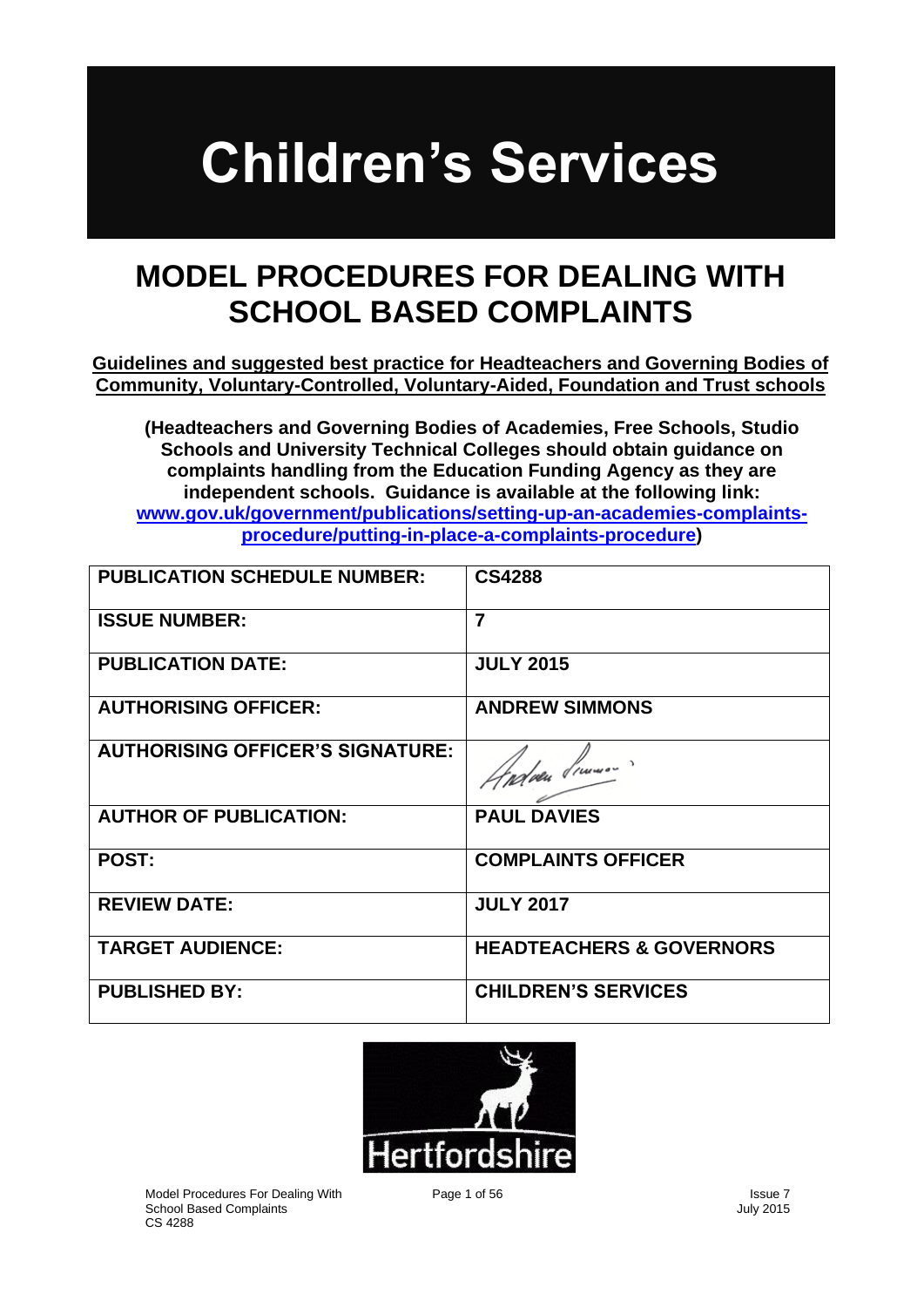### **Contents**

| <b>Item</b>                                             | Page Number(s) |
|---------------------------------------------------------|----------------|
| Special notes                                           | 3              |
| Important revisions since the last                      | $\overline{4}$ |
| issue (number 6)                                        |                |
| Suggested complaints policy template                    | $5 - 8$        |
| for schools                                             |                |
| General principles of complaints                        | 9              |
| Dealing with complaints – initial                       | 9              |
| concerns                                                |                |
| Dealing with complaints - formal                        | 9              |
| procedures                                              |                |
| Flowchart – summary of dealing with                     | $9 - 10$       |
| complaints                                              |                |
| Framework of principles                                 | $10 - 11$      |
| Investigating complaints                                | 11             |
| Resolving complaints                                    | 11             |
| <b>Vexatious complaints</b>                             | $11 - 12$      |
| Time-limits                                             | 12             |
| Stages of the complaints process                        | 13<br>13       |
| Recording complaints                                    | 13             |
| <b>Governing Body Review</b>                            | $13 - 14$      |
| Publicising the procedure<br>Why does the school need a | 14             |
| complaints procedure?                                   |                |
| How will these guidelines help you?                     | 14             |
| How should schools handle                               | $14 - 16$      |
| complaints made about or by                             |                |
| What complaint/appeal procedures                        | 16             |
| are not covered by this document?                       |                |
| <b>Complaints about Academies</b>                       | $16 - 17$      |
| What is the position of Staff                           | 17             |
| complained about?                                       |                |
| Where can the school get further                        | 17             |
| help?                                                   |                |
| How long should the school take in                      | 17             |
| dealing with concerns and                               |                |
| complaints?                                             |                |
| What is the first stage in dealing with                 | $17 - 18$      |
| a complaint?                                            |                |
| What is the second stage in dealing                     | $18 - 19$      |
| with a complaint?                                       |                |
| Who can attend a Stage 2 hearing?                       | 19             |
| What happens after the                                  | 19             |
| investigation/hearing?                                  |                |
| What can Parents do if they are not                     | $19 - 20$      |
| satisfied with the outcome of the                       |                |
| second stage of the investigation?                      |                |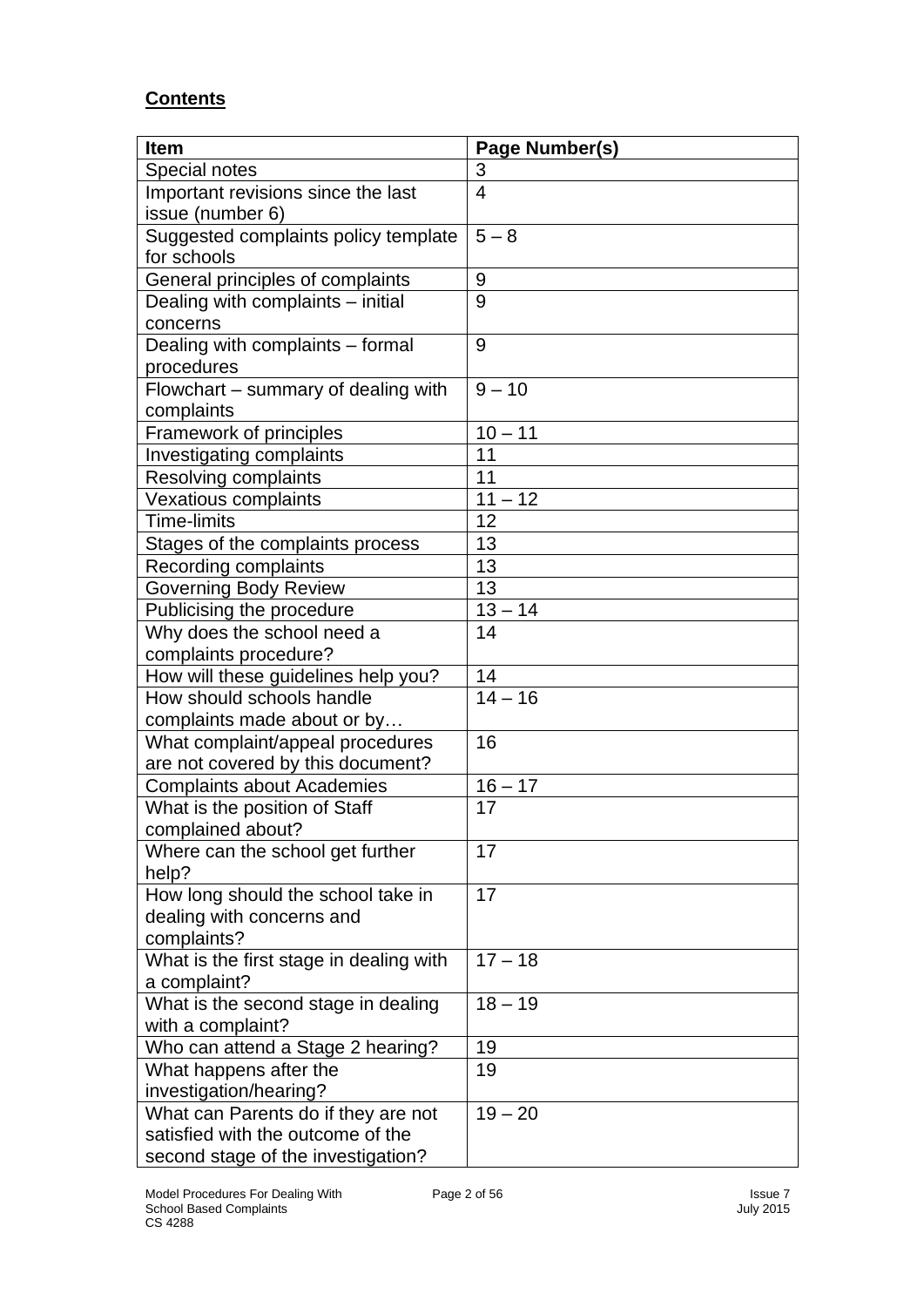| When is there a third stage of<br>complaint to the County Council and                         | 20        |
|-----------------------------------------------------------------------------------------------|-----------|
| how does it work?                                                                             |           |
| What happens when there is NO<br>statutory third stage of complaint to<br>the County Council? | $20 - 21$ |
| Can Parents complain to anyone<br>other than the County Council?                              | $21 - 22$ |
| What kind of record will be kept about<br>complaints?                                         | 22        |
| Appendix 1 - Hearing Stage 2 formal<br>complaints - a toolkit for Governors                   | $23 - 52$ |
| Appendix 2 – HCC school complaints<br>information factsheet for parents                       | $53 - 56$ |

#### **Special notes**

- This is not a policy. It is in fact a document outlining model procedures for handling complaints that Community, Voluntary-Controlled, Voluntary-Aided, Foundation and Trust schools may elect to adopt. Schools that choose not to adopt and follow this guidance must still have a complaints procedure that has been approved by Governors and publicised to parents. For example Church of England schools and Catholic schools may elect to adopt and follow diocesan guidance instead.
- Whilst every effort has been made to make these model procedures as comprehensive as possible, the guidance and suggested best practice contained within this document is not exhaustive.
- Each school should ensure that it drafts, approves, adopts and publishes its own complaints procedure based on the guidance and suggested best practice contained within this document. The document featured on pages 5 – 8 is a suggested template to assist schools in doing this.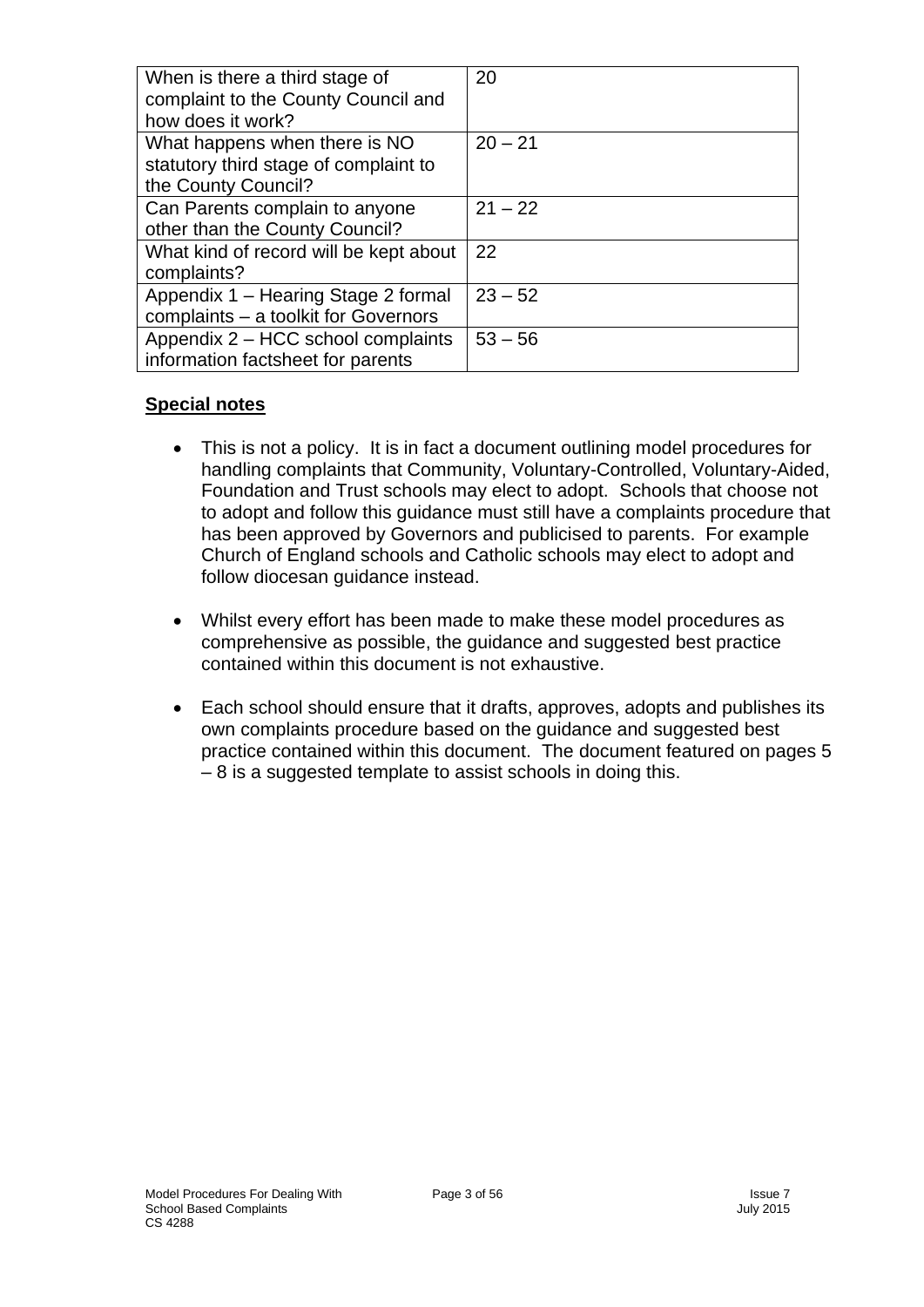#### **Important revisions since the last issue (Number 6 – July 2012)**

- Inclusion of a reminder that this procedure is not exhaustive.
- Inclusion of advice on how schools should handle complaints made by a Governor about another Governor.
- Inclusion of advice on how schools should handle complaints regarding compliance with Data Protection and Freedom of Information legislation.
- Inclusion of contact details for the Education Funding Agency.
- Revised wording about Complaints Panel Membership.
- Addition of wording to make it clear that an Investigation prior to a Complaints Panel does not have to take place if the Chair of Governors is satisfied that all the facts of a complaint have been established and therefore, no further clarity is needed. This has been added to ensure that it is made clear that an Investigation prior to a Panel is optional and is a decision to be made by the Chair of Governors.
- Amendment to timescale in circumstances where a further investigation of an SEN provision complaint may be requested. Complainants must now ask for this within 20 working days of receiving the final outcome from the school, rather than 28 school days.
- Changes to front sheet making it clear that Academies, Free Schools, Studio Schools and University Technical Colleges should seek definitive advice from the EFA (such as the requirement to have an IP on a complaints panel) on how to handle complaints.
- Inclusion of a 'Special Notes' section.
- Removal of Appendix 1 as it duplicated Annex J.
- Appendix 3 moved to the beginning of the document to encourage each school to adopt it as their complaints policy document. No longer designated as an Appendix.
- Removal of Appendix 4 regarding boarding schools.
- Removal of Appendix 5 as it was only a summary of the overall document and therefore contained a lot of duplicate information.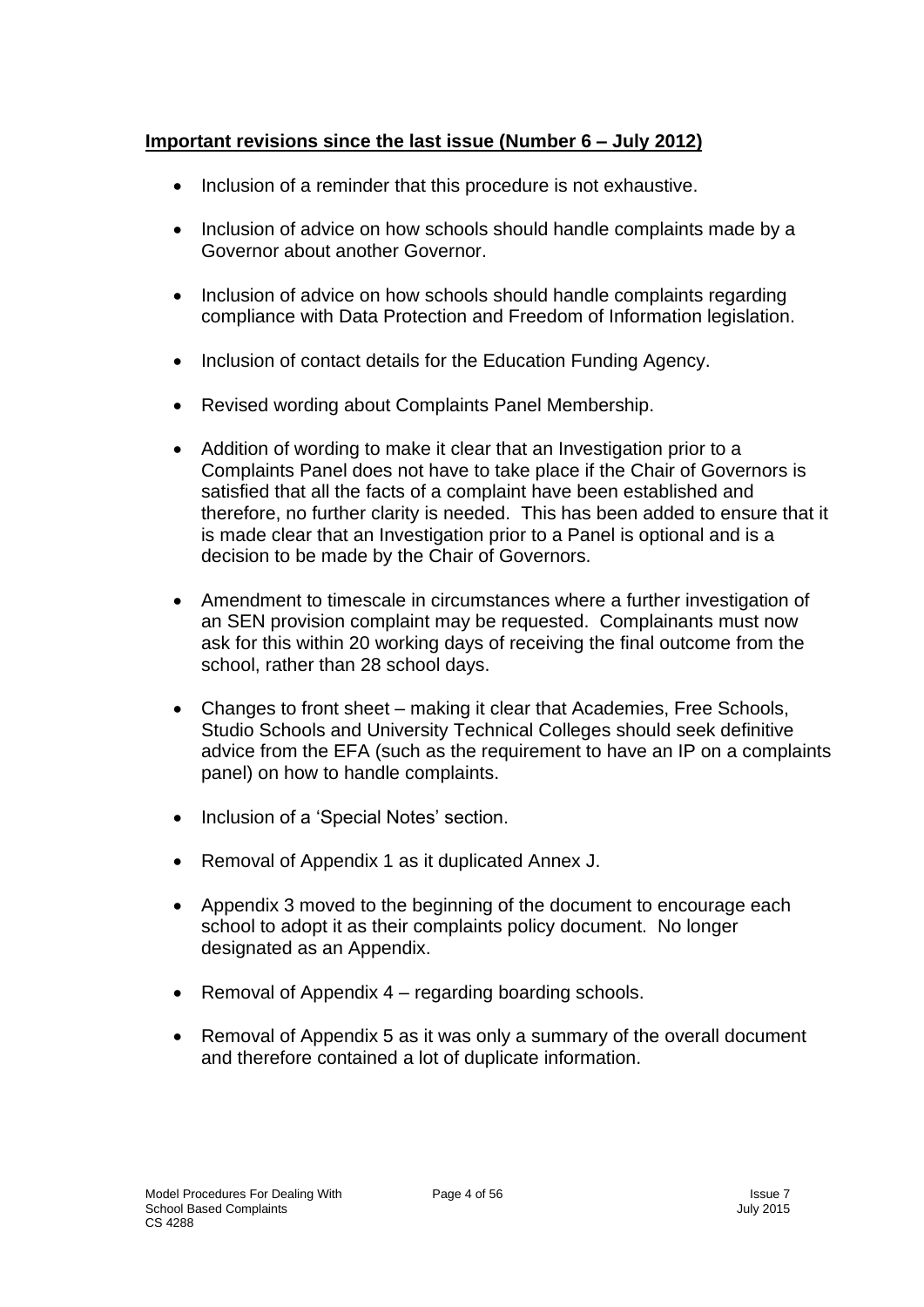

# Holtsmere End Junior School Complaints Procedure Autumn 2020 How we will deal with your concerns

*Holtsmere End Junior School Shenley Road Hemel Hempstead Herts HP27JZ*

#### **HOW TO COMMENT OR COMPLAIN**

#### **We care about what you think**

Each day this school makes many decisions and tries hard to do the best for all the children. Your comments - either positive or negative - are helpful for future planning.

You may want to talk to us about a particular aspect of this school, though not actually make a complaint - you just want to get something 'off your chest'.

If you are dissatisfied about the way your child is being treated, or any actions or lack of action by us, please feel free to contact us using the details listed above.

#### **Our aims**

- Your complaint will be dealt with honestly, politely and in confidence.
- Your complaint will be looked into thoroughly and fairly.
- If your complaint is urgent we will deal with it more quickly.
- We will keep you up to date with progress at each stage.
- You will get an apology if we have made a mistake.
- You will be told what we are going to do to put things right.
- You will get a full and clear written reply to formal complaints within **28 school days (5½ weeks)**.

## **Holtsmere End Junior School**

Website: www.holtsmerejm.herts.sch.uk Email: admin@holtsmerejm.herts.sch.uk Telephone: 01442 253189



Model procedures for dealing with Page 5 of 56 **Intervention Contract Contract Contract Contract Contract Contract Page 5 of 56** School Based Complaints **School Based Complaints** July 2015  $CS$   $A288$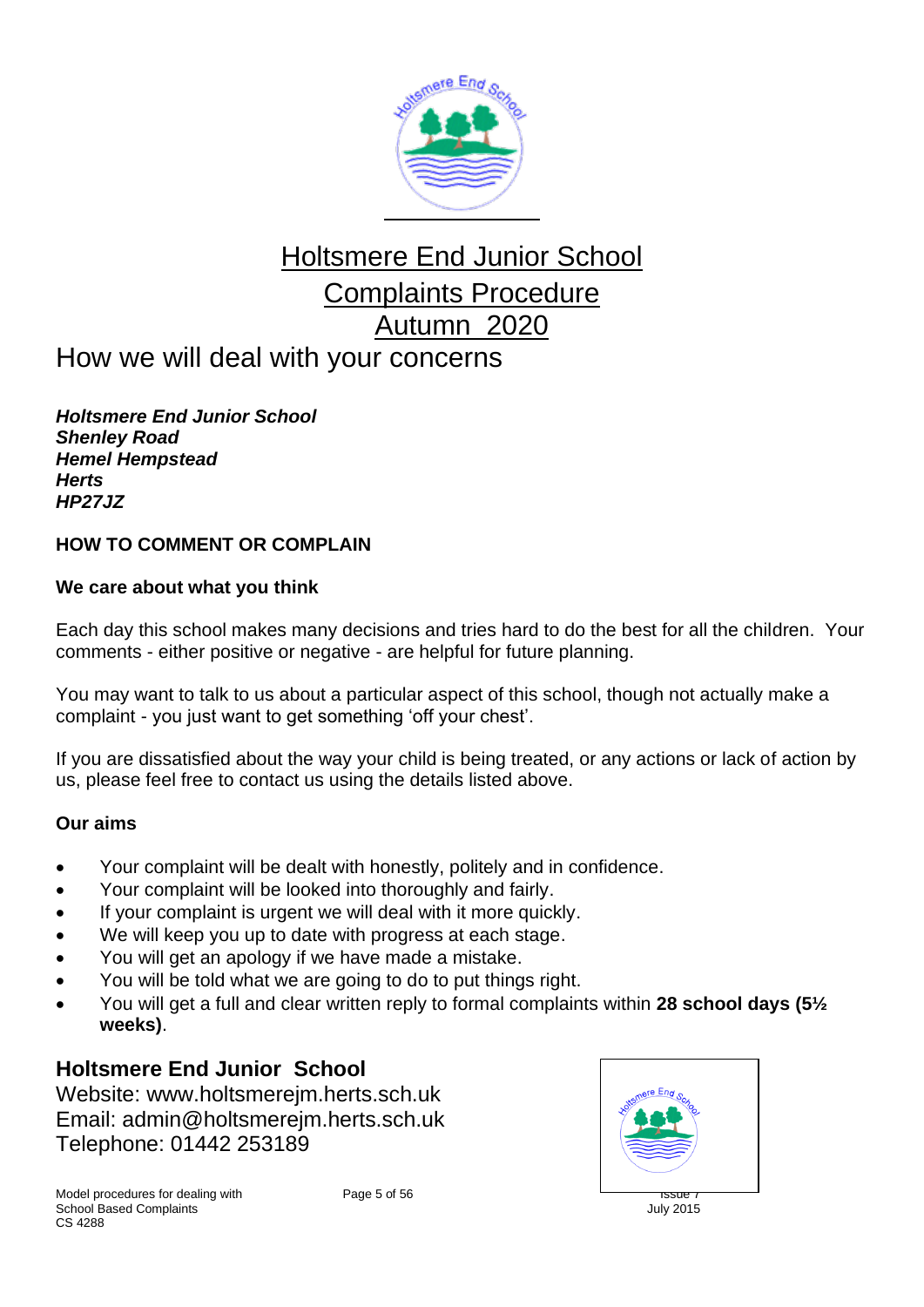#### **How to make a complaint**

#### **In the first instance – informal stage**

If you have a concern about anything we do, or if you wish to make a complaint, you can do this by telephone, in person or in writing (by letter or email). We hope that most complaints can be settled quickly and informally, either by putting matters right or by giving you an explanation. If there is something you are not happy about, or you don't understand why we are doing something in a particular way, please come in and discuss it with the class teacher or another appropriate member of staff, such as the Special Educational Needs Co-ordinator (SENCo) if it is about Special Needs.

We know that it can feel uncomfortable to question or challenge something, but if you don't tell us what is worrying you we cannot explain what we are doing or try to put it right. If the member of staff you speak to in the first instance is unable to attempt to resolve the matter, you should make an appointment with the Headteacher. You should be able to sort out your worries but sometimes this is not possible. In this case there is a next step.

#### **First - formal stage**

**Request a meeting with the Headteacher** who will investigate your complaint and aim to inform you of the outcome **within 10 school days (2 weeks)**.

If your first contact is with individual Governors, they will advise you to take up your concerns with the appropriate member of staff or Headteacher. A Governor should not be made aware of a potential complaint as they may be required to sit on a Panel in the event of a formal hearing (Stage Two) and should be impartial.

If your complaint is about the Headteacher, you should **write to the Chair of Governors**. If your child has a Statement of Special Educational Needs (SEN) or an Education, Health and Care Plan (EHCP) you might find it helpful to talk to our Special Educational Needs Co-ordinator (SENCo) or your child's named Special Needs Officer at the Local Authority. The SEND Information Advice and Support Service (SENDIASS – formerly Parent Partnership) may also be able to help you.

#### **Second - formal stage**

If you remain dissatisfied following Stage 1 and wish to take your complaint further, you will be asked to complete a form or write a letter addressed to the Chair of Governors. In the letter you should:

- Make it clear why you are complaining.
- Say who you have spoken to already.
- Explain what you want to happen as a result of your complaint.

The Chair of Governors will arrange for your complaint to be considered and investigated under the arrangements approved by the Governing Body. This is likely to involve a Panel of Governors. If the Chair of Governors or another Governor has been involved in discussions to help settle the disagreement at Stage 1, s/he should arrange for another Governor to take charge of the investigation. The Governor in charge of investigating the complaint may ask to meet you to discuss your concerns.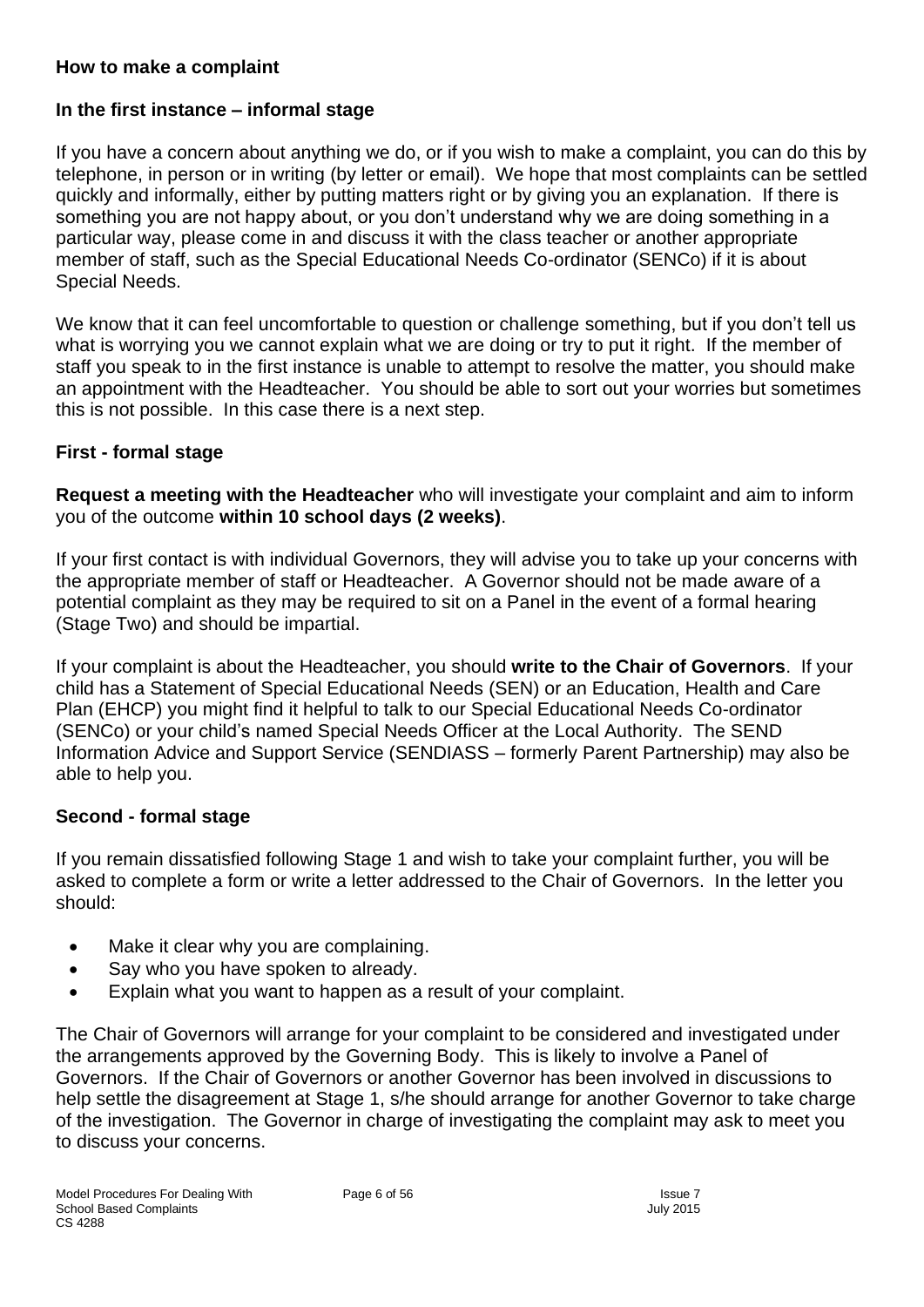You should make sure that the Governors' Complaint Panel is provided with any written information or evidence you intend to use in a formal hearing. You may bring a friend, representative or interpreter to any meeting if you wish. The Chair of the Panel may invite any person who may help establish the facts of the complaint. The Chair should tell you who this person is before the meeting. If any member of staff is required by the Governing Body to attend a meeting they will have the opportunity to be accompanied or represented as they wish. A member of staff named in a complaint may also choose to attend a meeting, even if not required to do so by the Governors. They may be represented. If this happens, we will inform you in advance.

When the Panel has fully investigated your complaint, the Chair of the Panel or the Governor in charge of the investigation will write to you to tell you the findings. These findings will be reported to the Governing Body. The Chair of Governors will then write to you confirming the outcome of your complaint and any agreed actions to be taken. Our Governing Body will aim to deal with your complaint **within 28 school days (5½ weeks)**.

#### **Further recourse**

Most complaints are resolved by this process. Should your complaint not be resolved, your further options are as follows:

• You can complain to the Secretary of State at the Department for Education:

The Secretary of State Department for Education Sanctuary Buildings Great Smith Street London SW1P 3BT Website: [www.education.gov.uk](http://www.education.gov.uk/) Telephone: 0370 000 2288

In the case of complaints about **Special Educational Needs provision**, you may complain further to the Local Authority. This should be done by writing to the Children's Services Complaints Manager.

It should be noted however that if you wish to pursue this route, you must do so within **20 working days (4 weeks)** of receiving the written outcome of the hearing into your complaint. After **20 working days (4 weeks)**, neither the school nor the Local Authority is under any obligation to investigate or progress your complaint any further.

#### **Useful contacts**

**Advisory Centre for Education POhWER** Education Advice & Training Hertlands House 72 Durnsford Road Primett Road London **Stevenage** National SG1 3EE

Phone: **0300 0115 142** Phone: **0300 456 2370**

Model Procedures For Dealing With Page 7 of 56 Issue 7 School Based Complaints **Complaints** July 2015 CS 4288

Web: [www.ace-ed.org.uk](http://www.ace-ed.org.uk/) Web: [www.pohwer.net](http://www.pohwer.net/)

#### **Children's Legal Centre National Youth Advocacy Service**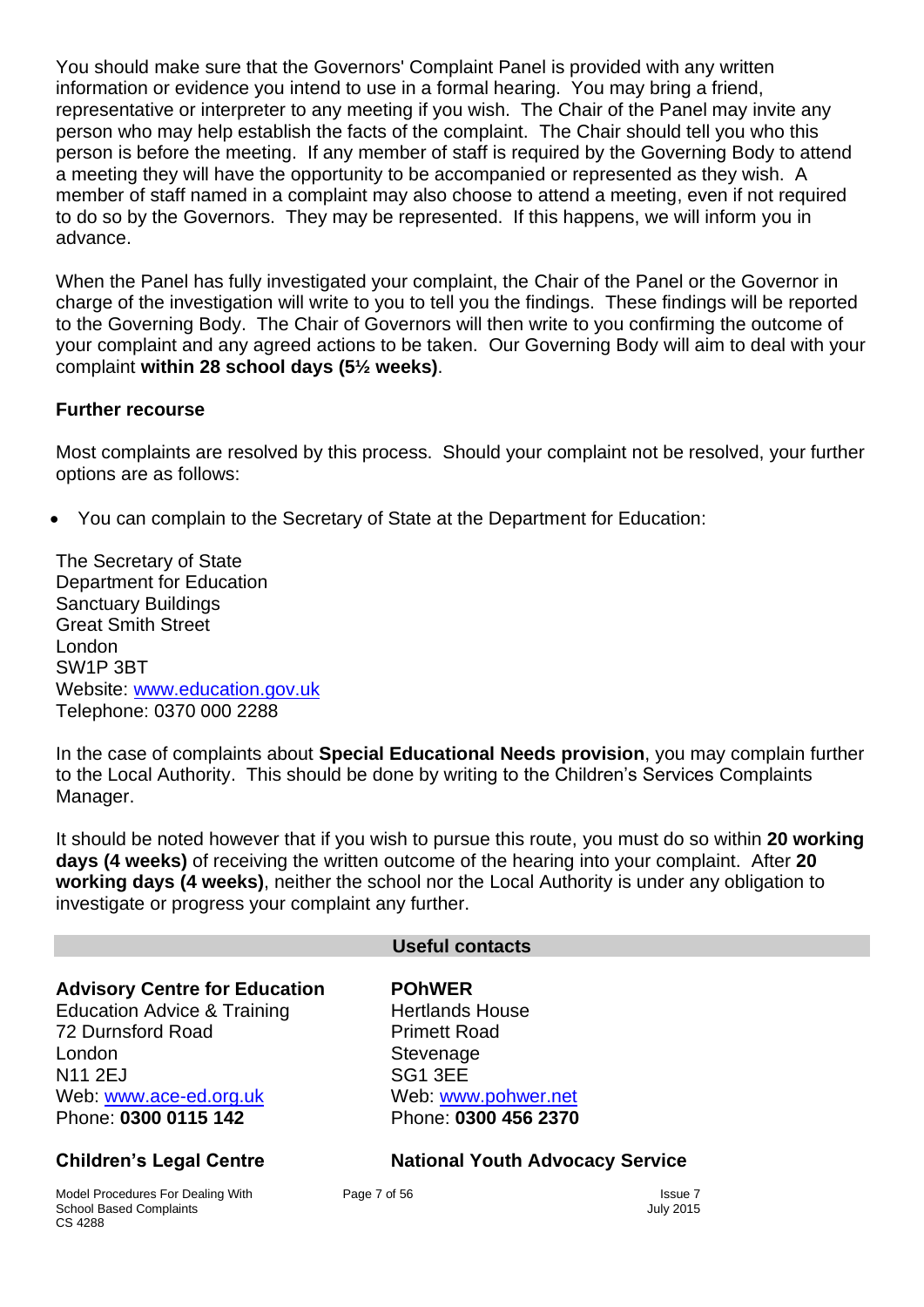Riverside Office Centre (NYAS)<br>
Century House North (Egerton House Century House North North Station Road<br>
Colchester Colchester Birkenhead Colchester Essex Wirral CO1 1RE CH41 1FN Web: [www.childrenslegalcentre.com](http://www.childrenslegalcentre.com/) Web: [www.nyas.net](http://www.nyas.net/)<br>Phone: 0345 345 4345 Phone: 0345 345 4345 Phone: **0345 345 4345** Phone: **0345 345 4345**

**SENDIASS** (Special Educational Needs & Disability Information Advice Support Service – formerly Parent Partnership) Registry Office Block CHR102 County Hall **Hertford** SG13 8DF Web: [www.hertsdirect.org/parentpartnership](http://www.hertsdirect.org/parentpartnership) Email: [parent.partnership@hertfordshire.gov.uk](mailto:parent.partnership@hertfordshire.gov.uk) Phone: **01992 555847**

**Family Lives (Formerly Parentline Plus)** 15-17 The Broadway **Hatfield Hertfordshire** AL9 5HZ Web: [www.familylives.org.uk](http://www.familylives.org.uk/) Phone: **0808 800 2222**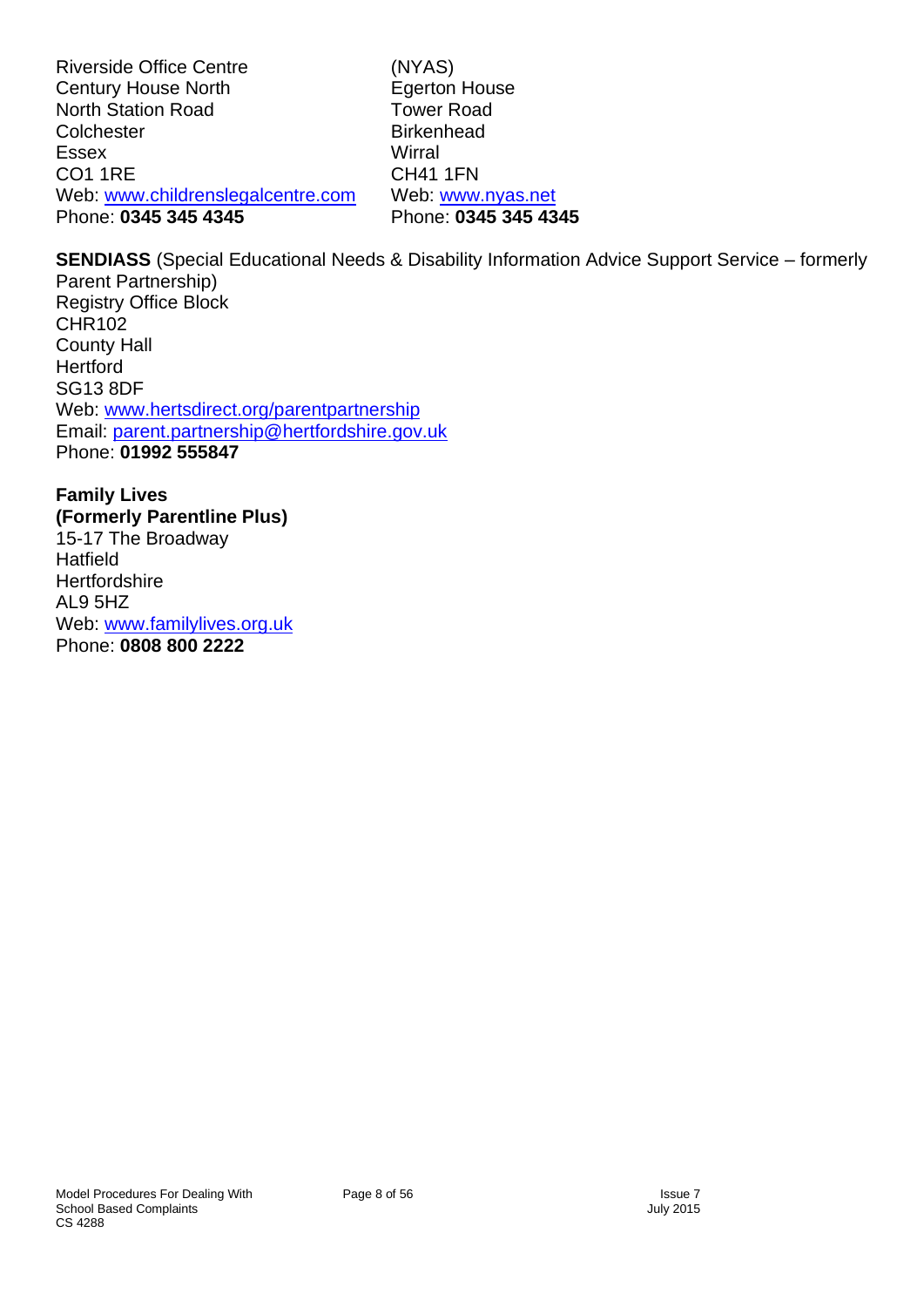#### **Dealing with Complaints – Initial concerns**

1. Schools need to be clear about the difference between a concern and a complaint. A concern can be defined as a cause of worry, whilst a complaint can be defined as an expression of dissatisfaction. Taking informal concerns seriously at the earliest stage will reduce the numbers that develop into formal complaints.

2. These key messages deal with complaints but the underlying principle is that concerns ought to be handled, if at all possible, without the need for formal procedures. The requirement to have a complaints procedure need not in any way undermine efforts to resolve the concern informally. In most cases the class teacher or the individual delivering the service in the case of extended school provision, will receive the first approach. It would be helpful if Staff were able to resolve issues on the spot, including apologising where necessary.

*Schools may also wish to meet with Parents if that would help resolve the issue.*

*Similarly Parents can be given details of support organisations that may be able to impartially discuss their concerns with them.*

#### **Dealing with Complaints – Formal procedures**

3. The formal procedures will need to be invoked when initial attempts to resolve the issue are unsuccessful and the person raising the concern remains dissatisfied and wishes to take the matter further.

4. Schools might wish to nominate a member of Staff to have responsibility for the operation and management of the school complaints procedure. They could be termed the school's 'Complaints Co-ordinator'. In smaller schools this may often be the Headteacher.

#### **Flowchart - Summary of Dealing with Complaints**

Please see next page.

**Dealing with complaints**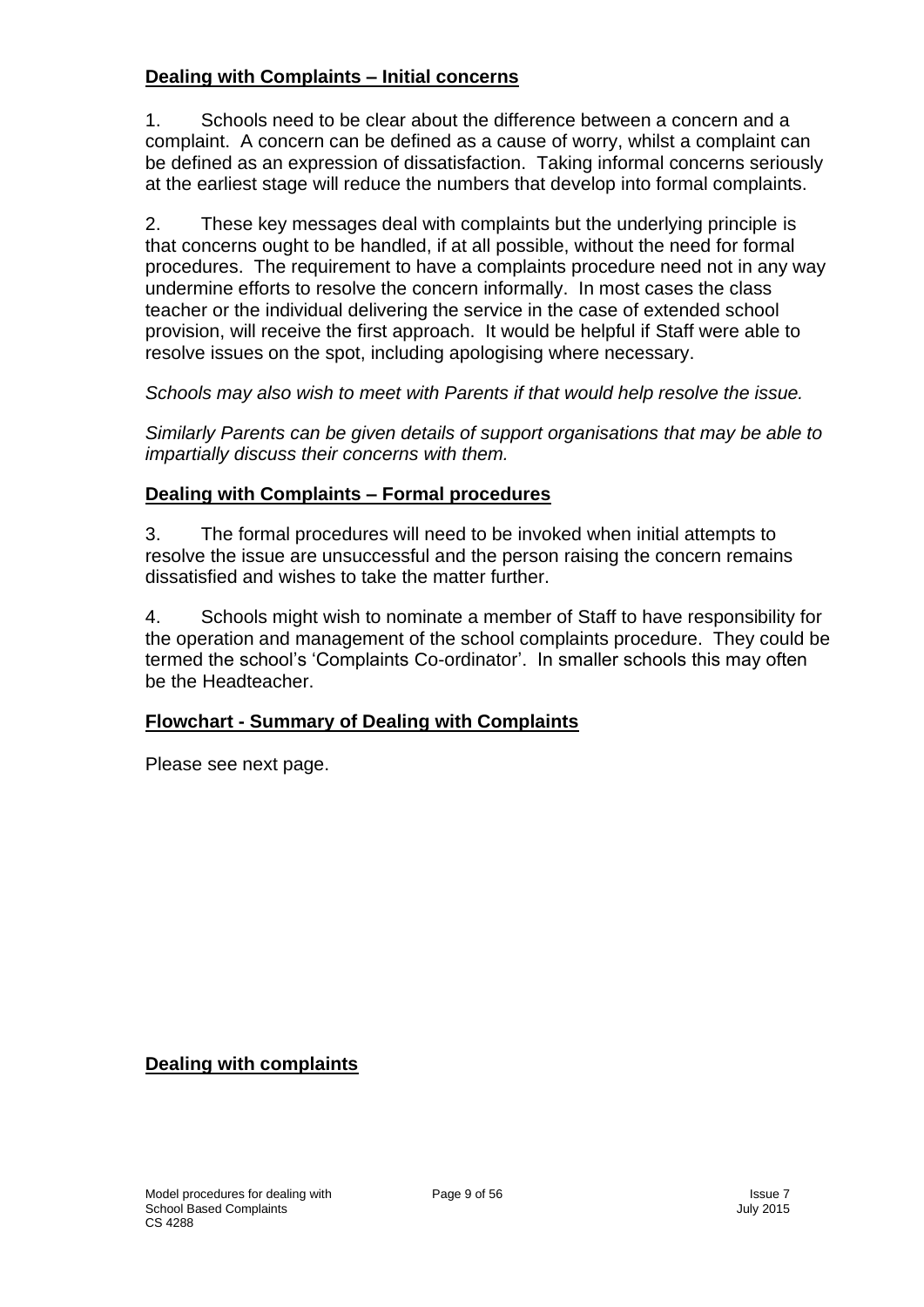

#### **Framework of Principles**

- 5. An effective Complaints Procedure will:
	- encourage resolution of problems by **informal** means wherever possible;
	- be easily **accessible** and **publicised;**
	- be **simple** to understand and use;
	- be **impartial;**
	- be **non-adversarial;**
	- allow **swift** handling with established **time-limits** for action and keeping people informed of the progress;
	- ensure a full and **fair** investigation by an independent person where necessary;
	- respect people's desire for **confidentiality;**
	- address all the points at issue and provide an **effective** response and **appropriate** redress, where necessary;
	- provide **information** to the school's Senior Management Team so that services can be improved.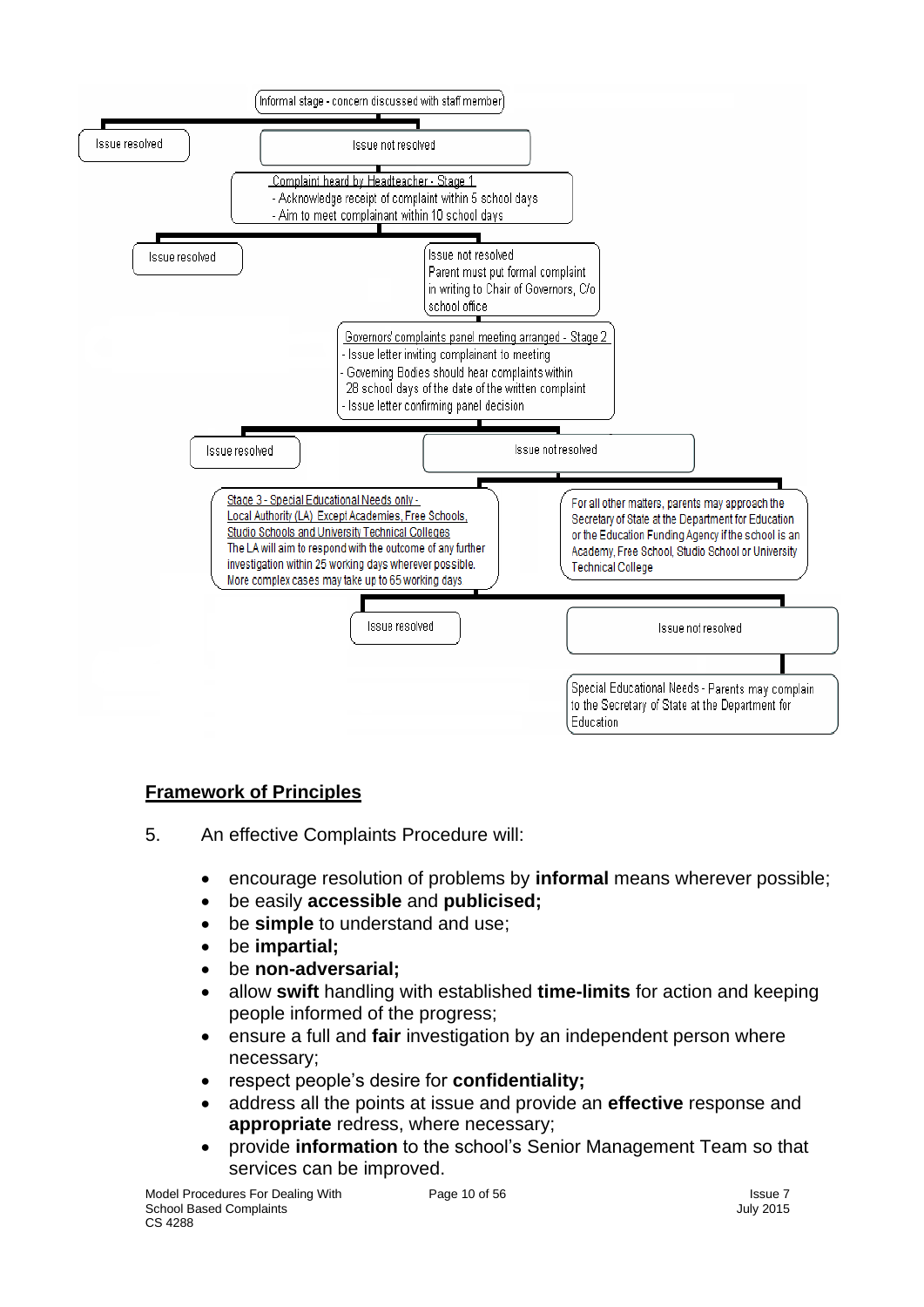#### **Investigating Complaints**

6. It is suggested that at each stage, the person investigating the complaint (the Complaints Co-ordinator), makes sure that they:

- establish **what** has happened so far, and **who** has been involved;
- clarify the nature of the complaint and what remains unresolved;
- meet with the complainant or contact them (if unsure or further information is necessary);
- clarify what the complainant feels would put things right;
- interview those involved in the matter and/or those complained of, allowing them to be accompanied if they wish;
- conduct the interview with an open mind and be prepared to persist in the questioning;
- keep notes of the interview.

### **Resolving Complaints**

7. Prior to a complaint being escalated to involve a formal hearing, schools will want to keep in mind ways in which a complaint can be resolved. It might be sufficient to acknowledge that the complaint is valid in whole or in part. In addition, it may be appropriate to offer one or more of the following:

- an apology;
- an explanation:
- an admission that the situation could have been handled differently or better;
- an assurance that the event complained of will not recur;
- an explanation of the steps that have been taken to ensure that it will not happen again;
- an undertaking to review school policies in light of the complaint.

8. It would be useful if complainants were encouraged to state what actions they feel might resolve the problem at any stage. An admission that the school could have handled the situation better is not the same as an admission of liability.

9. An effective complaints procedure will identify areas of agreement between the parties. It is also of equal importance to clarify any misunderstandings that might have occurred as this can create a positive atmosphere in which to discuss any outstanding issues.

#### **Vexatious Complaints**

10. If properly followed, a good complaints procedure will limit the number of complaints that become protracted. However, there will be occasions when, despite all stages of the procedure having been followed, the complainant remains dissatisfied. A vexatious complaint is likely to involve some or all of the following:

• the complaint arises from a historic and irreversible decision or incident;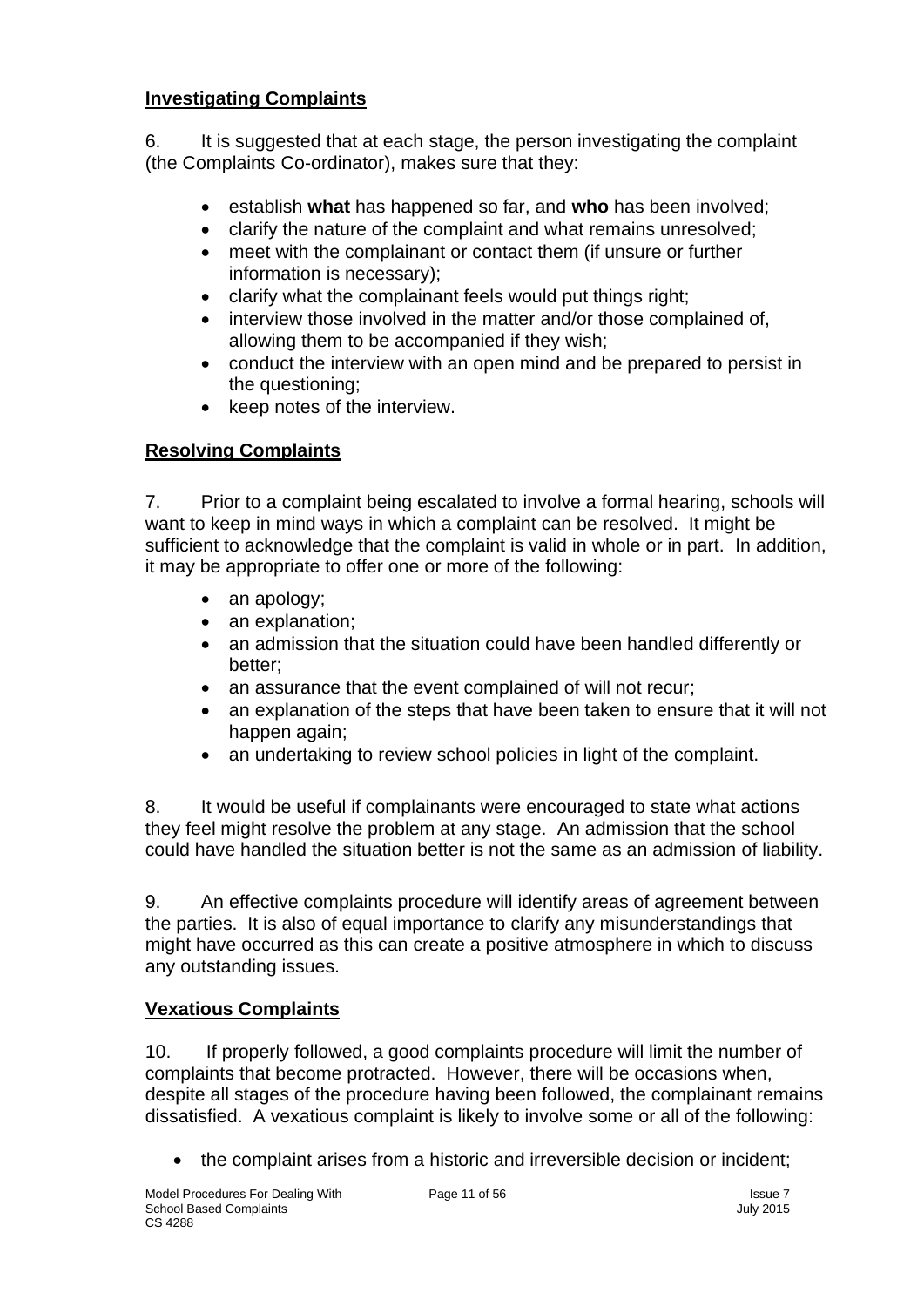- contact with the school is frequent, lengthy, complicated and stressful for Staff;
- the complainant behaves in an aggressive manner to Staff when he/she presents his/her complaint or is verbally abusive or threatening;
- the complainant changes aspects of the complaint partway through the complaint process;
- the complainant makes and breaks contact with the school on an ongoing basis; or
- the complainant persistently approaches the school (and in some cases the Local Authority) through different routes about the same issue in the hope of eliciting different responses.

If the situation is challenging but it is possible to proceed, Staff should avoid giving unrealistic expectations on the outcome of the complaint. In instances where there is a complete breakdown of relations between the complainant and the school, a decision may be made to restrict contact. Any restrictions imposed should be appropriate and proportionate. The options that schools are most likely to consider are:

- requesting contact in a particular form (e.g. letters only);
- requiring contact to take place with a named member of Staff (e.g. Headteacher);
- restricting telephone calls to specified days and times;
- asking the complainant to enter into an agreement about his/her future contact with the school; and
- informing the complainant that if he/she still does not follow this advice (as stated above) any further correspondence that does not present significant new matters or new information will not necessarily be acknowledged, but should be kept on file.
- if the complainant tries to reopen an issue that has already been examined through the complaints procedure, the Chair of the Governing Body is able to inform them in writing that the procedure has been exhausted and that the matter is now closed.

The Complaints Team can be contacted directly where the school identifies a need to discuss a particular case further in order to ascertain whether the complaint can be considered vexatious or not. Useful contact details are included in this document at the end of Appendix 2.

#### **Time-Limits**

11. Complaints need to be considered, and resolved, as quickly and efficiently as possible. An effective complaints procedure will have realistic time limits for each action within each stage. However, where further investigations are necessary, new time limits can be set and the complainant sent details of the new deadline and an explanation for the delay.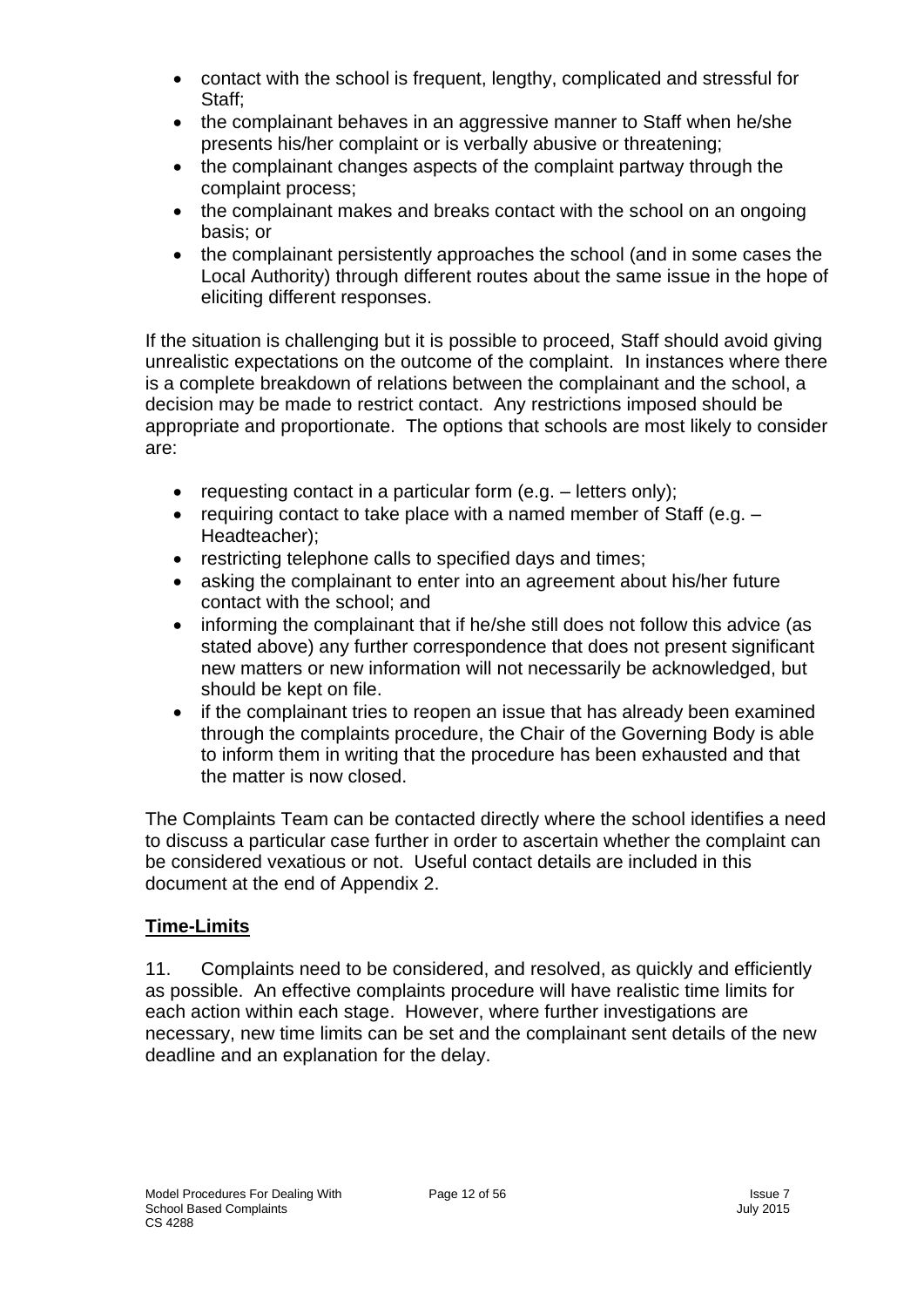#### **Stages of the complaints process**

12. A clear complaints process has well-defined stages:

Informal – Local resolution of the concern with Staff member

Stage 1 – complaint heard by Headteacher

Stage 2 – Governors' Complaint Panel

Further recourse – Possibly to Department for Education, Diocese, Local Authority, or OFSTED (where appropriate).

#### **Recording Complaints**

13. Schools should record the progress of the complaint and the final outcome. A complaint may be made in person, by telephone, or in writing. At the end of a meeting or telephone call, it would be helpful if the member of Staff ensured that the complainant and the school have the same understanding of what was discussed and agreed. A brief note of meetings and telephone calls can be kept and a copy of any written response added to the record.

#### **Governing Body (GB) Review**

14. The Governing Body can monitor the level and nature of complaints and review the outcomes on a regular basis to ensure the effectiveness of the procedure and make changes where necessary. Preferably, complaints information shared with the whole Governing Body will not name individuals.

15. As well as addressing an individual's complaints, the process of listening to, and resolving complaints will contribute to school improvement. When individual complaints are heard, schools may identify underlying issues that need to be addressed. The monitoring and review of complaints by the school and the Governing Body can be a useful tool in evaluating a school's performance.

#### **Publicising the Procedure**

16. There is a legal requirement for the Complaints Procedure to be publicised. It is up to the Governing Body to decide how to fulfil this requirement but details of the Complaints Procedure could be included in the following ways:

- on the school website;
- in the school prospectus;
- in the Governors' report to Parents;
- the information given to new Parents when their children join the school;
- the information given to the children themselves;
- in the home-school agreement:
- in home-school bulletins or newsletters;
- in documents supplied to community users including course information or letting agreements;
- in a specific complaints leaflet;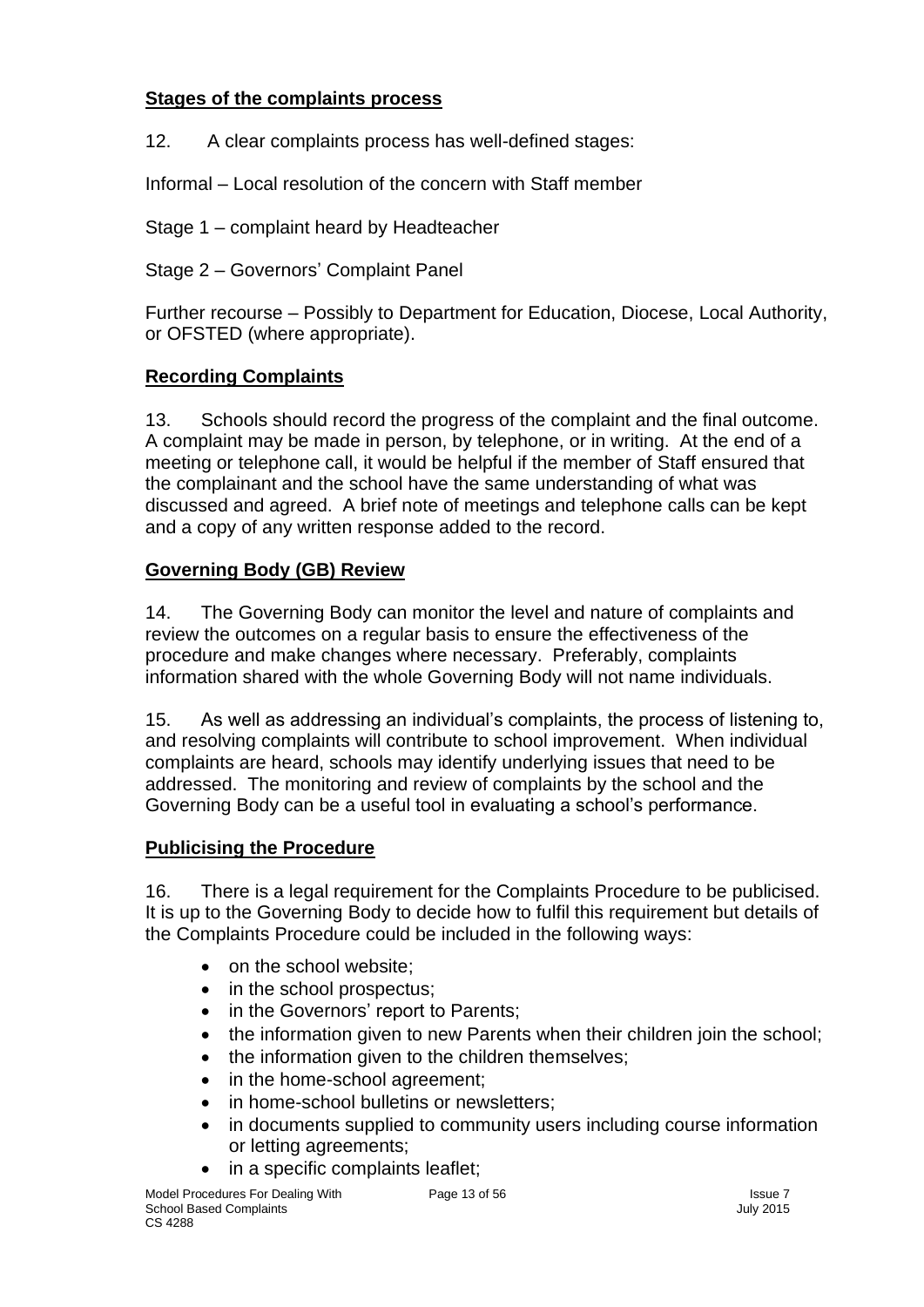• on posters displayed in areas of the school that will be used by the public, such as reception or the main entrance

#### **Why does the school need a complaints procedure?**

Section 29 of the Education Act 2002 requires all maintained School Governing Bodies to adopt and publicise a complaints procedure for Parents. This includes complaints about any community facilities or services that the school provides.

Previous legislation still applies. In particular, 1991 SEN Information Regulations require Governing bodies of schools to publicise their complaint procedures in relation to SEN and the 1996 Education Act requires the LA to establish procedures for disputes between schools and Parents about SEN provision.

#### **How will these guidelines help you?**

The Model Procedures include:

- Guidelines for Headteachers and Governing Bodies for handling complaints.
- A Toolkit for Governors Hearing Stage 2 Formal Complaints (Appendix 1).

Also included is:

• HCC school complaints information factsheet entitled 'Complaints regarding schools' (Appendix 2).

These procedures are now well-established in Hertfordshire and have been formally adopted or followed by the vast majority of schools. They were drawn up following consultation with Headteachers, Governors, the Diocesan Authorities, the Teacher Associations and Representatives of Parent groups in 1995. The Diocese of St Albans commended the adoption of these procedures for Church of England Schools. For Roman Catholic schools the Diocese of Westminster has also provided its own guidelines for dealing with complaints.

The Department for Education (DFE) has confirmed that these model procedures are well ordered. They have, however, issued guidance in the form of a School Complaints Procedure Toolkit. The document is intended to help schools draw up a complaints procedure if they have not already done so, or to review their existing procedure if they wish. However, the good news is that the DFE acknowledges that the vast majority of schools already have a complaints procedure in place, based on LA or Diocesan Board models.

The DFE guidance broadly reflects what this LA has for many years commended to schools. To obtain a copy of the guidance, download it from [www.governornet.co.uk](http://www.governornet.co.uk/) (go to Publications and search for School Complaints Procedure Toolkit) or telephone 08000 722 181.

By following the updated procedures set out here, schools can ensure complaints are handled effectively.

#### **How should schools handle complaints made about or by:**

• A member of Staff about another member of Staff or the Headteacher?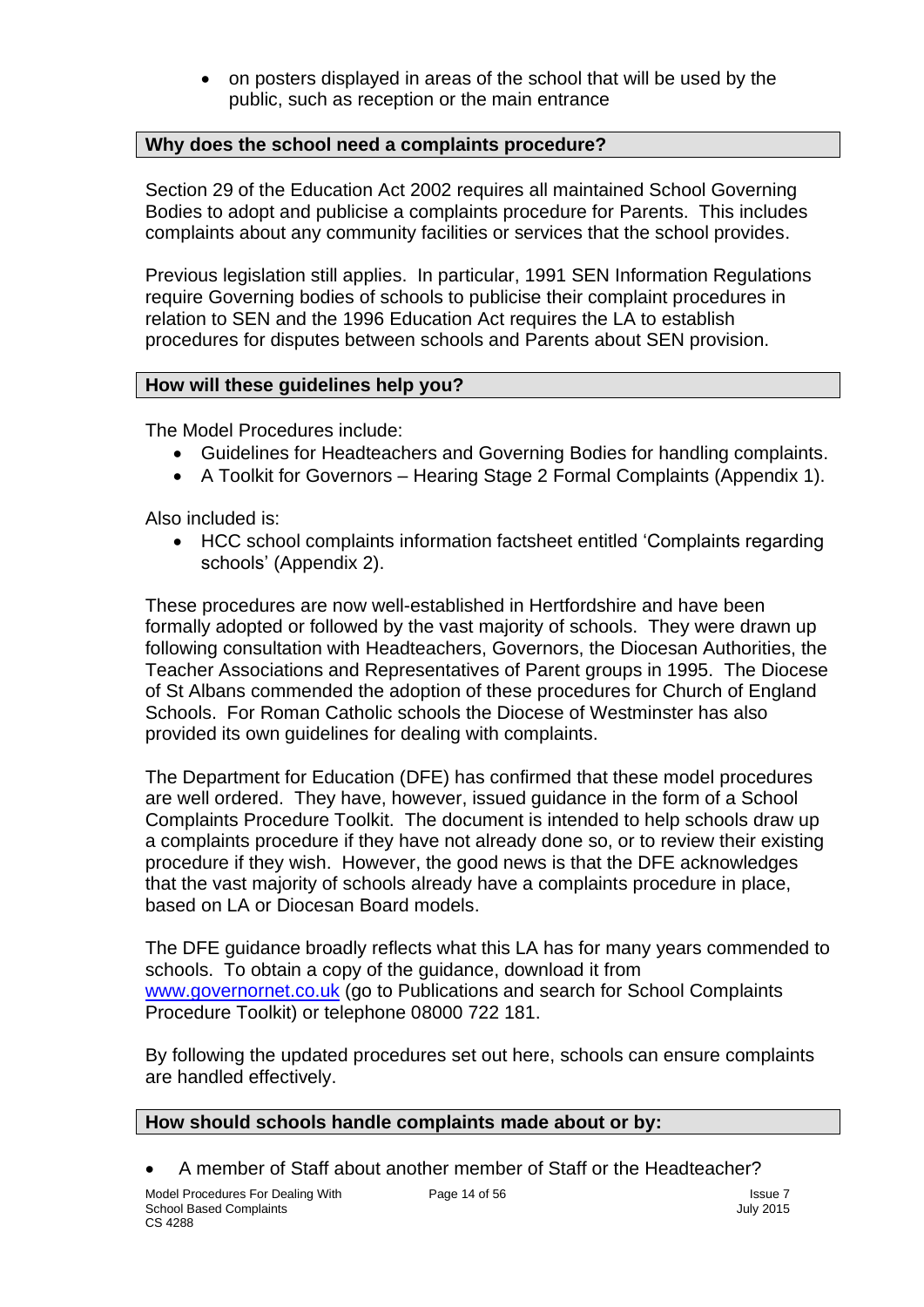- A member of the Governing Body about a member of Staff?
- A member of Staff about a member of the Governing Body?
- A member of Staff about the action/decision of the Governing Body?
- Members of the public (not Parents)?
- A Parent whose child no longer attends the school?
- Data Protection and Freedom of Information related matters

This model procedure essentially covers complaints made by Parents or Carers of children who attend the school, but it is important that schools do have in place written procedures for the above eventualities. It would not normally be necessary for schools to consider complaints made 12 months or more after the events complained of.

#### **Complaint made by one member of Staff against another (including the Headteacher)**

Complaints from members of Staff are not covered by this procedure. They should be dealt with by the Headteacher (where appropriate) or the Chair of Governors informally in the first instance. If this approach fails to resolve the issue, the next step would be for the Staff Grievance Procedure to be invoked (by the person bringing the grievance). A full transcript of the Model Grievance Procedure for Schools is available on [www.thegrid.org.uk](http://www.thegrid.org.uk/)

The Schools HR Advisory Team can be contacted for advice on (01438) 844875.

#### **Complaint made by a Governor about a member of Staff**

This should be dealt with through the complaints process outlined in this document. Clearly the Governor concerned would have to withdraw from any meeting at which the complaint or its outcome was being discussed. If the complaint is related to the *conduct* of a member of Staff, it would be more appropriate to invoke the School's Disciplinary Procedures.

#### **Complaint by a member of Staff against an individual Governor acting in a personal capacity**

The Chair of the Governing Body (or the Vice-Chair if the complaint is against the Chair) should attempt to resolve the matter informally. If such a resolution is not possible, and with the agreement of the Governor concerned, a Panel of Governors could be set up to consider the matter as per the complaints process outlined in this document.

#### **Complaint by a member of Staff against the action/decision of the Governing Body**

If the decision was taken at a meeting of the full Governing Body the matter would have to be put on the agenda for review at another meeting and if the decision was then confirmed, that would be the end of the matter. (For this reason it is important that matters that could potentially lead to a complaint or appeal are routinely dealt with by a committee with delegated authority, in order to allow for an appeal or a rehearing by an unprejudiced second group of Governors). If a committee or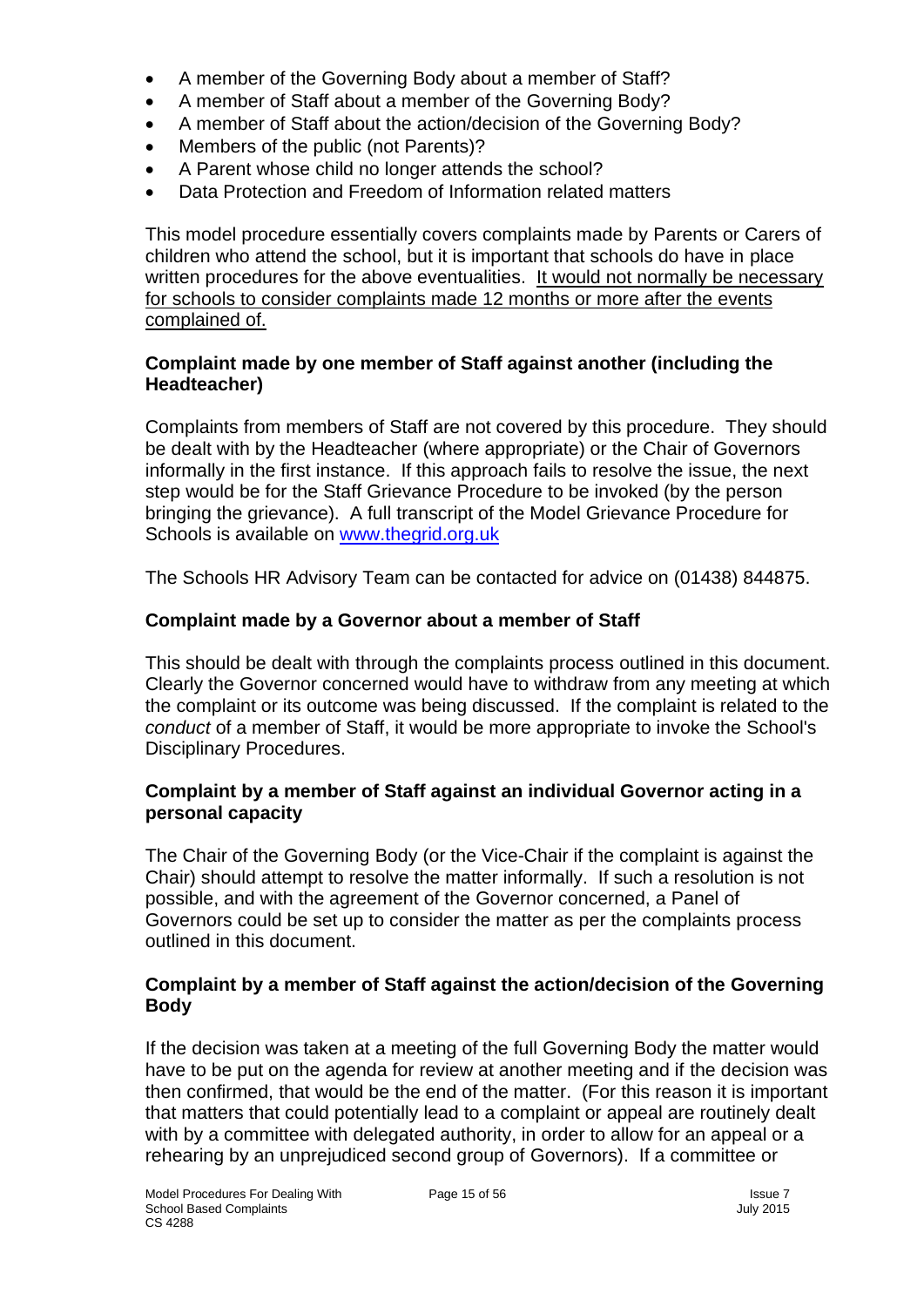individual with delegated authority took the original decision then a Panel of Governors who were not involved in the decision should review the matter, ensuring that the member of Staff concerned was given an opportunity to state his/her case to the Panel. Any decision by the Panel would be final.

#### **Complaint by a member of the public (not a Parent)**

Complaints from members of the public are most likely to be dealt with by the Headteacher and beyond that the Chair of Governors.

#### **Complaint by a Parent whose child no longer attends the school**

The purpose of this complaints process is to ensure that if an error has been made, or an injustice done, some action can be taken to remedy matters for the injured party. Where Parents have removed their child from the roll of a school it is clearly impossible for the Governing Body to put things right for that child. However, the Governing Body has a duty of care to the pupils who remain on roll and it would be advisable for Governors to investigate the circumstances to satisfy themselves that no-one had acted inappropriately and that procedures and policies had been followed correctly. Whilst it is not necessary to convene a Governor's Complaint Panel, it would be good practice to inform Parents whether the complaint had been upheld or otherwise and of any changes to practice and procedures which have been agreed by the Governing Body.

#### **Complaints regarding compliance with Data Protection and Freedom of Information legislation**

All schools are responsible for their own compliance with the Data Protection and Freedom of Information Acts, regardless of their status. Hertfordshire County Council is not responsible, even if the school is a Community or Voluntary-Controlled school. Should your school receive a complaint concerning Data Protection or Freedom of Information compliance, the complaints process outlined in this document should be followed. Advice and guidance about DP and FOI can be found at [www.ico.org.uk](http://www.ico.org.uk/)

#### **What complaint/appeal procedures are NOT covered by this document?**

This document does not cover:

- Complaints by Governors about other Governors contact School Governance for advice – email [gov.courses@hertsforlearning.co.uk](mailto:gov.courses@hertsforlearning.co.uk)
- Child Protection Procedures see [www.hertsdirect.org/childprotection](http://www.hertsdirect.org/childprotection)
- Appeals about admissions see [www.hertsdirect.org/schoolappeals](http://www.hertsdirect.org/schoolappeals)
- Complaints about fixed term or permanent exclusions from school see [www.hertsdirect.org/schoolappeals](http://www.hertsdirect.org/schoolappeals)
- Staff Disciplinary Procedures –see [www.thegrid.org.uk](http://www.thegrid.org.uk/)

#### **What is the position of Staff complained about?**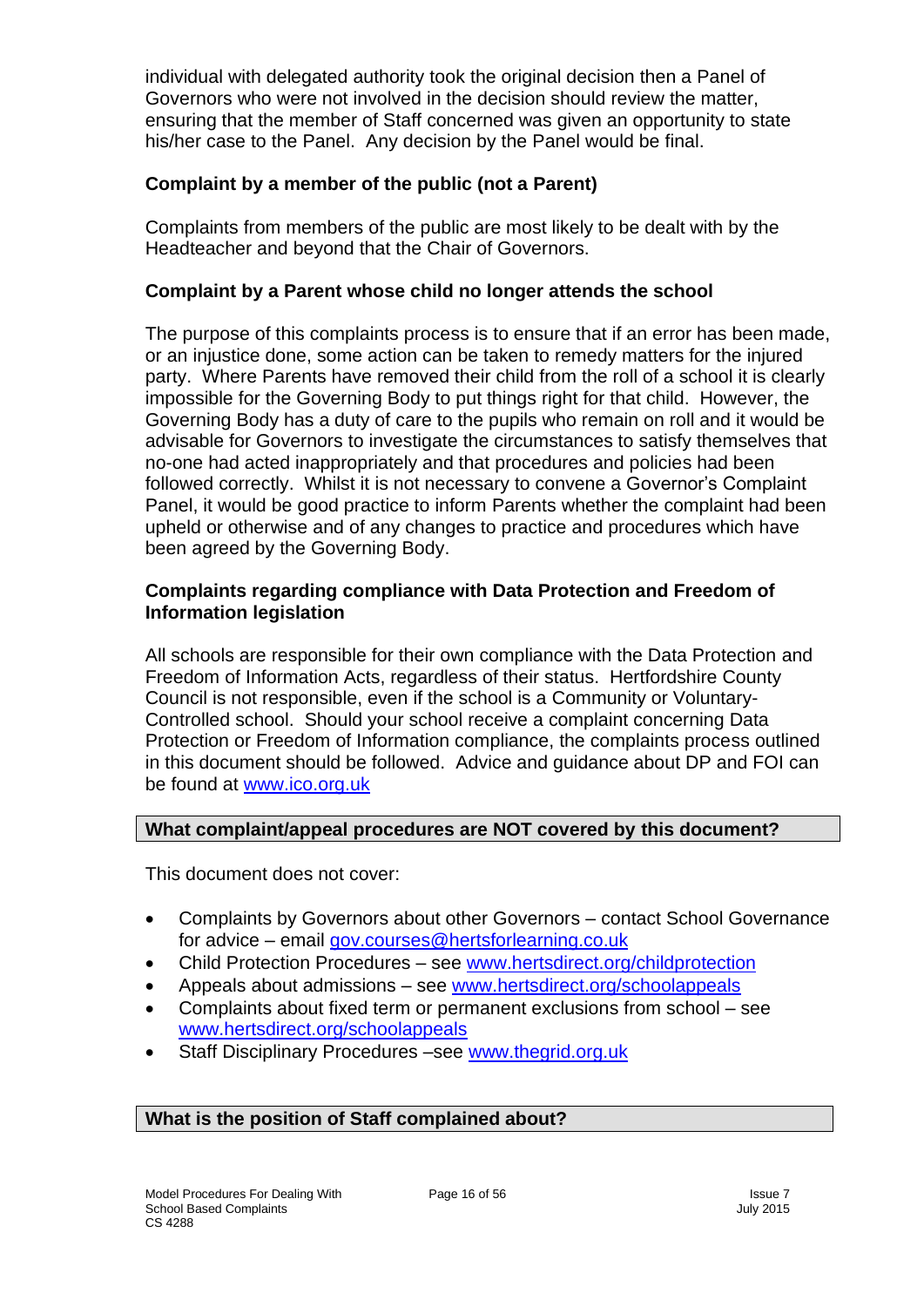Any member of school Staff who is the subject of a parental complaint will have the opportunity to respond to the complaint during its investigation. They should also be able to see any response sent to the complainant as a result of the investigation.

There is an entirely separate procedure for schools to follow in dealing with Staff disciplinary matters. Therefore, if in the course of considering a complaint the Governing Body concludes that disciplinary procedures should be initiated, they will take separate action.

#### **Where can the school get further help?**

There is a "Toolkit" to help Governors with practical arrangements for Stage 2 complaints to the Governing Body contained in Appendix 1. For specific guidance on the materials in the "Toolkit" and for the practical arrangements for carrying out Governor investigations and hearings, please contact School Governance at [gov.courses@hertsforlearning.co.uk](mailto:gov.courses@hertsforlearning.co.uk) or on 01438 843082.

#### **How long should the school take in dealing with concerns and complaints?**

Schools should aim to deal with these quickly and efficiently at Stage 1, so avoiding the formal Stage 2 procedure wherever possible. All complaints should be acknowledged within **5 school days (1 week)**.

The Governing Body should deal with and respond fully to Stage 2 formal complaints within **28 school days (5½ weeks)** of the written complaint being received. If this is not possible Parents need to be given the reasons for the delay and to be kept informed of progress.

#### **What is the FIRST stage in dealing with a complaint?**

Most concerns, or potential complaints, can be resolved informally by offering Parents a full discussion with the member of Staff who is best able to help.

Should this approach not resolve matters, a formal complaint should be made to the Headteacher at Stage 1. The Headteacher should carry out an investigation. Governors approached by Parents at this stage should steer parents in this direction initially.

#### **Governors need to be aware that if they do become involved closely with complaints at Stage 1, they cannot be involved with Stage 2 of the complaints process.**

If the complaint is about the provision the school is making for a child's Special Educational Needs, then a Parent might find it helpful to talk to the named SEN Officer where this applies. SENDIASS (Special Educational Needs & Disability Information Advice & Support Service – formerly known as the Parent Partnership Service) will be able to provide advice on the procedures the LA has in place for resolving disputes between schools and Parents over SEN provision.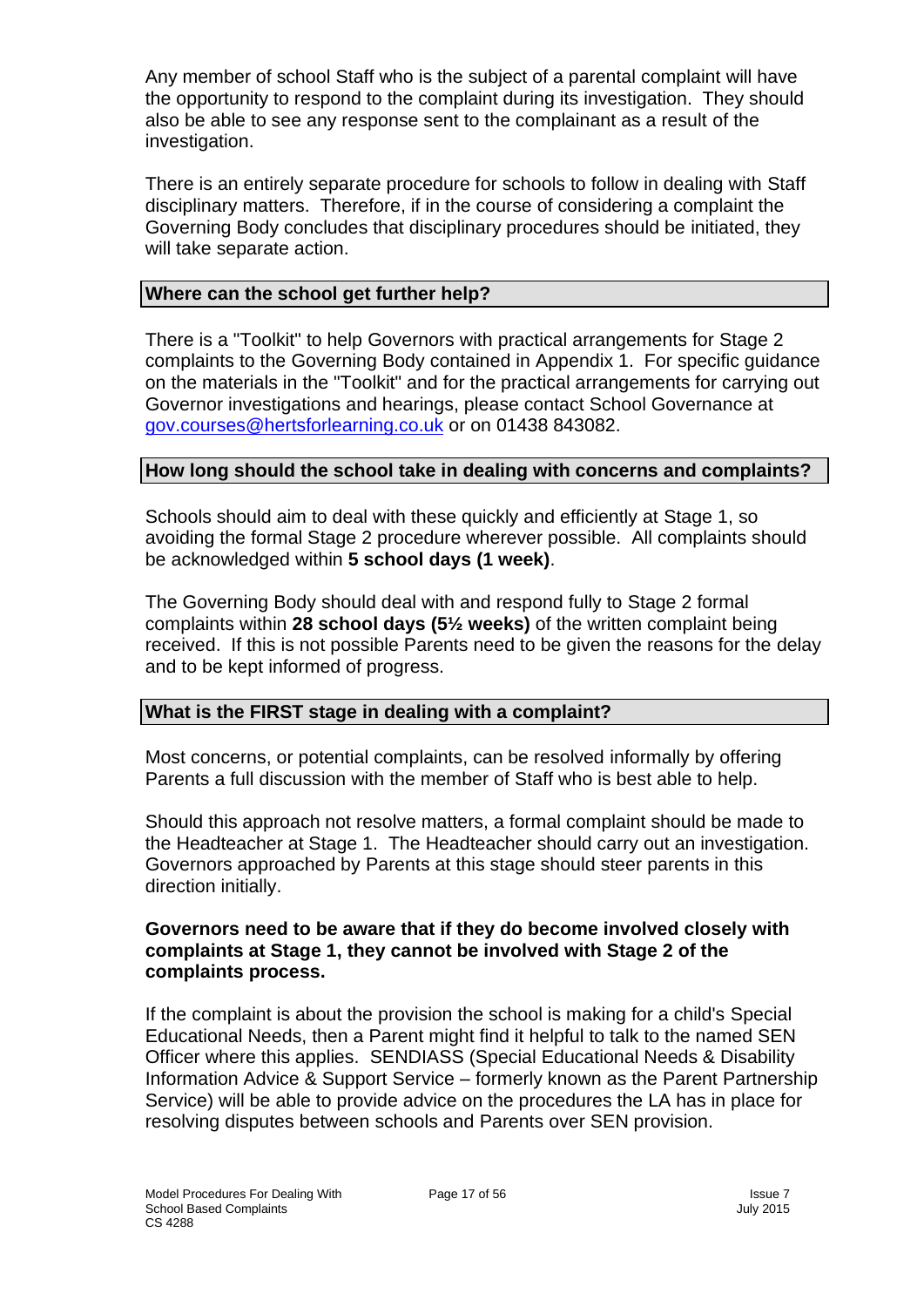Schools should give Parents wishing to complain further a copy of the school's complaints procedure and ask them to set out their complaint in a letter or by completing the formal complaint form (see Annex A).

#### **What is the SECOND stage in dealing with a complaint?**

**Please see "Hearing Stage 2 Formal Complaints - A Toolkit for Governors" (Appendix 1) for detailed guidance on all the practical steps for investigating and hearing Stage 2 complaints.**

The Chair of Governors will arrange for the complaint to be investigated and considered under the arrangements approved by the Governors for this purpose. This will usually involve a Panel of Governors appointed to act on behalf of the Governing Body. **In the case of Special Educational Needs complaints, the Chair of Governors must inform the Children's Services Complaints Manager at the Local Authority.**

If the Chair of Governors, or other Governors, have been involved in earlier discussions to try and help settle the disagreement at Stage 1, then arrangements should be made for another Governor with no prior involvement to take charge of the investigation and consideration of the complaint.

It may be helpful to offer the Parent an opportunity to talk about the complaint in the course of the investigation, prior to the complaint hearing. This might clarify the outstanding matters of complaint which remain unresolved and what outcome is sought by the complainant. Please note that neither a pre-meeting nor an investigation in advance of the Panel are a requirement. They are optional and it is up to Governors to decide whether to conduct them.

Parents should be provided with full details of how the Governors' Complaint Panel will conduct the further investigation, if there is to be one, (please see page 16, paragraph 3 entitled 'Complaint by a Parent whose child no longer attends the school' for the exception to this rule). A formal hearing is the best way for both Parents and the Headteacher and Staff to be satisfied they have had a proper opportunity to be listened to by Governors. Everyone should also be informed in advance of the order of proceedings for complaint hearings.

Both parties should make available to the Panel, in advance, any written information they wish to be considered in the formal hearing.

#### **Who can attend a Stage 2 hearing?**

At any meeting Parents may be accompanied by a friend or representative who may speak on their behalf. This person could be an interpreter of their choice and Parents should be encouraged to do this where necessary.

The Chair of the Panel may invite to the meeting any person who may help establish the facts of the complaint. Parents need to be told who this person is before the meeting.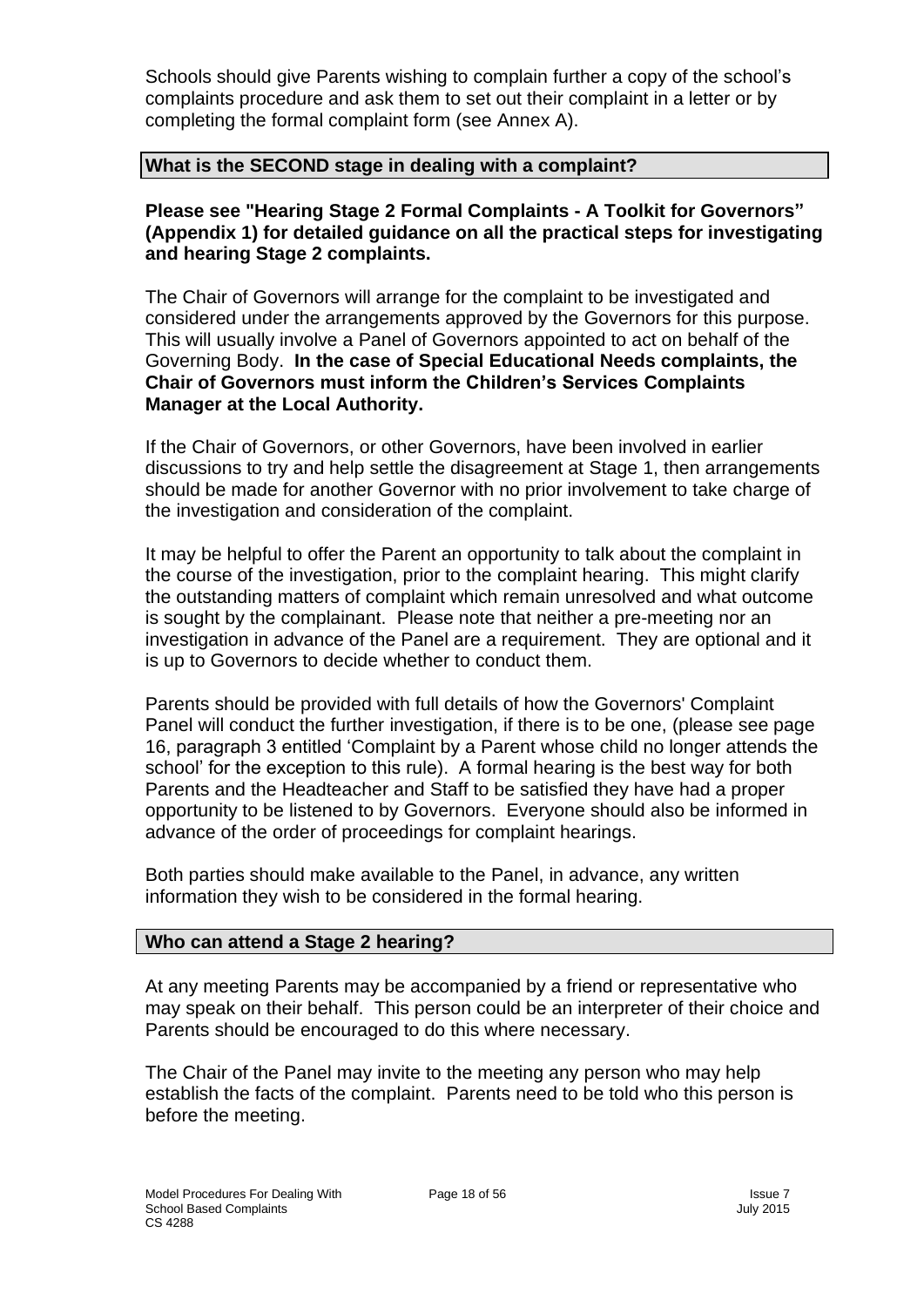Any member of Staff required by Governors to attend any meeting or the hearing will have the opportunity to be accompanied or represented.

A member of Staff named by Parents in the complaint may also choose to attend even if not required to do so by Governors and may be represented. If this happens, Parents should be told beforehand.

#### **What happens after the investigation/hearing?**

When the complaint has been fully investigated and the hearing has taken place, Parents should be notified of the **findings** in writing by the Chair of the Panel hearing the complaint or the Governor responsible for the investigation within **5 school days (1 week)** of the hearing date.

The report, with findings, should, at the same time, be published to the Governing Body as a confidential item and will, in addition, include any **recommendations**. A meeting of the Governing Body must accept the findings but can accept, reject or reject in part, the recommendations. Personal details should not be disclosed, but an outline of the complaint hearing and findings should be given.

The Chair of Governors should write to the Parents to confirm any actions agreed by the Governing Body. Any agreed actions must be implemented by whoever it applies to - this could be the Governing Body as well as the Headteacher. Parents should also be informed whether and how they can take their complaint further.

**A copy of the report must be sent to the Headteacher and the Children's Services Complaints Manager in the case of a Special Educational Needs complaint, where there is a possibility of a third stage of complaint to the County Council.** 

**What can Parents do if they are not satisfied with the outcome of the second stage of investigation?**

In most cases it is expected that Parental complaints will be satisfactorily resolved following a formal complaint to the Governing Body. However, should Parents remain dissatisfied, the following sections explain the circumstances in which complaints can be taken further.

It should be noted that if Parents remain dissatisfied following the outcome of their Stage 2 hearing and wish to take their complaint further, they must do so within **20 working days (4 weeks)** of receiving the written outcome of the hearing.

After **20 working days (4 weeks)**, neither the school nor the Local Authority (where appropriate) are under any obligation to investigate or progress the complaint any further.

**When is there a THIRD stage of complaint to the County Council and how does it work? (THIS APPLIES TO VERY FEW COMPLAINTS AS SET OUT BELOW)**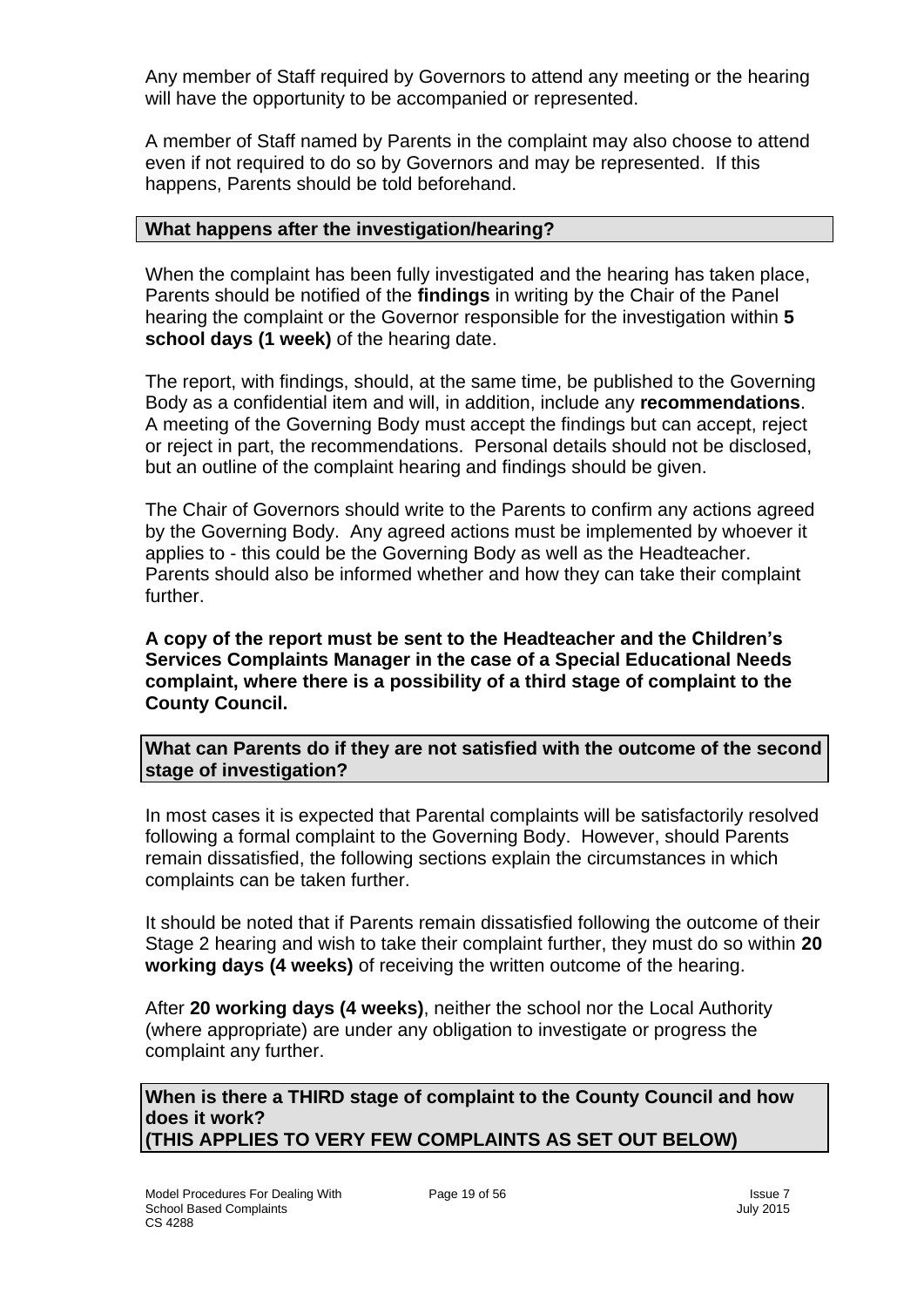#### **When it is a complaint about the way a school is providing for a child's Special Educational Needs.**

Parents may complain further to the LA by writing to the Children's Services Complaints Manager.

The CS Complaints Manager will acknowledge the letter and will notify the Chair of Governors and the Headteacher. The CS Complaints Manager will arrange for the complaint to be investigated. The Investigator will seek the comments of the Governing Body and any other information or advice as necessary.

When the complaint has been fully investigated and considered the CS Complaints Manager will notify Parents of the outcome in writing, giving the reasons for it, any action or proposed action to be taken and the further recourse available. A copy of this will be sent to the Headteacher, the Chair of Governors and to anyone else concerned in the investigation. This brings the third stage for Special Educational Needs complaints to a conclusion.

Parents who remain dissatisfied following further investigation of their Special Educational Needs complaint by the Local Authority have the right to complain to the Secretary of State who may decide to conduct an additional investigation. The contact details for the Secretary of State are as follows:

> The Secretary of State Department for Education Sanctuary Buildings Great Smith Street London SW1P 3BT Website: [www.education.gov.uk](http://www.education.gov.uk/) Telephone: 0370 000 2288

**What happens when is there is NO statutory third stage of complaint to the County Council?**

**If the complaint is about Denominational Religious Education in a Voluntary-Aided school or Collective Worship in a Voluntary-Aided school in accordance with the trust deed or previous practice before the school became a Voluntary-Aided school:**

There is no formal right of complaint to the LA. This is because the LA has no power to inspect the provision or to influence its content but complaint beyond the second stage may be made to the relevant Diocesan Authority where this applies.

**For Roman Catholic schools, complainants should write to:** The Director of the Education Service*,* Diocese of Westminster*,* Vaughan House, 46 Francis Street*,* London, SW1P 1QN. Email: [education@rcdow.org.uk,](mailto:education@rcdow.org.uk) Website: [www.rcdow.org.uk.](http://www.rcdow.org.uk/) Telephone: 020 7798 9005.

**For Church of England schools complainants should write to:** The Diocesan Director of Education*,* Diocesan Office, Holywell Lodge, 41 Holywell Hill, St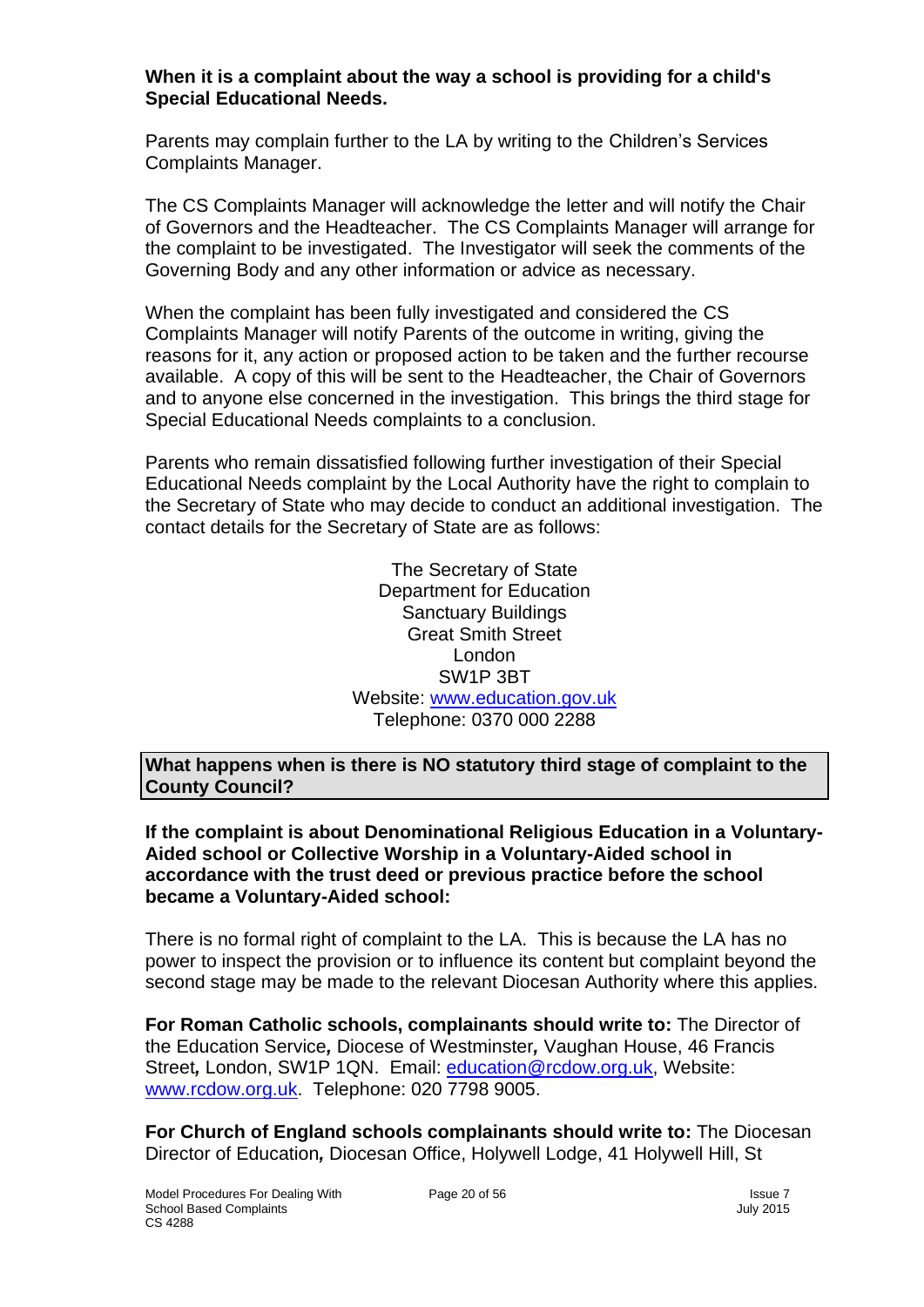Albans, AL1 1HE. Email: [schools@stalbans.anglican.org,](mailto:schools@stalbans.anglican.org) Website: [www.stalbans.anglican.org.](http://www.stalbans.anglican.org/) Telephone: 01727 818170.

#### **FOR ALL OTHER TYPES OF COMPLAINT, INCLUDING THOSE REGARDING BULLYING, THE NATIONAL CURRICULUM OR COLLECTIVE WORSHIP IN A COMMUNITY, VOLUNTARY-CONTROLLED, VOLUNTARY-AIDED, FOUNDATION OR TRUST SCHOOL, THERE IS NO THIRD STAGE OF COMPLAINT TO THE LOCAL AUTHORITY**

For almost all complaints there is no right of further complaint or appeal to the LA beyond the school's Governing Body.

Parents may contact the complaints helpline for further advice but will be told there is no right of a further stage of formal investigation by the LA.

If parents who have not yet complained to their child's school contact the Local Authority, Council Officers will ask the complainant for their written consent to share information regarding their complaint with the school in question. If the complainant declines to provide their consent, the matter will not normally be taken any further. If consent is provided, the Council will pass the complainant's concerns onto the school, whilst ensuring that the complainant is made aware that this will not necessarily result in the complaint against the school being resolved or the complainant achieving the outcome they were seeking.

#### **Can Parents complain to anyone other than the County Council?**

Parents have the right to complain to the Secretary of State at the Department for Education (under the Education Act 1996), if they believe that the Governing Body or the LA is acting or proposing to act unreasonably (section 496), or is failing to carry out a statutory duty (section 497). This has to mean that the LA or the Governing Body is acting outside its powers, or misusing them. Only then would the Secretary of State follow up the complaint.

The Secretary of State will then contact the Governing Body or LA for information. The contact details for the Secretary of State are as follows:

> The Secretary of State Department for Education Sanctuary Buildings Great Smith Street London SW1P 3BT Website: [www.education.gov.uk](http://www.education.gov.uk/) Telephone: 0370 000 2288

#### **What kind of record will be kept about complaints?**

The County Council will monitor Special Educational Needs complaints escalated to it under the statutory third stage of the complaints procedure.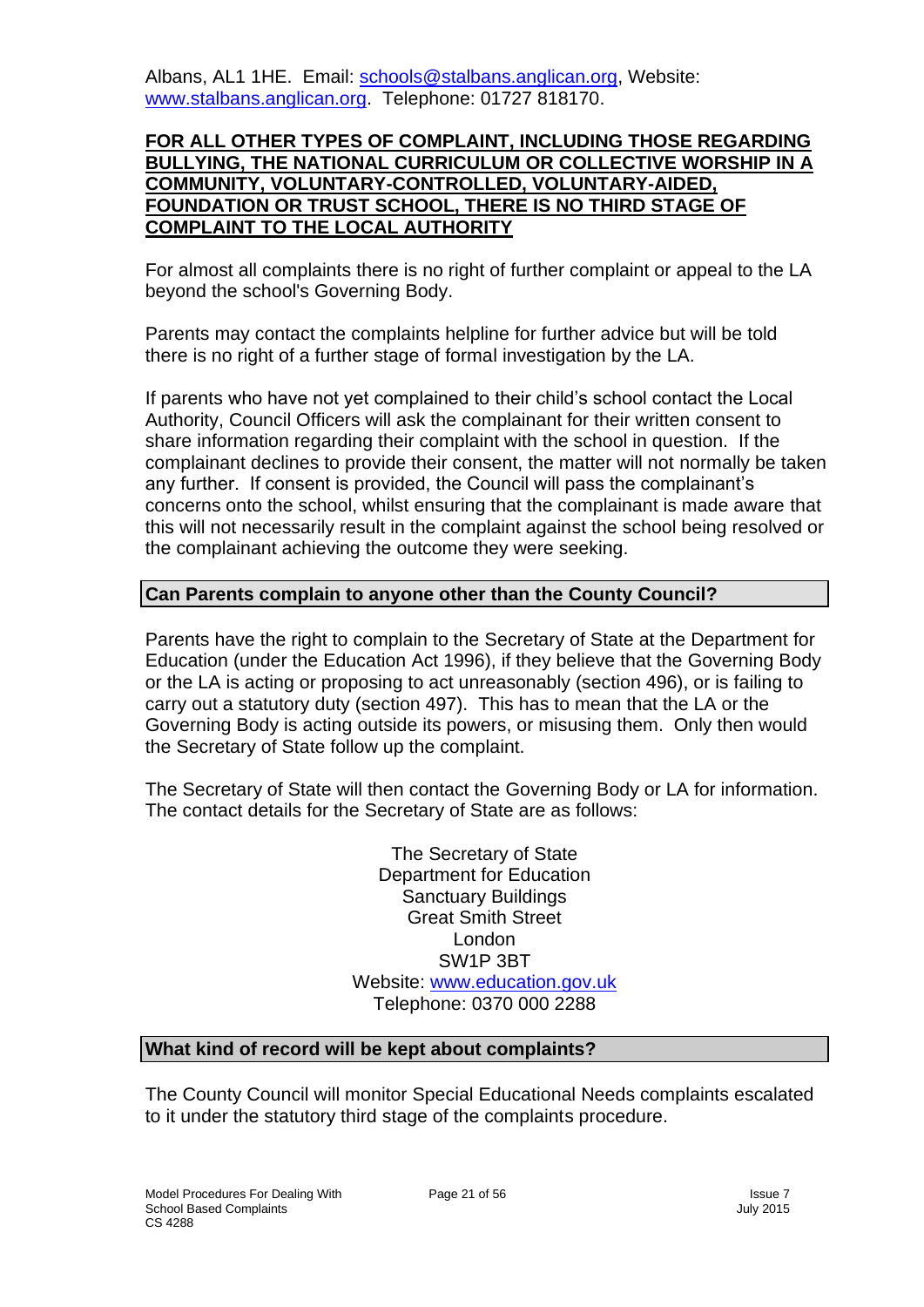Schools should, as good practice, formally record and monitor all Stage 2 complaints to the Governing Body.

Statistics may be published from time to time about the number and nature of complaints about individual schools. Publications will not include reference to any named individual. This is used to identify complaint trends and whether individual schools need particular guidance or support.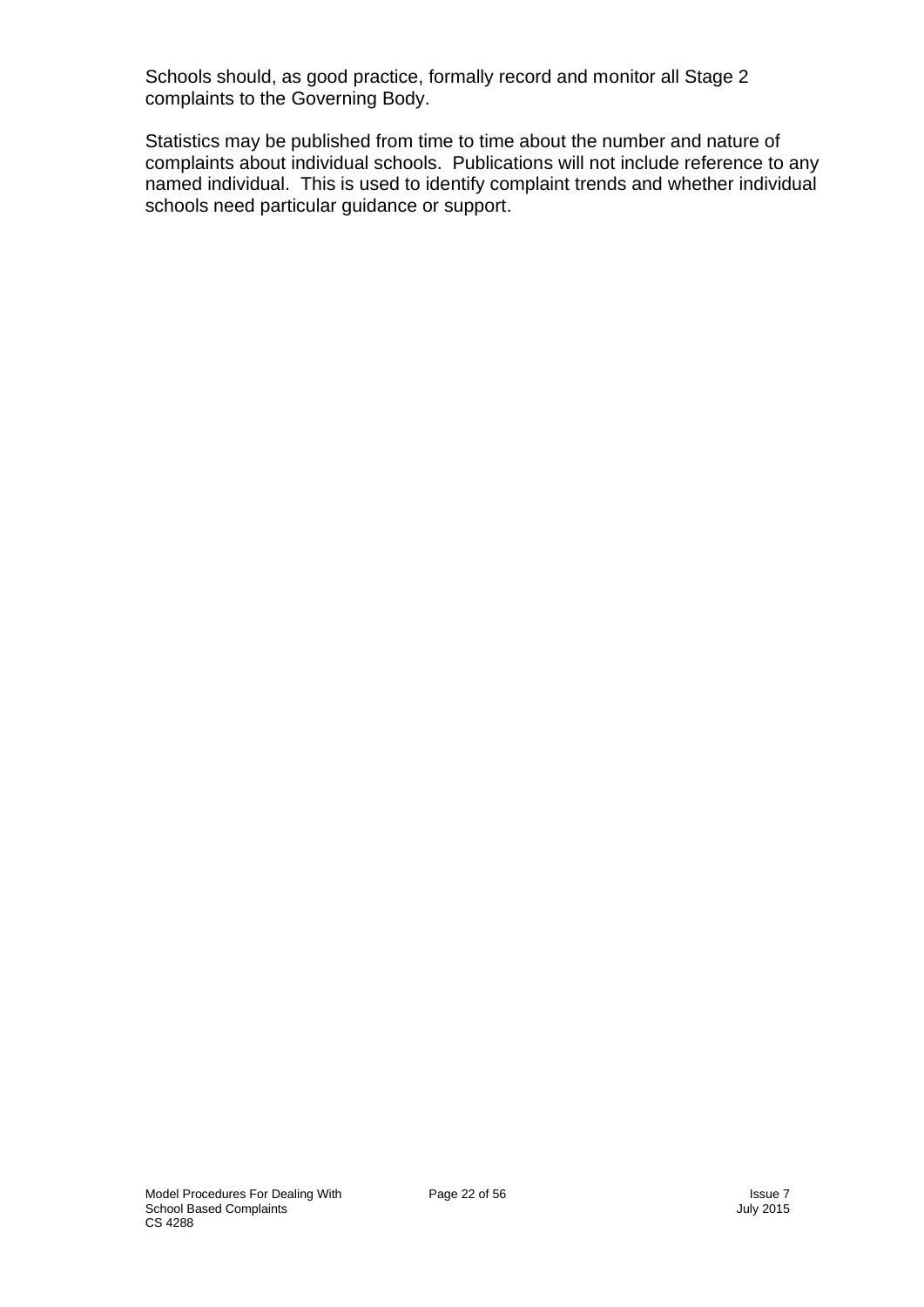# **Hearing Stage 2 Formal Complaints A Toolkit for Governors**

**The material contained in this appendix is designed to guide Governors through all the practical steps required by the complaints process. It is for the use of Headteachers and Governors only.**

#### **CONTENTS**

**A checklist of actions:**

- **Upon receipt of a formal letter of complaint.**
- **The Complaints Panel's first meeting.**
- **Preparing for the formal hearing.**
- **When the Panel has reached its conclusions.**
- **If the Parent is not satisfied with the outcome.**

**Formal Complaint form Sample letters Considering the evidence Questions for the hearing Format of hearing Suggested layout of room** 

*School Governance* **can answer Governors' questions on this material**

**Website:** <http://www.hertsforlearning.co.uk/team/governance> **Email:** [gov.courses@hertsforlearning.co.uk](mailto:gov.courses@hertsforlearning.co.uk) **Telephone: 01438 843082**

**This material is also available to download at: [www.thegrid.org.uk](http://www.thegrid.org.uk/)**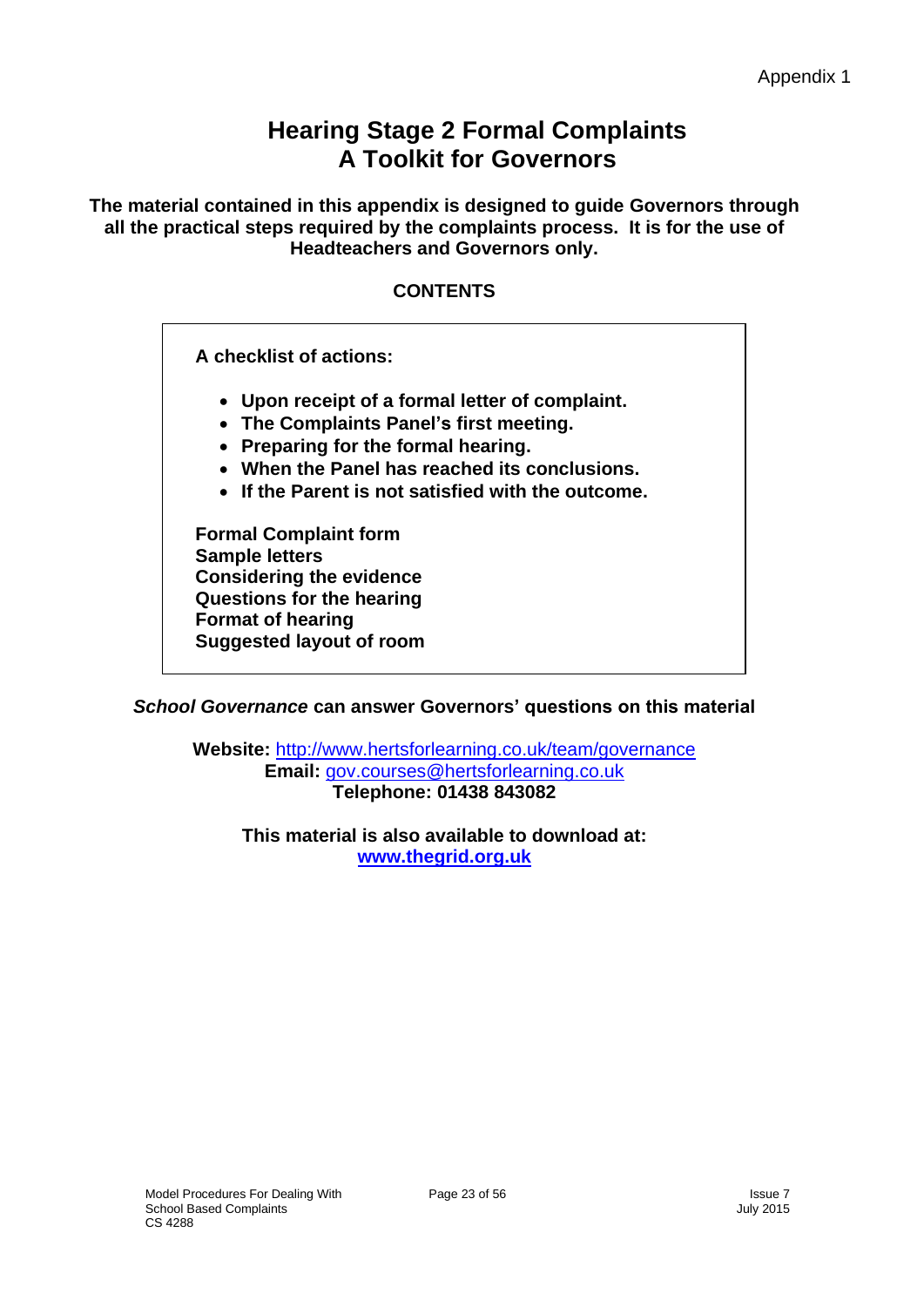| $\circ$               | <b>Formal Complaint form - Annex A</b>                                              |                |
|-----------------------|-------------------------------------------------------------------------------------|----------------|
| <b>Sample letters</b> |                                                                                     |                |
| $\circ$               | Acknowledgement to Parent on receipt of the                                         |                |
|                       | complaint - Annex B                                                                 |                |
| $\circ$               | To Headteacher on receipt of Parent's complaint -                                   |                |
|                       | <b>Annex C</b>                                                                      |                |
| $\circ$               | To Complaints Team from the school advising of an<br><b>SEN complaint - Annex D</b> |                |
| $\circ$               | To Parents inviting them to clarify their complaints                                |                |
|                       | - Annex F                                                                           |                |
|                       | $\circ$ To member of Staff requesting them to give                                  |                |
|                       | evidence - Annex G                                                                  |                |
| $\circ$               | To Parents and Headteacher giving the date of the                                   |                |
|                       | formal hearing - Annex H                                                            |                |
| $\circ$               | To member of Staff named in the complaint - Annex                                   |                |
|                       |                                                                                     |                |
| $\circ$               | To Parents and Headteacher enclosing papers -                                       |                |
|                       | <b>Annex K</b>                                                                      |                |
| $\circ$               | To Headteacher with the Panel's conclusions -                                       |                |
|                       | <b>Annex O</b>                                                                      |                |
| $\circ$               | To Complaints Team, copy of Panel's                                                 |                |
|                       | recommendations - Annex Q                                                           |                |
| $\circ$               | To Parents following the discussion of                                              |                |
|                       | recommendations by the Governing Body - Annex                                       |                |
|                       | R                                                                                   |                |
|                       | $\circ$ To Parents not satisfied with the Governing Body's                          |                |
|                       | conclusions - Annex S                                                               |                |
|                       | <b>Considering the evidence</b>                                                     | <b>Annex E</b> |
|                       | <b>Format of hearing</b>                                                            | <b>Annex J</b> |
|                       | <b>Suggested layout of room</b>                                                     | <b>Annex L</b> |
|                       | <b>Questions for the hearing</b>                                                    | <b>Annex M</b> |
|                       | The Panel's Conclusions about the Complaint                                         | <b>Annex N</b> |
|                       | <b>Report from the Complaints Panel</b>                                             | <b>Annex P</b> |

Whilst not a statutory requirement, training to support the good practice guidance contained within these model procedures can be arranged through the Hertfordshire School Governance Team:

> **Website:** <http://www.hertsforlearning.co.uk/team/governance> **Email:** [gov.courses@hertsforlearning.co.uk](mailto:gov.courses@hertsforlearning.co.uk) **Telephone: 01438 843082**

 $\overline{1}$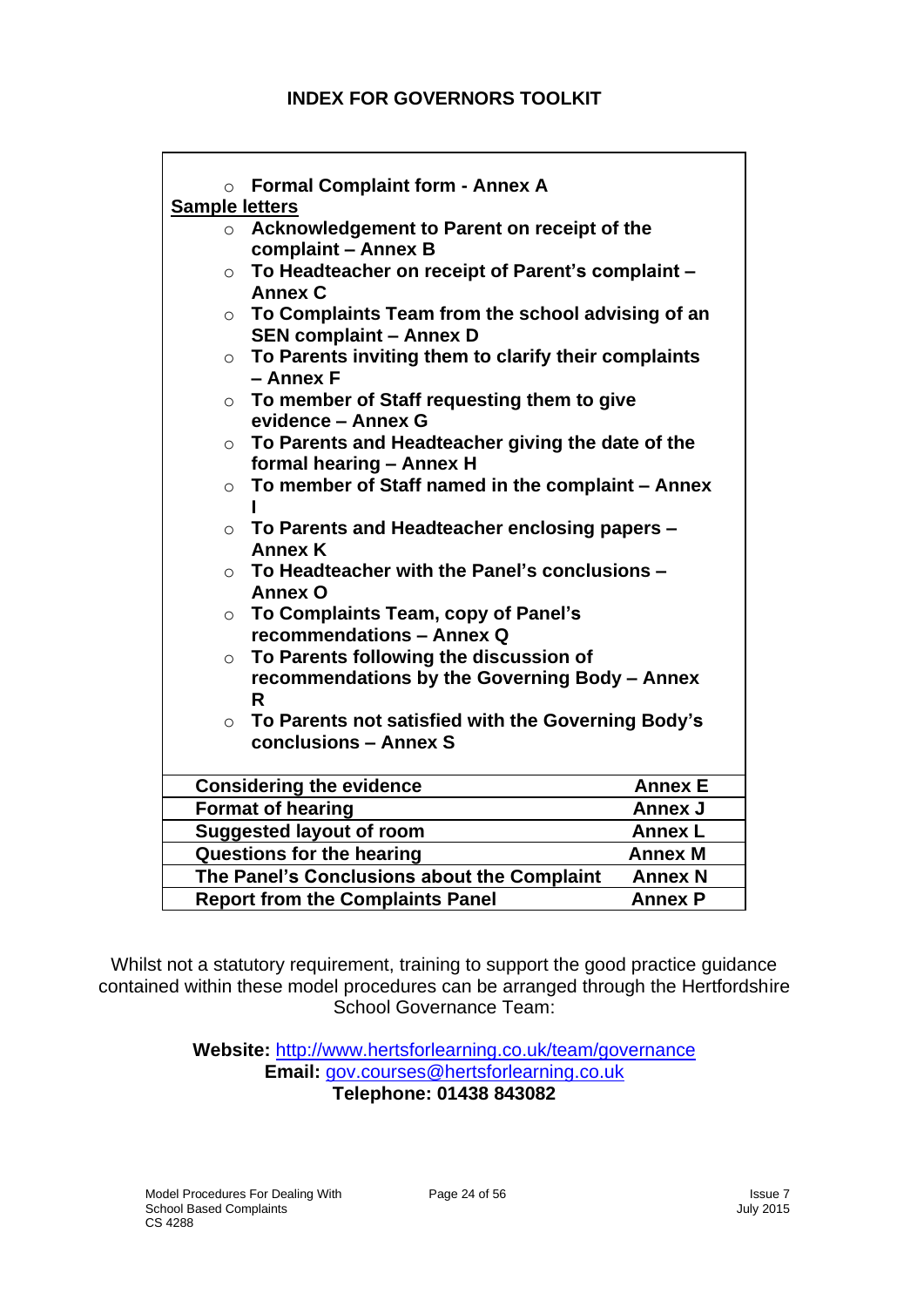#### **Guidelines for School Management - Hearing Stage 2 Formal Complaints**

#### **Checklist of actions**

**Complaint from .............................................................dated ................**

### **Upon receipt of a formal letter of complaint**

| <b>Tasks</b>                                                                                                                                              | <b>Done</b><br>(date) | <b>Notes</b>                                                                                                                                                                                                                                                                      |
|-----------------------------------------------------------------------------------------------------------------------------------------------------------|-----------------------|-----------------------------------------------------------------------------------------------------------------------------------------------------------------------------------------------------------------------------------------------------------------------------------|
| Acknowledge receipt of formal<br>complaint (Chair of<br>Governors).                                                                                       |                       | See complaint form, Annex A and letter, Annex<br>В.                                                                                                                                                                                                                               |
|                                                                                                                                                           |                       | Has the parent followed procedure – Informal;<br>Stage 1?                                                                                                                                                                                                                         |
|                                                                                                                                                           |                       | If no: Chair of Governors should write to parent<br>informing them of the procedure and advise<br>them to write to Headteacher.                                                                                                                                                   |
|                                                                                                                                                           |                       | If yes: Follow process outlined here.                                                                                                                                                                                                                                             |
|                                                                                                                                                           |                       | Chair of Governors should ensure the complaint<br>is clear to avoid the Panel meeting with the<br>parents to clarify the complaint if at all possible.                                                                                                                            |
| At the same time inform the<br>Headteacher that a complaint<br>has been received (Chair of<br>Governors).                                                 |                       | See Annex C.                                                                                                                                                                                                                                                                      |
| Notify your complaints Panel<br>that a complaint has been<br>received.                                                                                    |                       | The Panel will typically consist of 3 Governors<br>but it is up to the Governing Body to decide the<br>number for hearing complaints*.                                                                                                                                            |
| Ask them to set a date for the<br>Panel's first meeting to plan<br>any investigation and provide a<br>copy of the complaint received<br>to Panel members. |                       | The membership of this group should have<br>been established at the first meeting of the<br>autumn term with reserves in case any of the<br>Governors need to withdraw because they have<br>prior knowledge of the incident or have a<br>conflict of interest or are unavailable. |
|                                                                                                                                                           |                       | The Governing Body may wish to give<br>delegated powers to the Chair to vary the<br>Complaints Panel membership where specialist<br>knowledge by another Governor would be<br>useful.                                                                                             |
|                                                                                                                                                           |                       | The Governing Body must delegate powers to<br>reach FINDINGS on whether the Parents'<br>complaint is justified since only the members of<br>the Panel will have all the evidence to reach<br>their conclusions.                                                                   |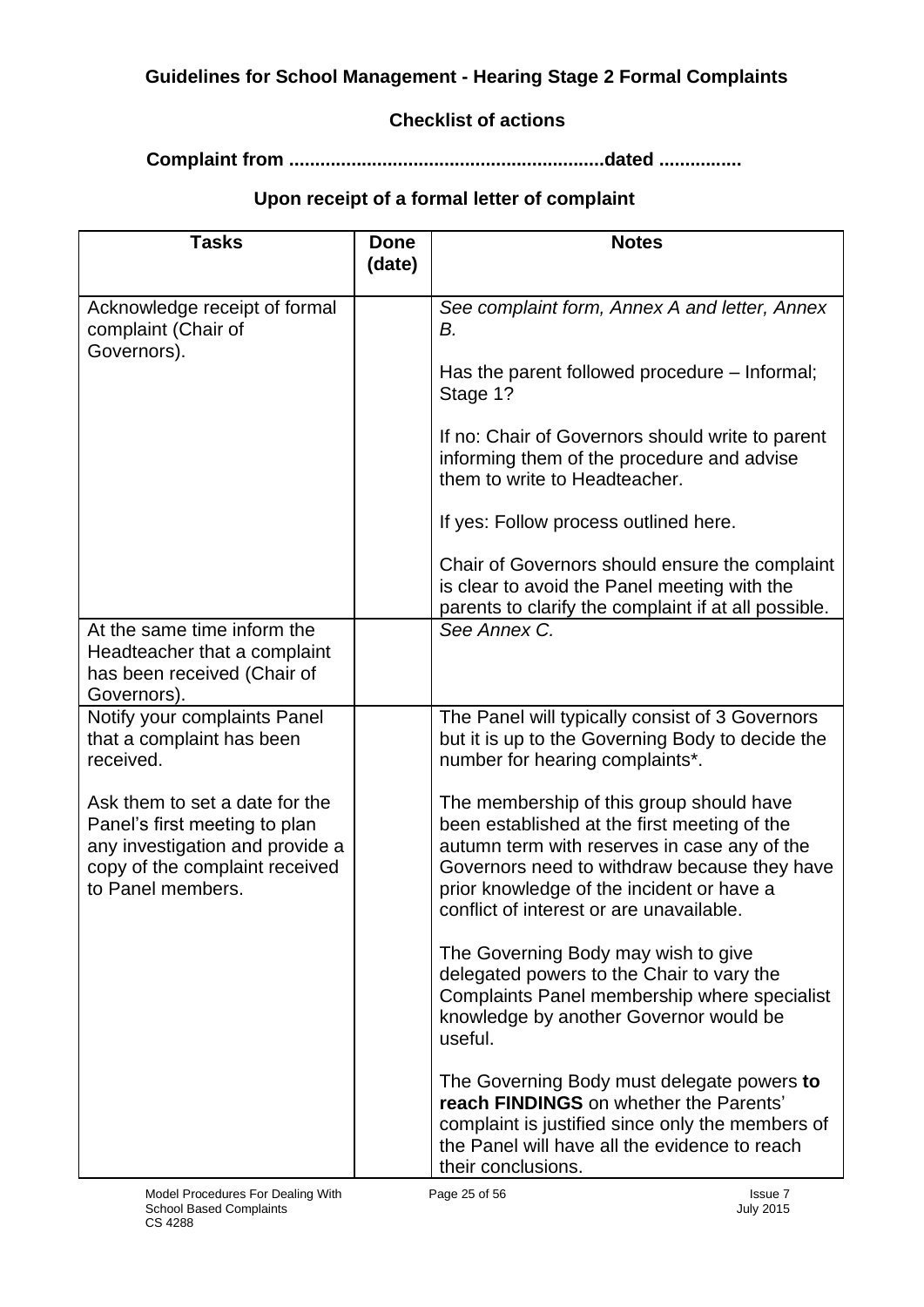|                           | However, the Panel should be delegated to<br>report RECOMMENDATIONS on any further<br>action to the full Governing Body. This means<br>that the members of the Panel do not have to<br>take sole responsibility for decisions on<br>subsequent action and ensures that any<br>decisions will have the backing of the<br>Governing Body as a corporate group.<br>*(The law only specifies at least three<br>Governors in the case of dismissal and<br>exclusions) |
|---------------------------|------------------------------------------------------------------------------------------------------------------------------------------------------------------------------------------------------------------------------------------------------------------------------------------------------------------------------------------------------------------------------------------------------------------------------------------------------------------|
| Inform Complaints Team if | The Complaints Team should be informed in                                                                                                                                                                                                                                                                                                                                                                                                                        |
| required (SEN only).      | the case of a complaint about the provision of<br>SEN. See Annex D.                                                                                                                                                                                                                                                                                                                                                                                              |

# **The Complaints Panel's first meeting** *See Annex E*

| <b>Tasks</b>                                                                                                                                                                                        | <b>Done</b><br>(date) | <b>Notes</b>                                                                                                                                                                                                                                                                                                                                                                                                                                                    |
|-----------------------------------------------------------------------------------------------------------------------------------------------------------------------------------------------------|-----------------------|-----------------------------------------------------------------------------------------------------------------------------------------------------------------------------------------------------------------------------------------------------------------------------------------------------------------------------------------------------------------------------------------------------------------------------------------------------------------|
| Make sure you understand the<br>nature of the complaint.                                                                                                                                            |                       | If the complaint is not clear, the complainant will<br>need to be asked for clarification.<br>In particular you will need to be clear whether<br>the Governing Body/Panel is being asked to<br>consider the original incident, or how the<br>Headteacher has dealt with it. In practice, it is<br>unlikely that it will be possible to separate the<br>two entirely.<br>However, if the original incident related to<br>something for which the Headteacher was |
|                                                                                                                                                                                                     |                       | responsible under internal management (e.g.<br>class organisation) the Governing Body/Panel<br>must ensure that the complainant is aware that<br>it has no power to change the Headteacher's<br>decision – only to review how s/he dealt with<br>the situation and make recommendations if<br>appropriate.                                                                                                                                                      |
| Decide whether it would be<br>helpful to offer the Parent an<br>opportunity to talk about the<br>complaint. (This is not an<br>opportunity for the<br>complainant(s) to add to their<br>complaint). |                       | In many cases this can help to bring out more<br>fully the nature and detail of the complaint to<br>help any investigation to proceed.<br>A response to the complaint is not appropriate<br>at this stage and the Panel would need to make<br>clear that they will not come to a decision at this<br>stage.                                                                                                                                                     |
|                                                                                                                                                                                                     |                       | The complainant(s) may be accompanied by a<br>friend, or representative who may speak on                                                                                                                                                                                                                                                                                                                                                                        |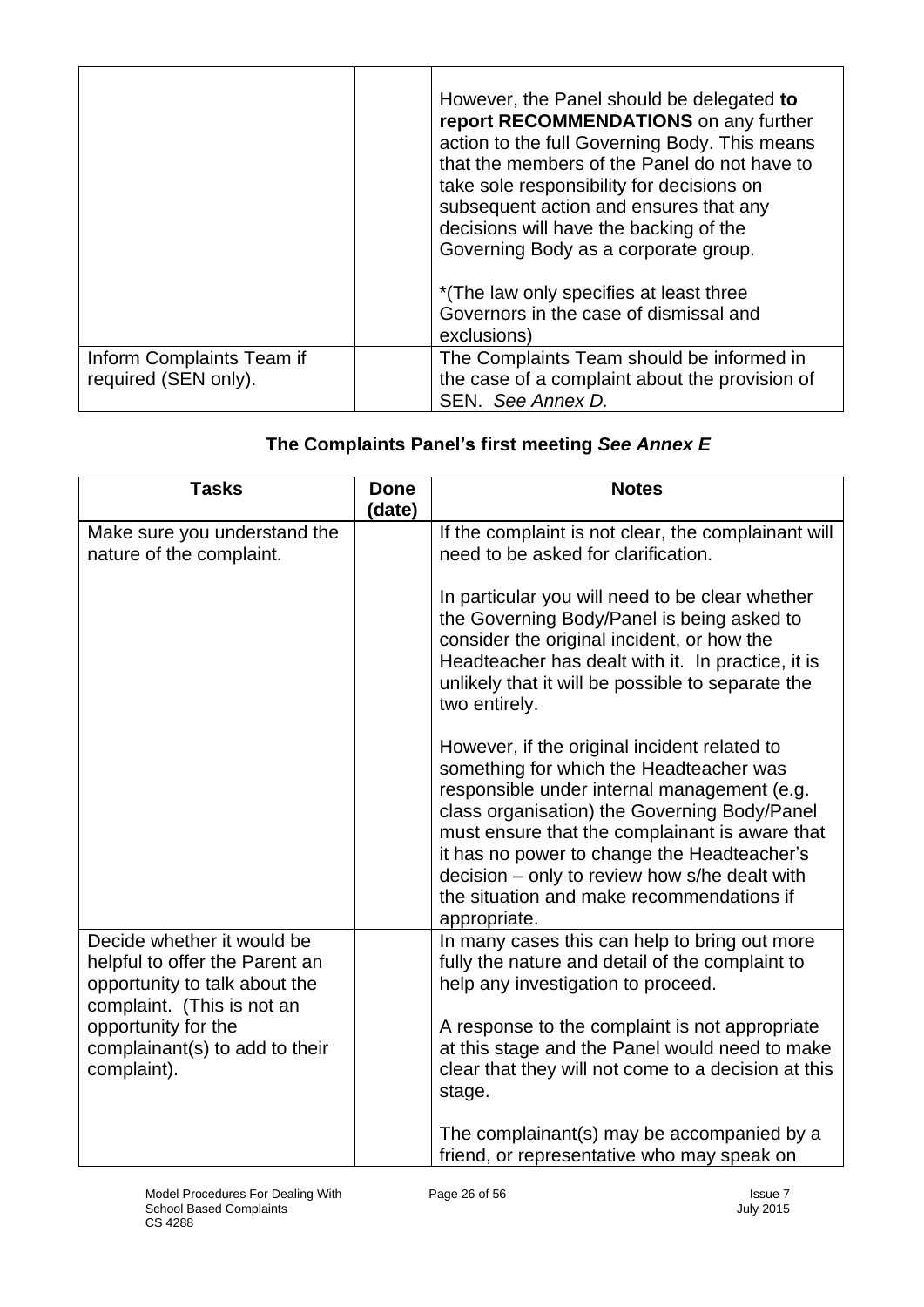|                                                                                                     | their behalf. The Governing Body/Panel should<br>encourage complainants to be represented by<br>an interpreter of their choice, if language<br>difficulties are likely to be a problem.<br>See Annex F.                                                                                                                                                                                                                                                                                                                                                                                   |
|-----------------------------------------------------------------------------------------------------|-------------------------------------------------------------------------------------------------------------------------------------------------------------------------------------------------------------------------------------------------------------------------------------------------------------------------------------------------------------------------------------------------------------------------------------------------------------------------------------------------------------------------------------------------------------------------------------------|
| Following informal meeting                                                                          | Would an investigation be helpful?                                                                                                                                                                                                                                                                                                                                                                                                                                                                                                                                                        |
| with parents (if applicable),<br>decide what facts you need to<br>establish.                        | An Investigation prior to a Panel is optional and<br>is a decision to be made by the Chair of<br>Governors. An investigation prior to a<br>Complaints Panel does not have to take place if<br>the Chair of Governors is satisfied that all the<br>facts of a complaint have been established and<br>therefore, no further clarity is needed.                                                                                                                                                                                                                                              |
| Decide what documentation<br>you need to ask to see that<br>may help you to establish the<br>facts. |                                                                                                                                                                                                                                                                                                                                                                                                                                                                                                                                                                                           |
| Identify who can be asked to<br>provide that documentation.                                         |                                                                                                                                                                                                                                                                                                                                                                                                                                                                                                                                                                                           |
| Decide how you are going to<br>collect evidence prior to the<br>hearing:                            | A member of Staff, Parent or Pupil (see final<br>paragraph) may be a vital witness.<br>Governors/Panel may feel that it is best to<br>collect evidence from them privately, prior to the<br>hearing.                                                                                                                                                                                                                                                                                                                                                                                      |
| signed statements.                                                                                  | The desire to keep the number of witnesses at<br>the hearing to a minimum should be balanced<br>against the principles of natural justice which<br>requires that both sides hear what the witness<br>has to say and are able to challenge their<br>testimony. Schools are not encouraged to<br>obtain children's witness statements that<br>identify individual children. If however a child's<br>statement/evidence is considered necessary,<br>parents must be informed and invited to the<br>interview where the statement is to be taken.                                             |
| the Panel interviews<br>witness*.                                                                   | In order to avoid requiring an unwieldy number<br>of witnesses appearing at the hearing, the<br>Panel would be advised to seek signed<br>statements from witnesses. These statements<br>would be sent to the complainant(s) before the<br>hearing (at least 7 school days beforehand -<br>see 'send out papers below'). The witnesses<br>would only be required to attend the hearing if<br>the complainant(s) or the Headteacher could<br>show good reason for challenging their<br>testimony - both that their testimony was critical<br>to the case and that it could be contradicted. |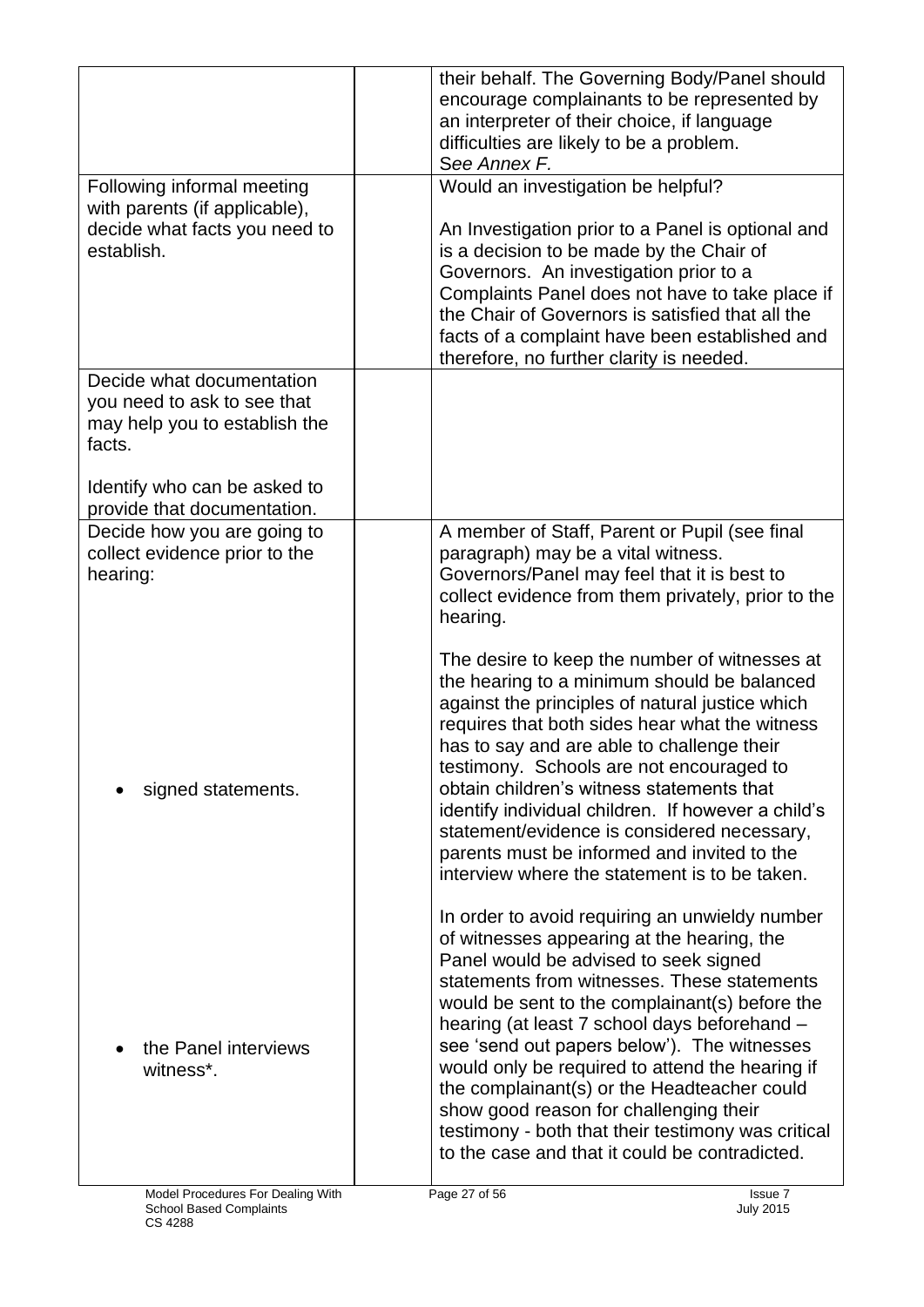| Panel requests witness<br>to attend.                                              | *In some cases the Panel may wish to interview<br>a witness before the hearing to pin point a<br>specific item of evidence. The Panel would<br>need to be scrupulously careful to question in<br>an objective and impartial way to ascertain the<br>facts. The specific item of evidence should be<br>typed up and signed by the witness.<br>If any member of Staff is required to attend any<br>meeting they will have the opportunity to be<br>accompanied or represented as they wish.<br>See Annex G.                                                                                                         |
|-----------------------------------------------------------------------------------|-------------------------------------------------------------------------------------------------------------------------------------------------------------------------------------------------------------------------------------------------------------------------------------------------------------------------------------------------------------------------------------------------------------------------------------------------------------------------------------------------------------------------------------------------------------------------------------------------------------------|
|                                                                                   | Note: No child may be requested to attend<br>without written Parental permission.<br>Complainants cannot insist that a witness<br>attends. However, signed, dated and named<br>witness statements will always be considered<br>by the Panel. Please note that it is up to the<br>Panel to decide whether to invite a witness to<br>the hearing. The Governing Body cannot insist<br>on anyone attending a hearing.                                                                                                                                                                                                |
| Decide the date of the<br>complaint hearing.                                      | It may appear to the Panel that there is no case<br>to answer but Parents lodging the complaint<br>can only be satisfied that the Governors have<br>taken it seriously if they take part in a formal<br>hearing. The Panel must avoid giving any<br>impression that they have pre-judged the case.<br>The date should be as soon as possible and<br>within 28 school days $(5\frac{1}{2}$ weeks) of the date<br>of the complaint/receipt of the complaint (if<br>outside of this timescale, there should be a<br>compelling reason and all parties informed) and<br>consistent with giving time for the necessary |
|                                                                                   | evidence to be collected, copied and distributed<br>to all concerned at least 7 school days before<br>the hearing (see below).                                                                                                                                                                                                                                                                                                                                                                                                                                                                                    |
| Write to Parents and<br>Headteacher informing them of<br>the date of the hearing. | At the same time ask them to provide a written<br>statement and other documentation by a date at<br>least 10 school days (2 weeks) before the<br>hearing.                                                                                                                                                                                                                                                                                                                                                                                                                                                         |
|                                                                                   | Also ask them to say if they will be<br>accompanied by a friend and to give the name<br>and address of that person and in what capacity<br>they are attending (friend, interpreter, solicitor,<br>union official etc).<br>See Annex H.                                                                                                                                                                                                                                                                                                                                                                            |
| Write to any member of Staff<br>named in the complaint to offer                   | You may not wish to call upon them, but they<br>have a right to attend. They may be                                                                                                                                                                                                                                                                                                                                                                                                                                                                                                                               |
| them an opportunity to attend                                                     | accompanied by a friend or representative,                                                                                                                                                                                                                                                                                                                                                                                                                                                                                                                                                                        |
| Model Procedures For Dealing With<br><b>School Based Complaints</b>               | Page 28 of 56<br>Issue 7<br><b>July 2015</b>                                                                                                                                                                                                                                                                                                                                                                                                                                                                                                                                                                      |

CS 4288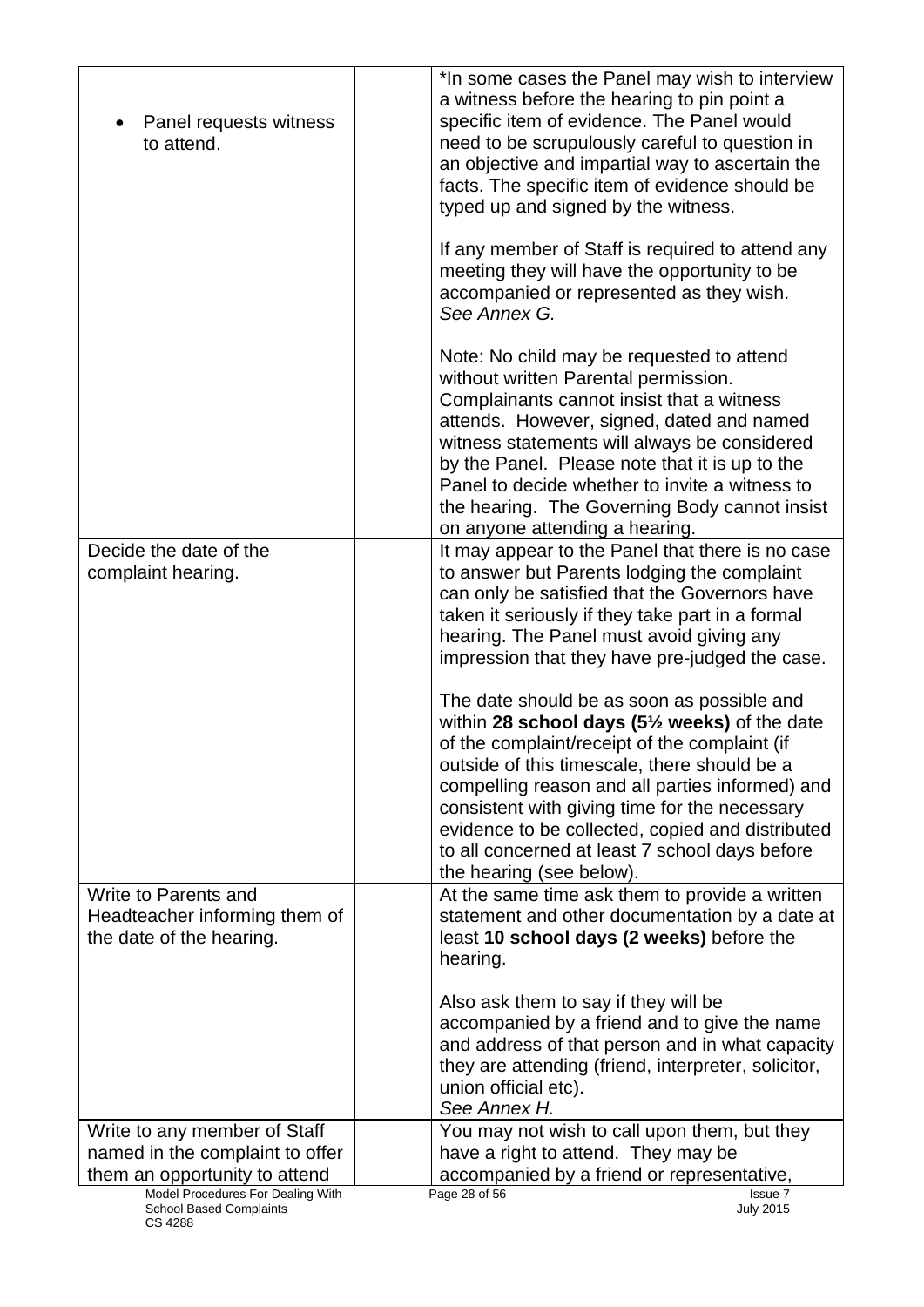| the hearing. | however the latter must not have a conflict of<br>interest. |
|--------------|-------------------------------------------------------------|
|              | See Annex I.                                                |

### **Preparing the formal hearing**

| <b>Tasks</b>                                                                    | <b>Done</b> | <b>Notes</b>                                                                                                                                                                                                                                                                                                                                                                                                                                                                                                                                                                                                                                                           |
|---------------------------------------------------------------------------------|-------------|------------------------------------------------------------------------------------------------------------------------------------------------------------------------------------------------------------------------------------------------------------------------------------------------------------------------------------------------------------------------------------------------------------------------------------------------------------------------------------------------------------------------------------------------------------------------------------------------------------------------------------------------------------------------|
|                                                                                 | (date)      |                                                                                                                                                                                                                                                                                                                                                                                                                                                                                                                                                                                                                                                                        |
| Decide the format of the<br>hearing.                                            |             | A schedule describing the suggested format of<br>the hearing is included in Annex J.                                                                                                                                                                                                                                                                                                                                                                                                                                                                                                                                                                                   |
|                                                                                 |             | All questioning should be conducted by the<br>Panel (who are actually the ones carrying out<br>the investigation/hearing). It is not appropriate<br>for the Headteacher/respondent and<br>complainant to question each other. This should<br>be made clear at the outset and strictly enforced<br>by the Chair. The Panel will need to make sure<br>that it asks all the crucial questions that the<br>Headteacher/respondent and complainant would<br>have asked. At the end of their questioning the<br>Chair of the Panel should ask the complainant<br>and Headteacher/respondent whether the Panel<br>has asked all the questions that they would have<br>wished. |
| Send out papers to Parents,<br>Headteacher/respondent, etc.                     |             | These should arrive at least 7 school days<br>before the hearing. This allows good time for<br>everyone to study them.<br>See Annex K.                                                                                                                                                                                                                                                                                                                                                                                                                                                                                                                                 |
|                                                                                 |             | Papers should include:<br>• all the documentary evidence<br>• names and status (i.e. Friend, Solicitor,<br>Interpreter, Union Official, etc) of everyone<br>who will attend including any witnesses.<br>a schedule describing the format of the<br>hearing. See Annex J.<br>• Please note that the Panel may need to<br>consider some evidence that must remain<br>confidential and not be shared externally<br>beyond the Panel (e.g. when evidence<br>contains 3 <sup>rd</sup> party information).                                                                                                                                                                   |
| Ensure there is an<br>appropriate meeting room to<br>conduct the hearing.       |             | For suggested layout see Annex L.                                                                                                                                                                                                                                                                                                                                                                                                                                                                                                                                                                                                                                      |
| Decide where Parents,<br>Headteacher/respondent and<br>any witnesses will wait. |             | It is important that Headteacher/respondent and<br>complainant go into the hearing at the same<br>time, ushered by the Clerk, so there is no<br>suggestion that the Panel have been 'got at'.                                                                                                                                                                                                                                                                                                                                                                                                                                                                          |
| Organise a Clerk to take<br>notes.                                              |             | These notes should enable members of the<br>Panel to check back on any significant points                                                                                                                                                                                                                                                                                                                                                                                                                                                                                                                                                                              |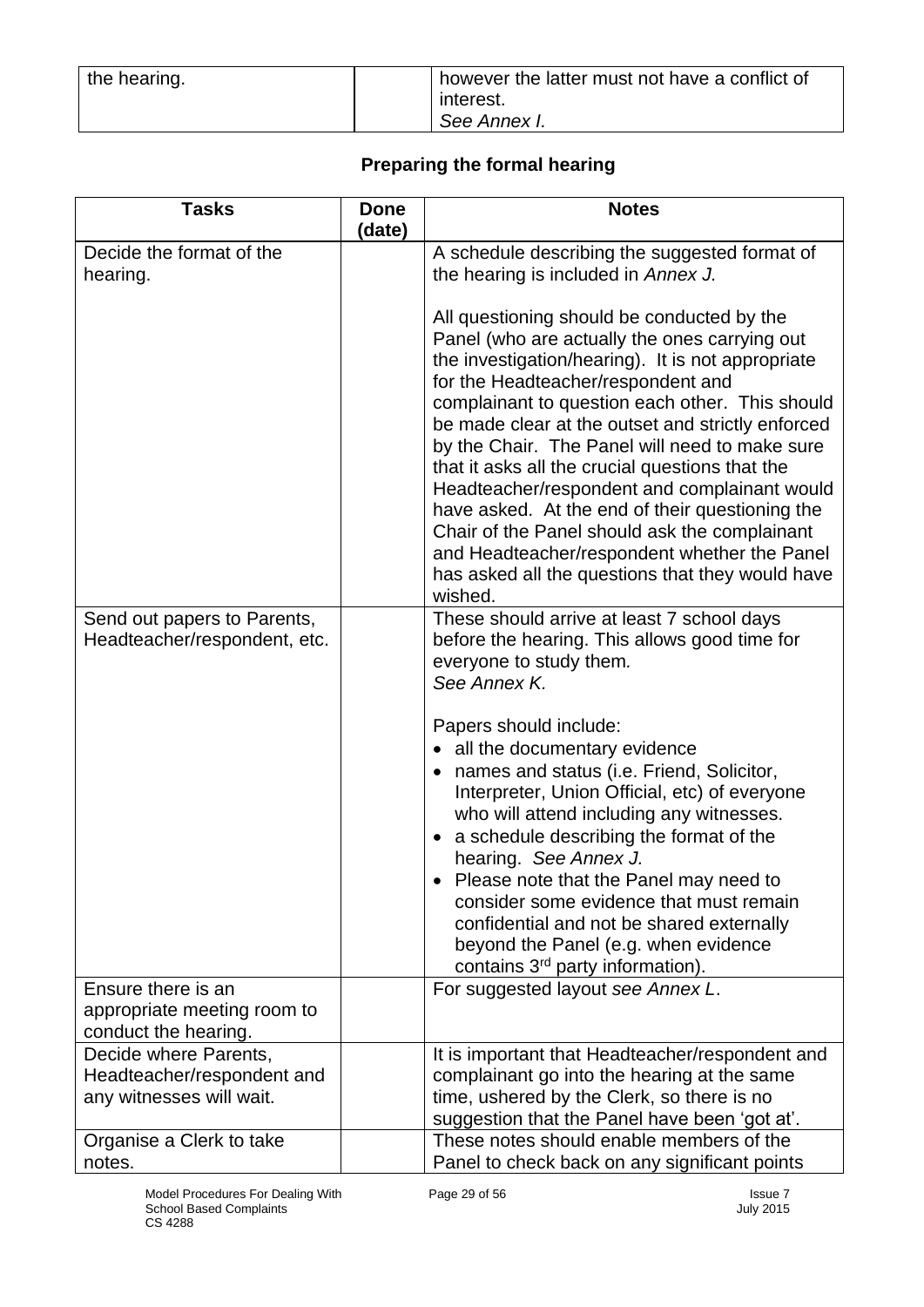|                                                                                                                                                                                             | that were made at the hearing. Members of the<br>Panel should avoid taking minutes and focus on<br>the hearing.<br>Panels are advised NOT to tape record hearings<br>unless they are prepared to spend hours poring<br>in minute detail over every word that was uttered<br>in the hearing. The Panel, assisted by the<br>Clerk's notes, should be trusted to hear the key<br>points of the evidence without the need for tape<br>recording. The Chair of the Panel should make<br>it clear that recording of the hearing is not<br>permitted and that any unauthorised recordings<br>will be inadmissible as evidence. |
|---------------------------------------------------------------------------------------------------------------------------------------------------------------------------------------------|-------------------------------------------------------------------------------------------------------------------------------------------------------------------------------------------------------------------------------------------------------------------------------------------------------------------------------------------------------------------------------------------------------------------------------------------------------------------------------------------------------------------------------------------------------------------------------------------------------------------------|
| Prepare questions the Panel<br>needs to ask on the basis of<br>all available documentation.                                                                                                 | See Annex M.                                                                                                                                                                                                                                                                                                                                                                                                                                                                                                                                                                                                            |
| <b>Reflect with all Panel</b><br>members on how the Panel<br>can ensure that Parents,<br>Headteacher (and any other<br>Staff involved) feel that they<br>have been given a fair<br>hearing. |                                                                                                                                                                                                                                                                                                                                                                                                                                                                                                                                                                                                                         |

| When the Panel has reached its conclusions |
|--------------------------------------------|
|--------------------------------------------|

| (date) | See Annex N.<br>In some circumstances the Panel may prefer to<br>communicate their findings orally through a<br>meeting with a very brief follow-up letter.<br>The Panel should aim to keep its findings brief<br>and simple.<br>If the Panel wants to make recommendations<br>such as for restitution or a change in policy,<br>these should not be included in the letter since<br>the decision remains with the Governing Body<br>which might overturn or amend the<br>recommendation. If follow-up action is agreed it<br>may be appropriate to inform the Parents in a<br>separate letter.<br>There is no need to send Parents notes of the<br>meeting but they should be available for<br>examination by the LA if the case goes to Stage |
|--------|-------------------------------------------------------------------------------------------------------------------------------------------------------------------------------------------------------------------------------------------------------------------------------------------------------------------------------------------------------------------------------------------------------------------------------------------------------------------------------------------------------------------------------------------------------------------------------------------------------------------------------------------------------------------------------------------------------------------------------------------------|
|        | 3 or to arbitration.<br>See Annex O.                                                                                                                                                                                                                                                                                                                                                                                                                                                                                                                                                                                                                                                                                                            |
|        |                                                                                                                                                                                                                                                                                                                                                                                                                                                                                                                                                                                                                                                                                                                                                 |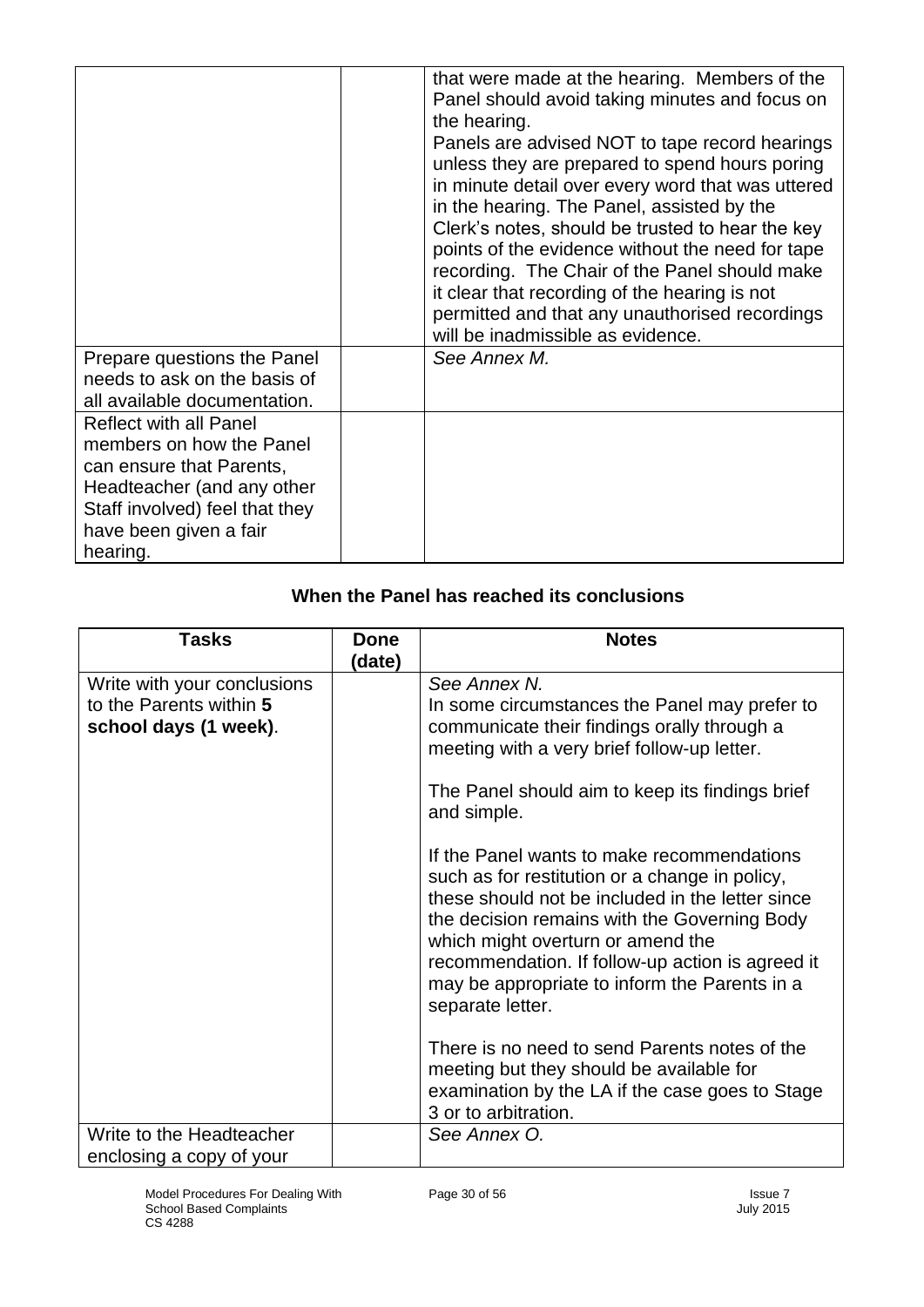| conclusions to the Parents.                                                                                                                                            |                                                                                                                                                                                                                                                                                                                                                                                                                                                          |
|------------------------------------------------------------------------------------------------------------------------------------------------------------------------|----------------------------------------------------------------------------------------------------------------------------------------------------------------------------------------------------------------------------------------------------------------------------------------------------------------------------------------------------------------------------------------------------------------------------------------------------------|
| <b>Report to Governing Body</b>                                                                                                                                        | See Annex P                                                                                                                                                                                                                                                                                                                                                                                                                                              |
|                                                                                                                                                                        | The findings and recommendations should be<br>presented to the Governing Body within in a<br>reasonable timescale. If a meeting is not<br>scheduled within 5 weeks after the hearing, it is<br>recommended that an extra-ordinary meeting is<br>called.                                                                                                                                                                                                  |
|                                                                                                                                                                        | This confidential report should draw the<br>distinction between the Panel's findings and its<br>recommendations.                                                                                                                                                                                                                                                                                                                                         |
|                                                                                                                                                                        | The Governing Body must delegate the power to<br>determine their findings from consideration of all<br>the evidence. This means that the findings must<br>be accepted by the Governing Body. However,<br>the Panel may make recommendations to the<br>full Governing Body based on lessons learned<br>from the investigation of the complaint. Any<br>recommendations will be subject to discussion<br>by the Governing Body and may not be<br>accepted. |
|                                                                                                                                                                        | In the event of a disagreement to accept<br>recommendations, a majority vote decides.                                                                                                                                                                                                                                                                                                                                                                    |
| <b>Report to Complaints Team</b><br>where required (SEN only).                                                                                                         | Governing bodies are required to report the<br>outcome of complaints regarding SEN to the LA.<br>See Annex Q.                                                                                                                                                                                                                                                                                                                                            |
| Write again to Parents if it is<br>appropriate to report any<br>action decided by the<br>Governing Body as a result<br>of the Panel's findings and<br>recommendations. | See Annex R.                                                                                                                                                                                                                                                                                                                                                                                                                                             |

#### **If the Parent is not satisfied with the outcome of the hearing**

| Acknowledge receipt of their<br>letter and respond<br>appropriately. | There are a number of possible next steps<br>depending on the type of complaint. Complaints<br>about the provision of SEN may move to Stage 3<br>with the LA. Remember however - If Parents<br>remain dissatisfied following the outcome of their<br>Stage 2 hearing and wish to take their complaint<br>further, they must do so within 20 working days<br>(4 weeks) of receiving the written outcome of the<br>hearing. After 20 working days (4 weeks),<br>neither the school nor the Local Authority (where<br>appropriate) are under any obligation to |
|----------------------------------------------------------------------|-------------------------------------------------------------------------------------------------------------------------------------------------------------------------------------------------------------------------------------------------------------------------------------------------------------------------------------------------------------------------------------------------------------------------------------------------------------------------------------------------------------------------------------------------------------|
|                                                                      | investigate or progress the complaint any further.                                                                                                                                                                                                                                                                                                                                                                                                                                                                                                          |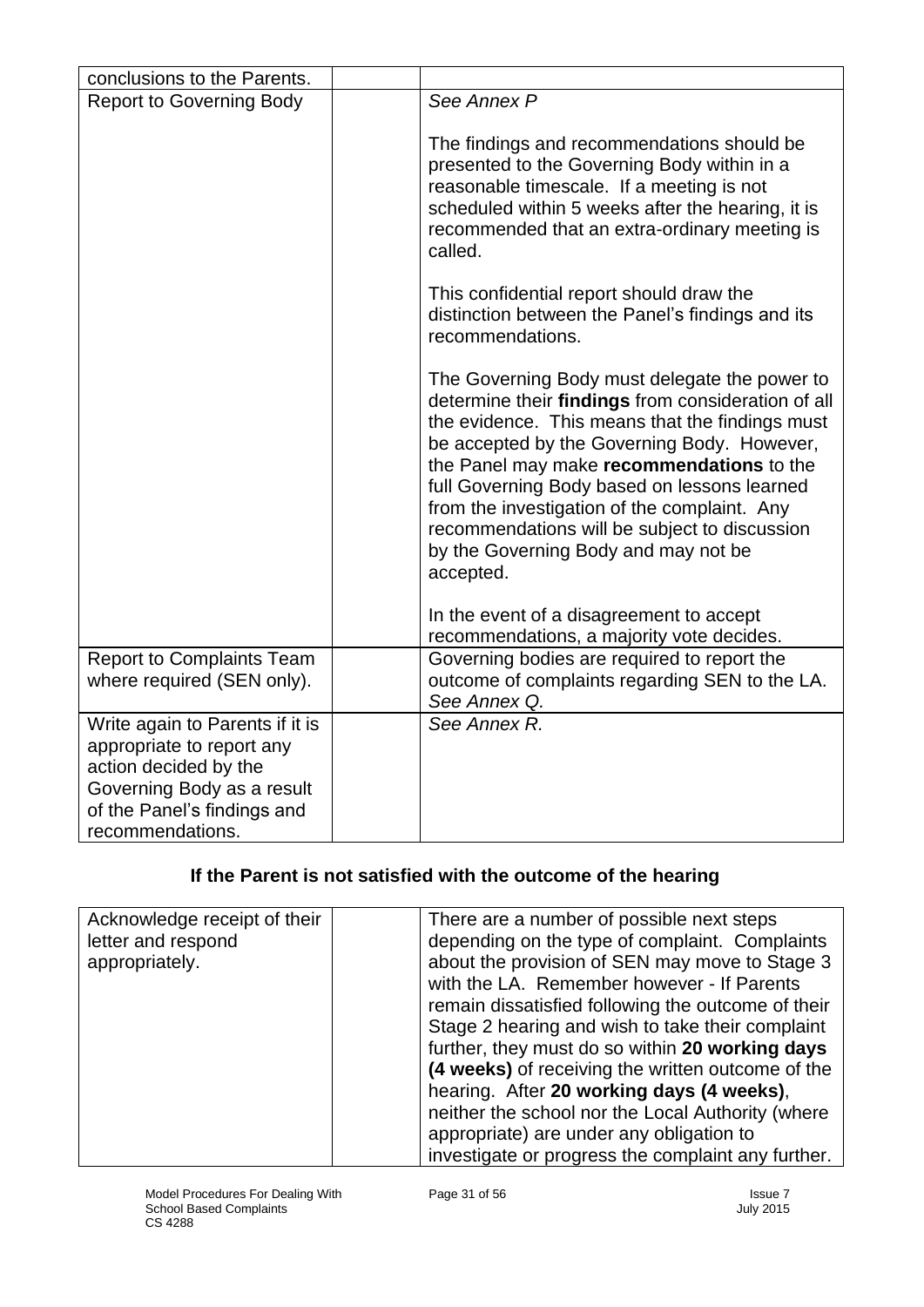| For other complaints there is no appeal beyond<br>the Governing Body although Parents can<br>complain to the Secretary of State. A range of |
|---------------------------------------------------------------------------------------------------------------------------------------------|
| responses is shown in <i>Annex S</i> .                                                                                                      |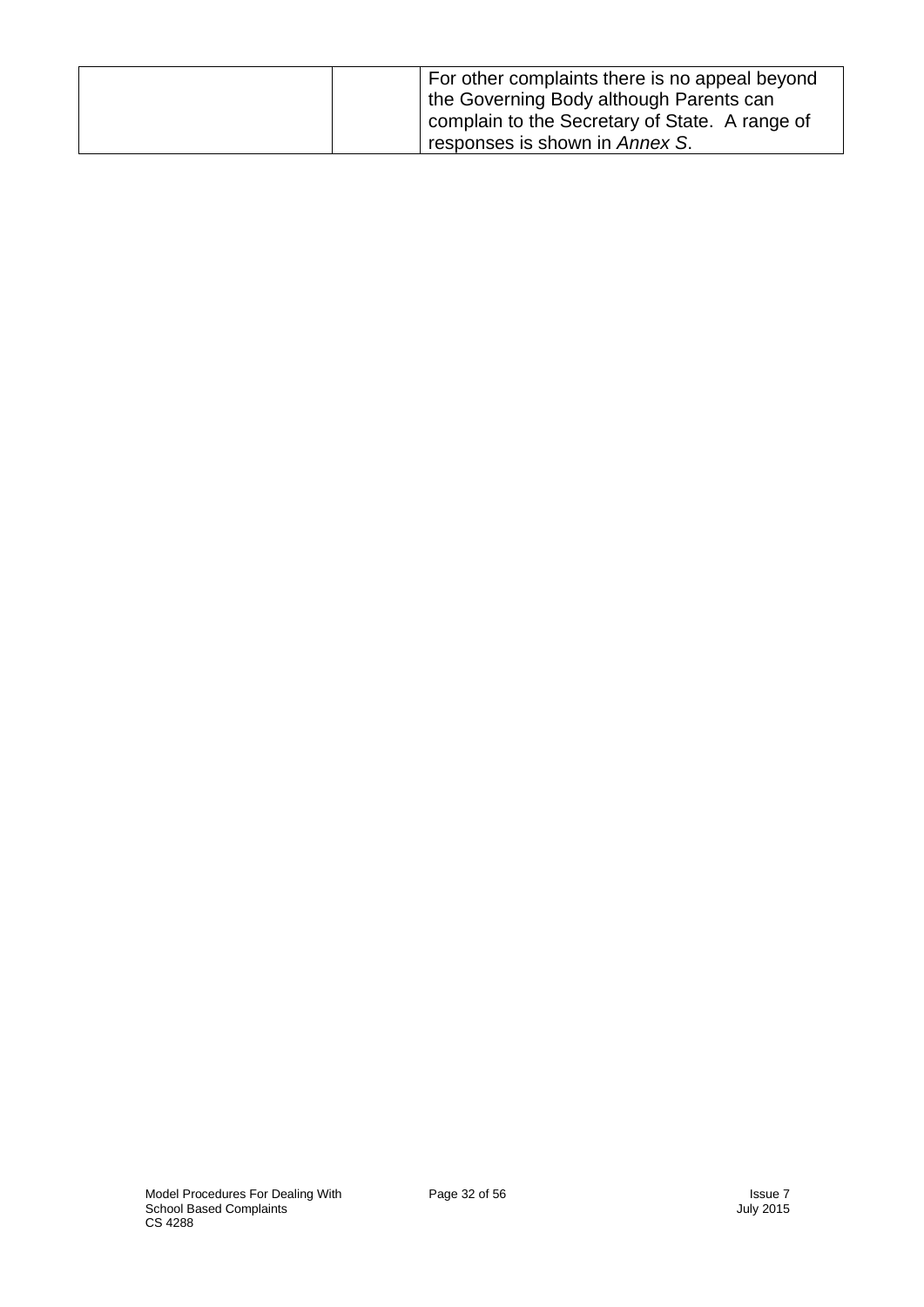### It is strongly recommended that all parents are asked to fill this out and return it

#### **Annex A**

#### **Formal Complaint Form**

| <b>Name</b>                    |  |                                                       |  |            |                 |           |  |
|--------------------------------|--|-------------------------------------------------------|--|------------|-----------------|-----------|--|
|                                |  |                                                       |  |            |                 |           |  |
|                                |  |                                                       |  |            |                 |           |  |
|                                |  |                                                       |  |            |                 |           |  |
| <b>Address</b>                 |  |                                                       |  |            |                 |           |  |
|                                |  |                                                       |  |            |                 |           |  |
| <b>Postcode</b>                |  |                                                       |  |            |                 |           |  |
| <b>Email address</b>           |  |                                                       |  |            |                 |           |  |
|                                |  |                                                       |  |            |                 |           |  |
| <b>Telephone No.</b>           |  | Day                                                   |  |            |                 |           |  |
|                                |  | <b>Evening</b>                                        |  |            |                 |           |  |
|                                |  | <b>Mobile</b>                                         |  |            |                 |           |  |
|                                |  |                                                       |  |            |                 |           |  |
|                                |  | What is it you want to complain                       |  |            |                 |           |  |
| about?                         |  |                                                       |  |            |                 |           |  |
|                                |  |                                                       |  |            |                 |           |  |
|                                |  |                                                       |  |            |                 |           |  |
|                                |  |                                                       |  |            |                 |           |  |
|                                |  |                                                       |  |            |                 |           |  |
|                                |  |                                                       |  |            |                 |           |  |
|                                |  |                                                       |  |            |                 |           |  |
|                                |  |                                                       |  |            |                 |           |  |
|                                |  |                                                       |  |            |                 |           |  |
|                                |  |                                                       |  |            |                 |           |  |
|                                |  | Have you raised your issue with the                   |  |            | YES (inc. date) | <b>NO</b> |  |
|                                |  | Class Teacher (informal stage)? If so,                |  |            |                 |           |  |
| when did you do this?          |  |                                                       |  |            |                 |           |  |
| Have you complained to the     |  |                                                       |  | <b>YES</b> |                 | <b>NO</b> |  |
| <b>Headteacher (Stage1)?</b>   |  |                                                       |  |            |                 |           |  |
|                                |  |                                                       |  |            |                 |           |  |
| When did you do this?<br>Date: |  |                                                       |  |            |                 |           |  |
|                                |  |                                                       |  |            |                 |           |  |
|                                |  | What happened when you complained to the Headteacher? |  |            |                 |           |  |
|                                |  |                                                       |  |            |                 |           |  |
|                                |  |                                                       |  |            |                 |           |  |
|                                |  |                                                       |  |            |                 |           |  |
|                                |  |                                                       |  |            |                 |           |  |
|                                |  |                                                       |  |            |                 |           |  |
|                                |  |                                                       |  |            |                 |           |  |
|                                |  |                                                       |  |            |                 |           |  |
|                                |  |                                                       |  |            |                 |           |  |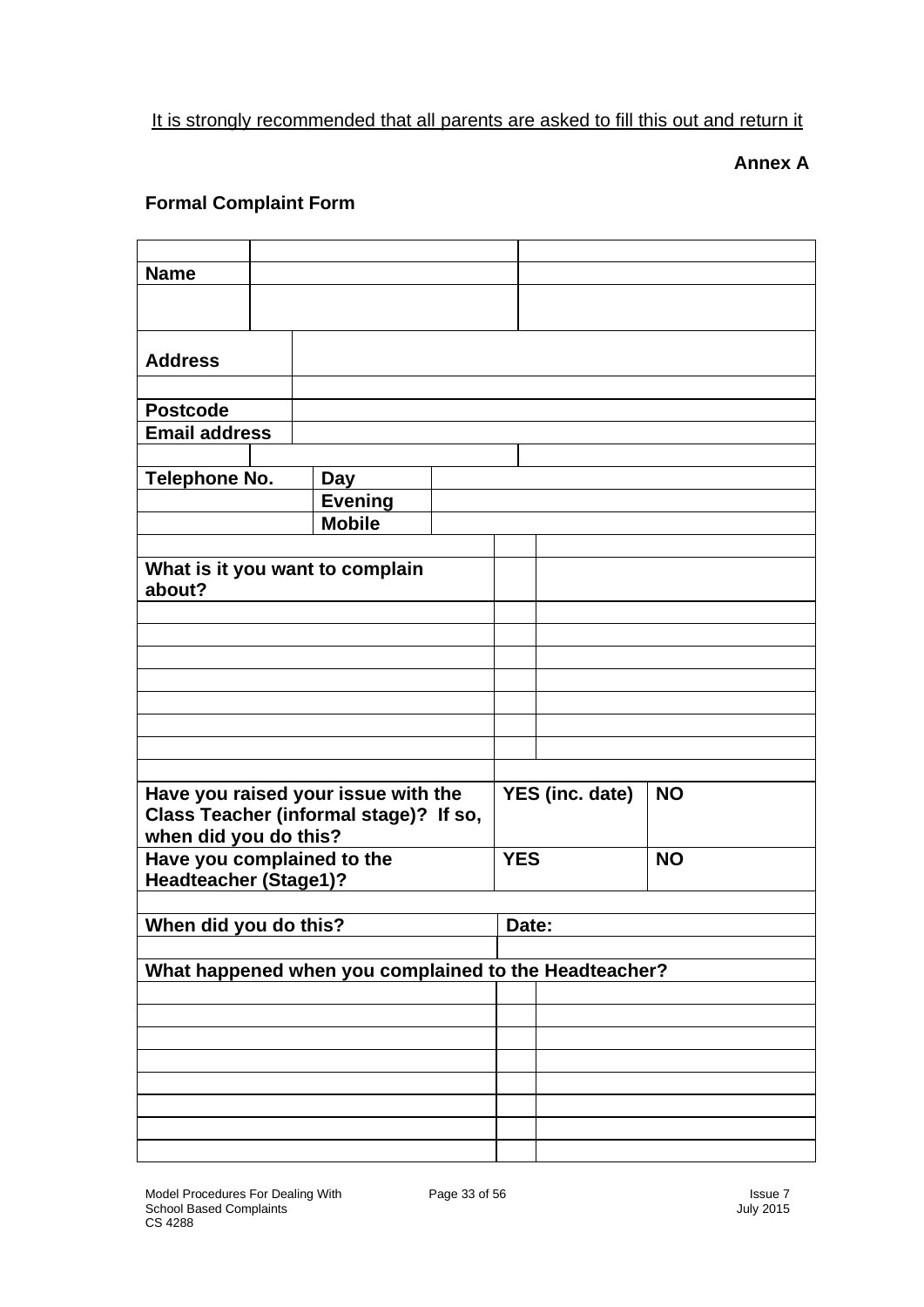| What would you like us to do to put things right? |  |
|---------------------------------------------------|--|
|---------------------------------------------------|--|

| <b>Signed</b> |  |
|---------------|--|
| <b>Date</b>   |  |

### **Please return this form to the Chair of the Governing Body**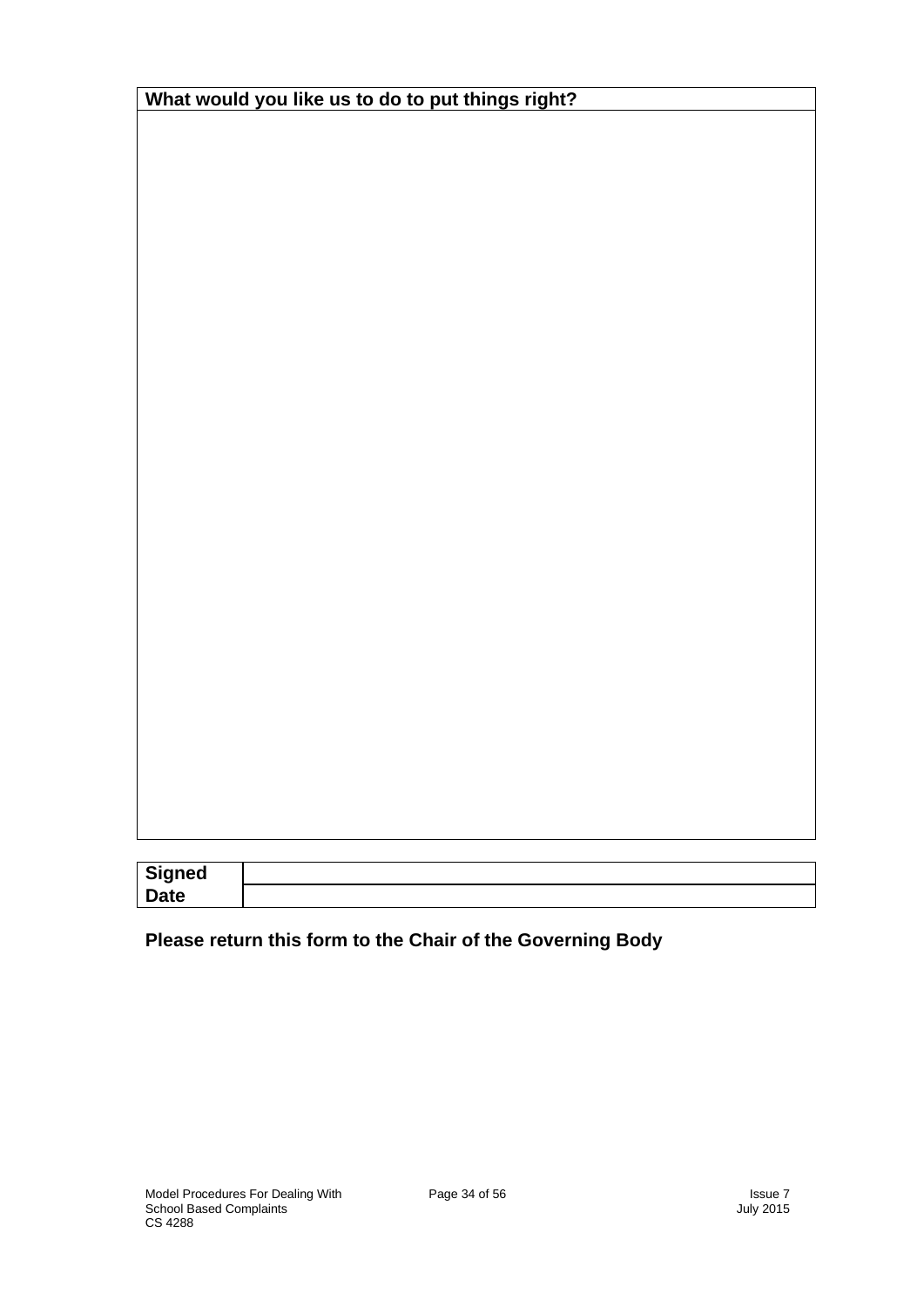#### **Letter of acknowledgement to Parent on receipt of complaint**

Dear .............................................

**COMPLAINT ABOUT............................................**

I am writing to acknowledge receipt of your complaint dated

.............................

I shall arrange a Panel of Governors to investigate your complaint. The Panel will meet to decide what it needs to do to ensure it has all the relevant evidence and to plan a realistic timetable for the investigation. When this planning is complete, we shall write to you again with further details. You should receive that letter by…………………………………..

Or

There is no record of you raising this matter with the school in the first instance. Please note the process in the enclosed complaints procedure.

I have passed the paperwork to the Headteacher to give the school the opportunity to respond and seek resolution. The Governing Body cannot intervene before this process has been applied.

I enclose a copy of our complaints procedure.

Yours sincerely,

#### **Chair of the Governing Body**

Enc.

Cc. Headteacher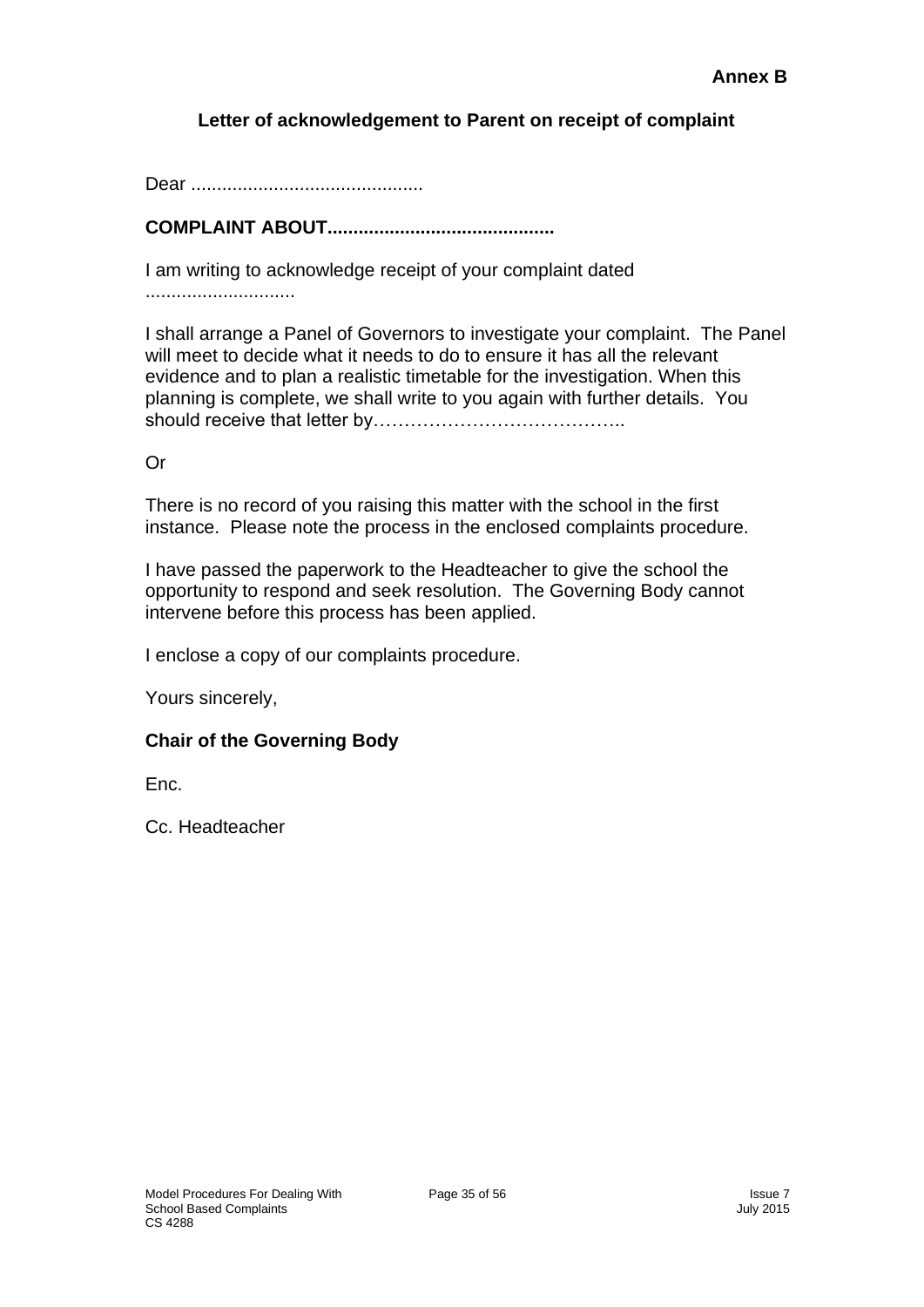#### **Letter to Headteacher on receipt of Parent's complaint**

Dear .............................................

#### **COMPLAINT ABOUT ............................................**

I have received a letter of complaint from ...................................(name of Parent) dated .................... I enclose a copy of the complaint for your information.

In line with our complaints procedure, I shall arrange a Panel of Governors to investigate the complaint.

The Panel will meet to decide what it needs to do to ensure it has all the relevant evidence and to plan a realistic timetable for investigation.

When this planning is complete, we shall write to you again with further details. You should receive that letter by………………………………….

You will appreciate that the Governing Body must be equally fair to both sides in investigating this complaint.

I would be grateful if you could send me a written statement responding to the complaint. You will have an opportunity to expand on the statement but it would be very helpful if you can submit your initial statement before the Panel meets to plan its investigation on .............................. (Amend or delete as applicable).

Yours sincerely,

#### **Chair of the Governing Body**

Enc.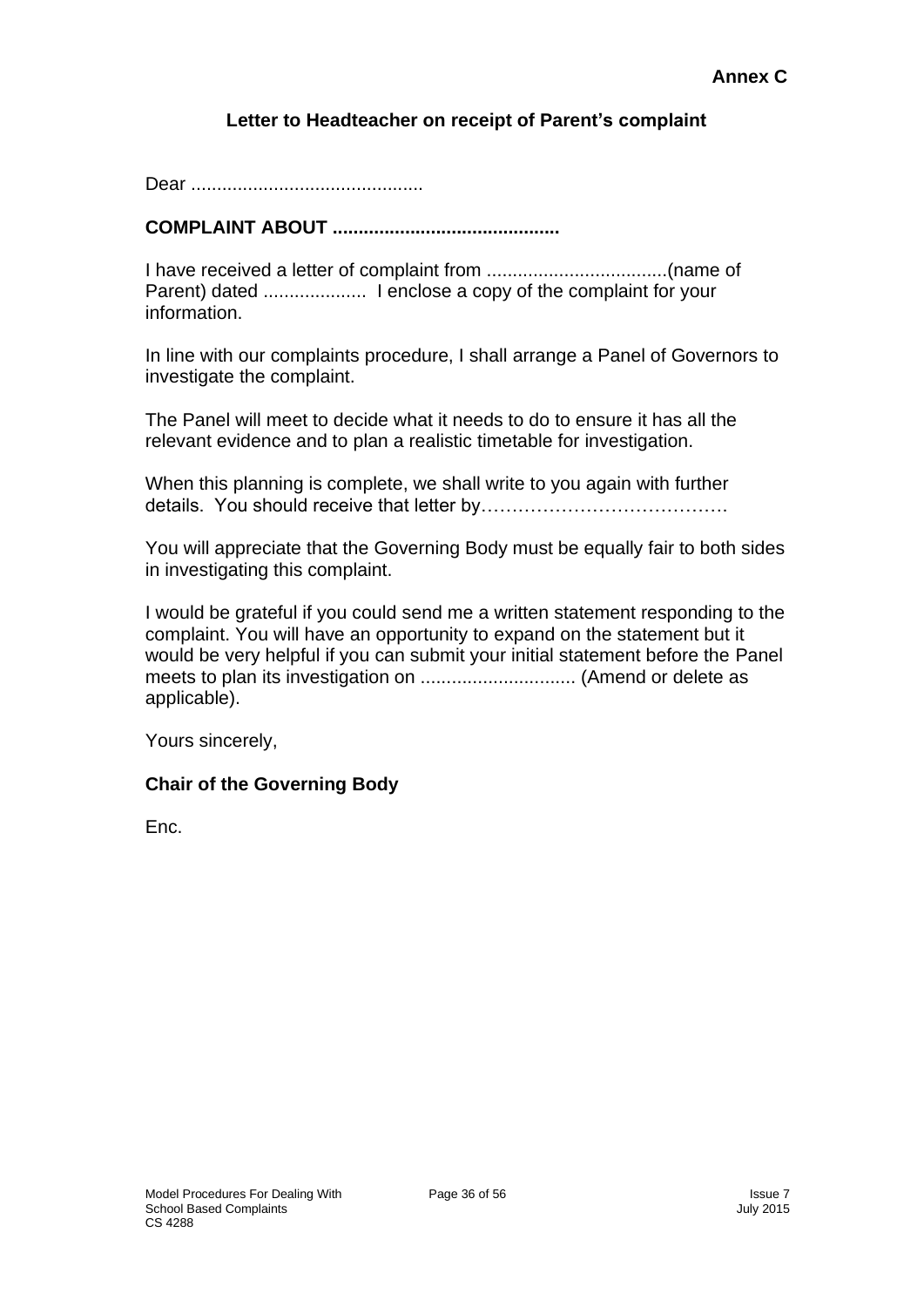#### **Letter to Complaints Team informing about a complaint concerning SEN**

Complaints Team Customer Service Team County Hall **Hertford** SG13 8DF

Date ............................

Dear

#### **COMPLAINT CONCERNING SEN**

The Governing Body has received a complaint from name ............................................ dated ........................ concerning ..............................................................................

I enclose a copy of the complaint.

The Governing Body will investigate the complaint and report the outcome to you as soon as the investigation is complete.

Yours sincerely,

#### **Chair of the Governing Body**

Enc.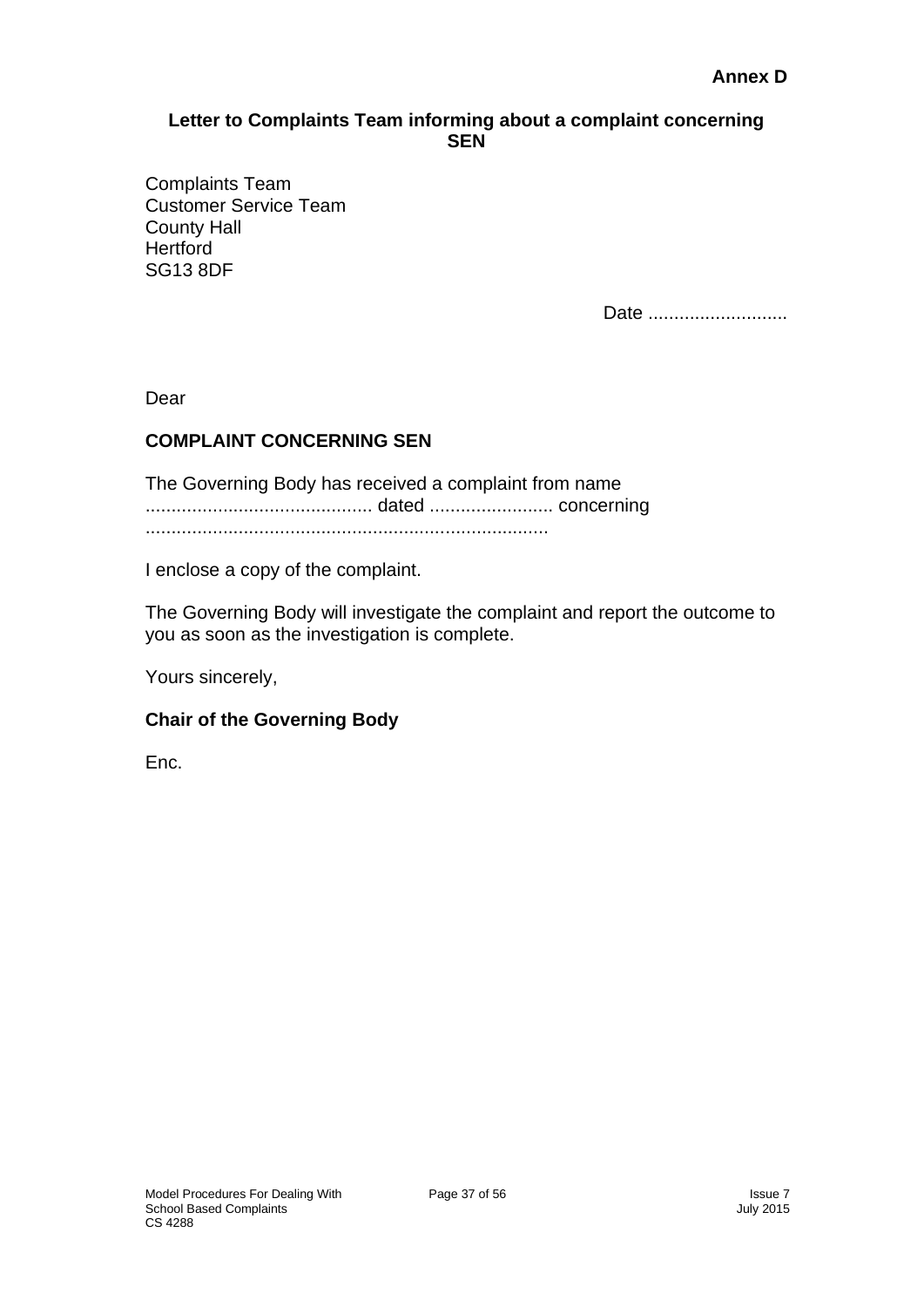#### **Annex E**

#### **Considering the evidence A suggested format for clarifying issues and seeking information**

| What is the    |                                         |                 |
|----------------|-----------------------------------------|-----------------|
| complaint?     |                                         |                 |
|                |                                         |                 |
| What facts are |                                         |                 |
| not disputed?  |                                         |                 |
|                |                                         |                 |
|                |                                         |                 |
|                |                                         |                 |
| What facts do  | How?                                    | <b>Comments</b> |
| we need to     | (documentation from<br>questioning of ) |                 |
| establish?     |                                         |                 |
|                |                                         |                 |
|                |                                         |                 |
|                |                                         |                 |
|                |                                         |                 |
|                |                                         |                 |
|                |                                         |                 |
|                |                                         |                 |
|                |                                         |                 |
|                |                                         |                 |
|                |                                         |                 |
|                |                                         |                 |
|                |                                         |                 |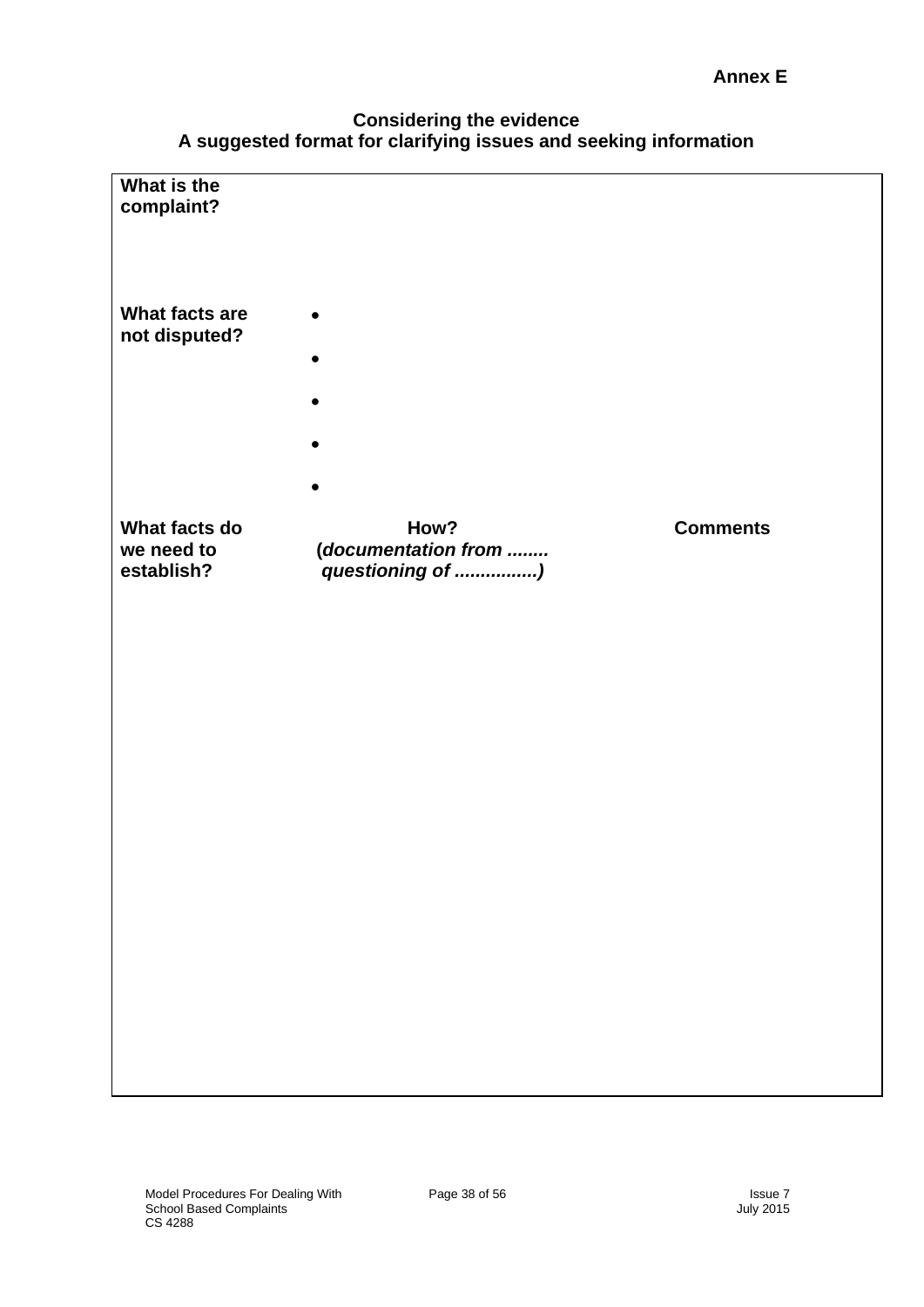#### **Letter to Parent inviting them to clarify the complaint**

Dear ..............................

#### **COMPLAINT ABOUT ....................................**

The Chair/Clerk has passed your complaint to me as the Chair of the Complaints Panel. The Panel of Governors has met to plan our investigation of your complaint. Members of the Panel are ..................... (named Governors)

We would like to get a clearer understanding of your complaint before we start the investigation. The questions we would particularly like to ask are:

(Fill in here)

We think it would be helpful if you could meet with the Panel to clarify your complaint. We have arranged a meeting on ...............................(date) and hope that you will be able to attend. If you cannot attend on that date please contact me (telephone) and we shall try to arrange another time. You may prefer to write with more details. If so, please reply by ...................(the day before the suggested meeting date).

Your daughter/son ..................................................(name) may also be able to help us clarify some points. We should be very pleased if you are able to bring her/him with you to this meeting. We cannot insist that she/he attends. Please note that the Panel reserves the right to decide whether or not to hear representations from your child. For example, if the Panel considers that your child may become distressed as a result of the process, it may exercise its discretion not to hear from your child.

**The meeting we suggest is not a formal hearing of your complaint**. The Panel would not come to a decision at this stage.

You may be accompanied at the meeting, if you wish, by a friend, or representative who may speak on your behalf. *(You may also bring an interpreter of your choice, if you need one.)*

Please let me know, as soon as possible, whether you will attend the meeting on ........................ (date).

Yours sincerely,

#### **Chair of Complaints Panel**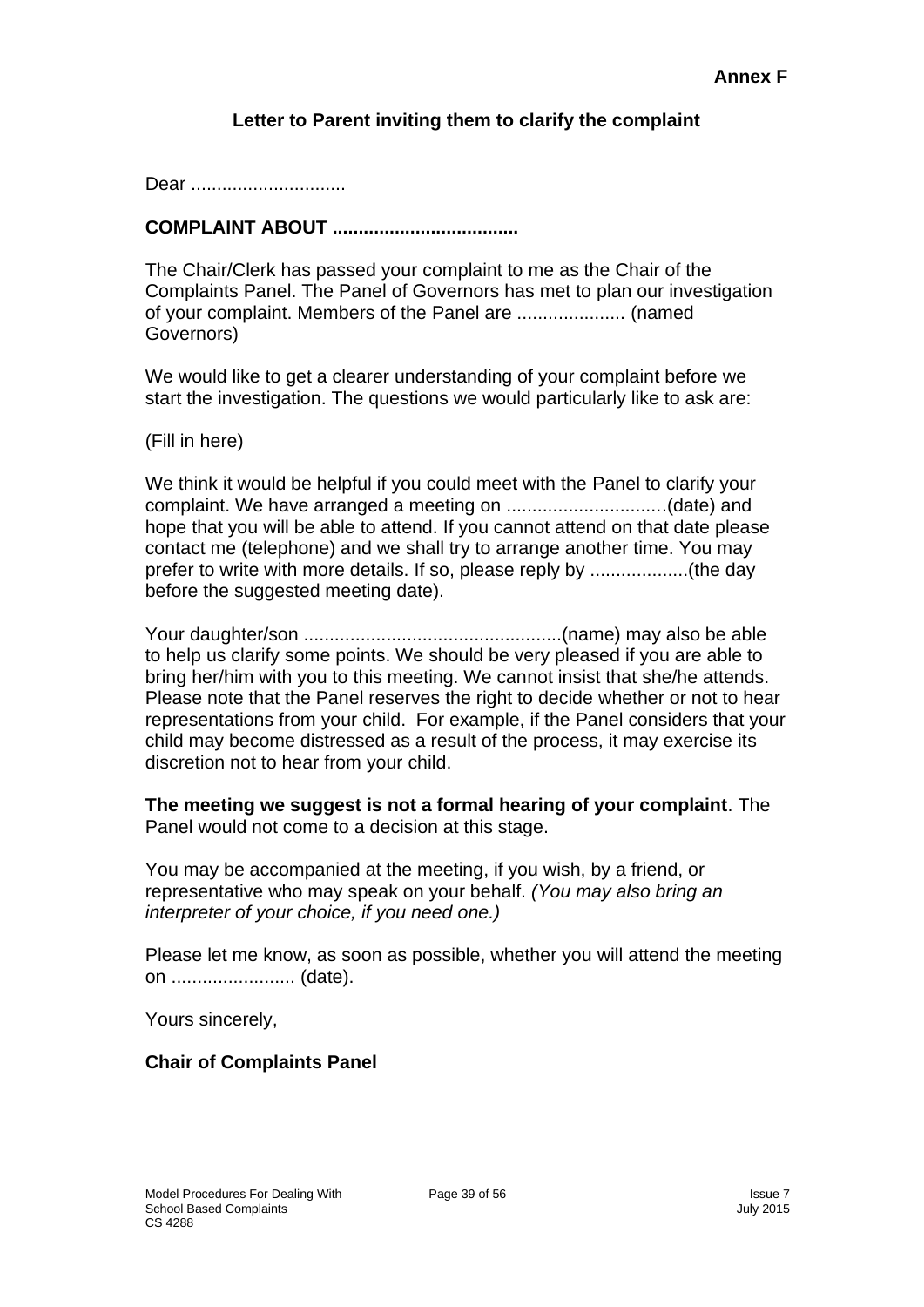#### **To member of Staff required to give evidence**

Dear

#### **COMPLAINT ABOUT ...............................**

The Governing Body has received a complaint from .......................... and a Panel has been convened to consider the complaint comprising ................................. (named Governors).

The Panel is keen to establish all the relevant facts and it would be very helpful if we could interview you to ascertain .................................... (what are the questions you wish to ask?).

We are therefore asking you to attend ............................(the arrangements that you have decided).

**This meeting is not a formal hearing of ...................................'s complaint**  but you are entitled to be accompanied by a friend or representative, if you wish. I should be grateful if you would confirm your attendance at this meeting and let me know the name and status of any friend or representative who will accompany you.

I enclose a copy of the school's complaints procedure for your information.

Yours sincerely,

#### **Chair of Complaints Panel**

Enc.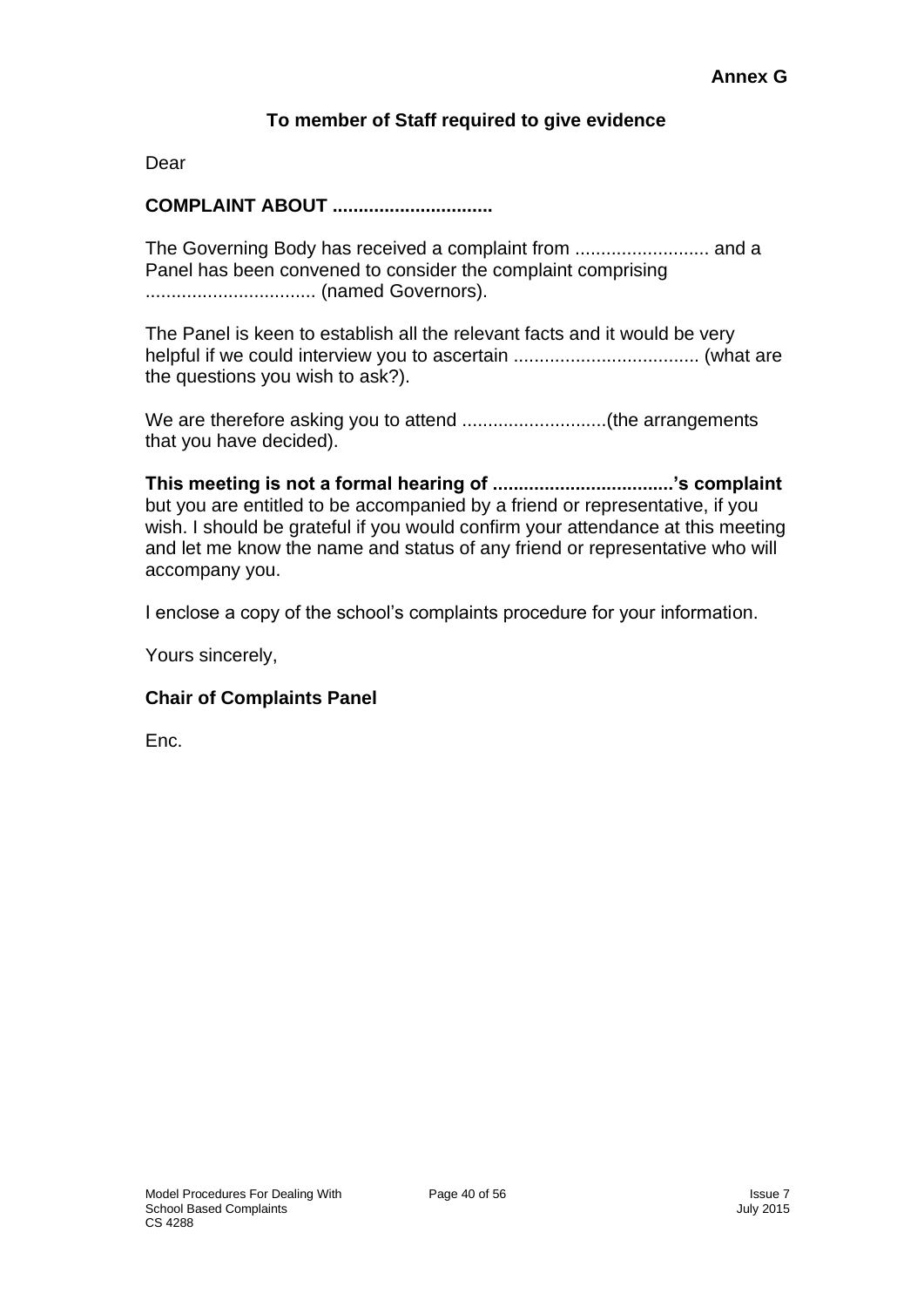#### **Letter to Parents and Headteacher giving date of the formal hearing**

Dear ................................

#### **COMPLAINT ABOUT ....................................**

The Chair/Clerk has passed your complaint on to me as the Chair of the complaints Panel. The Panel of Governors has met to plan our investigation of your complaint. Members of the Panel are .....................(named Governors).

We have arranged a formal hearing of the complaint on ...............................(date and time) at ........................ (venue).

You are entitled to be accompanied by a friend or representative, if you wish. I should be grateful if you would confirm your attendance at this meeting and let me know the name of any friend or representative who will accompany you by ............................. (date, at least 9 school days ahead of formal hearing). You must let us know in which capacity the additional person is attending - Interpreter, Legal Representative, Friend, etc). Please note that they will not be invited to make representations to the Panel unless it has been requested that they make formal representations on your behalf.

I shall write to you by ....................................(date, at least 7 school days ahead of formal hearing) to let you know the names of everyone attending the formal hearing and enclosing copies of all the written evidence provided by the parents, the Headteacher and any witnesses. If you wish to submit any further evidence, please send it to me by .............................. (date, at least 9 school days ahead of formal hearing).

It is imperative that you submit all of your evidence by the date indicated. In the event that you fail to do so, the Panel reserves the right to reject late submission of evidence, or to delay the hearing taking place.

Yours sincerely,

#### **Chair of Complaints Panel.**

C.c. Parent/Headteacher

#### **N.B. The first paragraph of this letter will need to be amended if you have already sent the letter in Annex C.**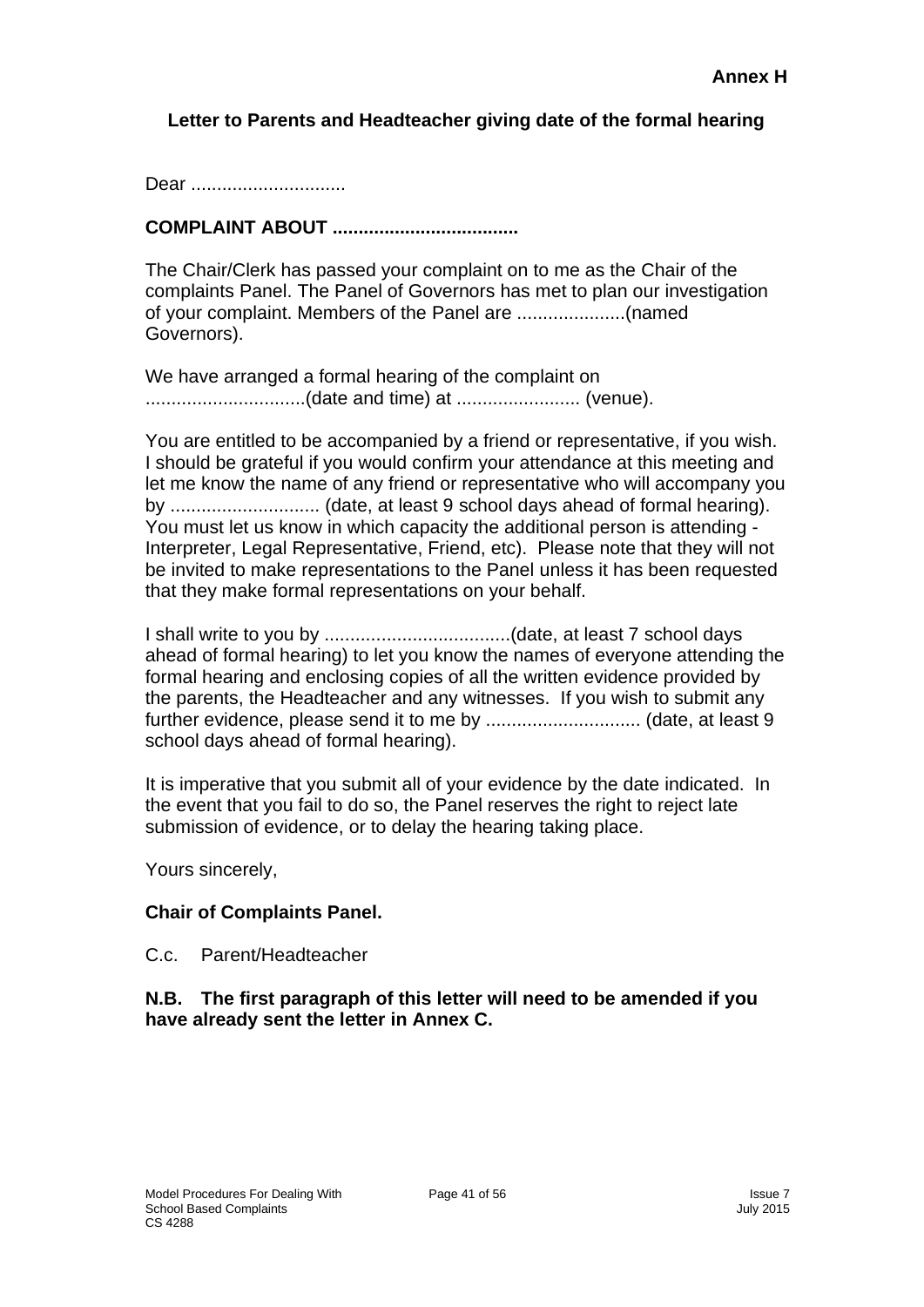#### **Letter to member of Staff named in the complaint**

Dear ..............................

#### **COMPLAINT ABOUT ....................................**

The Governing Body has received a complaint from ................................ (named Parents) in which you are named. I enclose a copy of the complaint and the school's complaints procedure for your information.

We have arranged a formal hearing of the complaint on ...............................(date and time) at ........................ (venue).

As a member of Staff named in the complaint you are entitled to attend although we do not wish to call you as a witness. You are entitled to be accompanied by a friend or representative, if you wish.

I should be grateful if you would let me know whether you wish to attend this hearing and inform me of the name of any friend or representative who will accompany you by ................................ (date, at least 9 school days ahead of formal hearing). It would help us to know in which capacity the additional person is attending - legal representative, union representative, friend etc).

I shall write to you by ....................................(date, at least school 7 days ahead of formal hearing) to let you know the names of everyone attending the formal hearing and enclosing copies of all the written evidence provided by the Parents, the Headteacher and any witnesses.

Yours sincerely,

#### **Chair of Complaints Panel**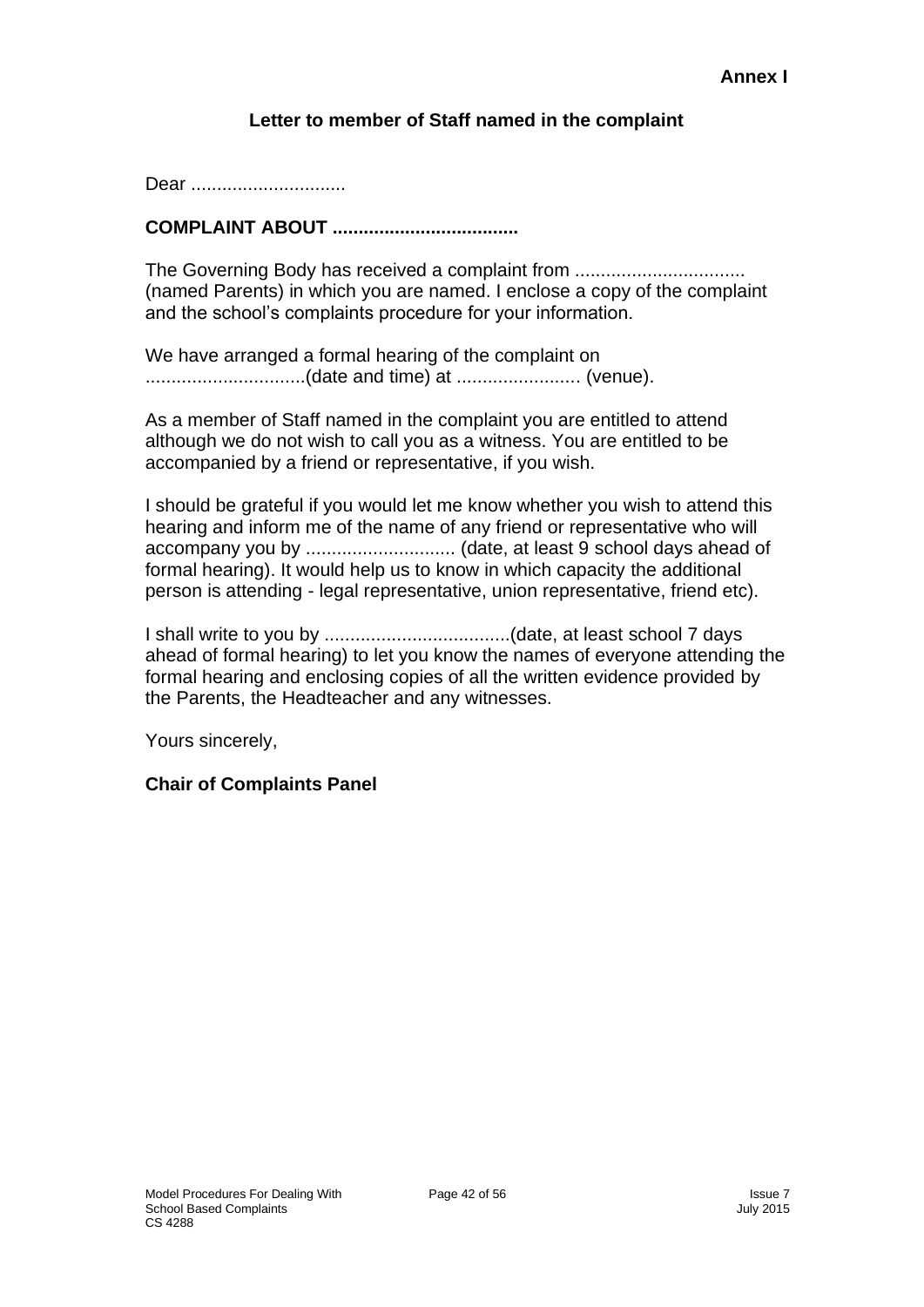| Stage A                                                                                                                                                                                                        | Introductions of everyone present and clarification<br>of the complaint lodged and conduct of the hearing.<br>Panel Chair checks that everyone has a copy of<br>this Format of Hearing on the table.                                                                               |  |  |
|----------------------------------------------------------------------------------------------------------------------------------------------------------------------------------------------------------------|------------------------------------------------------------------------------------------------------------------------------------------------------------------------------------------------------------------------------------------------------------------------------------|--|--|
| Stage B                                                                                                                                                                                                        | Parents present summary of complaint highlighting<br>points made in their written complaint and other<br>documentation. Witnesses are called as and when<br>required. Panel questions Parents to clarify the<br>points they make.                                                  |  |  |
| Stage C                                                                                                                                                                                                        | Headteacher/respondent presents the facts as s/he<br>perceives them - highlighting points made in the<br>written response and other documentation.<br>Witnesses are called as and when required. Panel<br>questions Headteacher/respondent to clarify the<br>points s/he has made. |  |  |
| Stage D                                                                                                                                                                                                        | Parents summarise their case highlighting<br>evidence including anything that has emerged in<br>the questioning.                                                                                                                                                                   |  |  |
| Stage E                                                                                                                                                                                                        | Headteacher/respondent summarises the case for<br>the school highlighting evidence. This should<br>include the school's response and actions in<br>relation to the complaint before the hearing and<br>anything that has emerged in the questioning.                               |  |  |
| Close                                                                                                                                                                                                          | Panel Chair thanks Parents and Headteacher for<br>attending and gives an indication of when they can<br>expect to hear the outcome. Parents and<br>Headteacher leave the room together. Panel<br>considers all the evidence and comes to its<br>conclusion.                        |  |  |
| NB. Parents and Headteacher / respondent are not invited to question<br>each other. If you have adopted a Diocesan complaints policy, please<br>check the guidance contained as it may differ from these model |                                                                                                                                                                                                                                                                                    |  |  |

procedures.

- ➢ The Panel also needs to take the following points into account:
- The hearing should be as informal as possible.
- Witnesses should only be required to attend for the part of the hearing in which they give their evidence.
- The Panel may ask questions at any point or adjourn the meeting.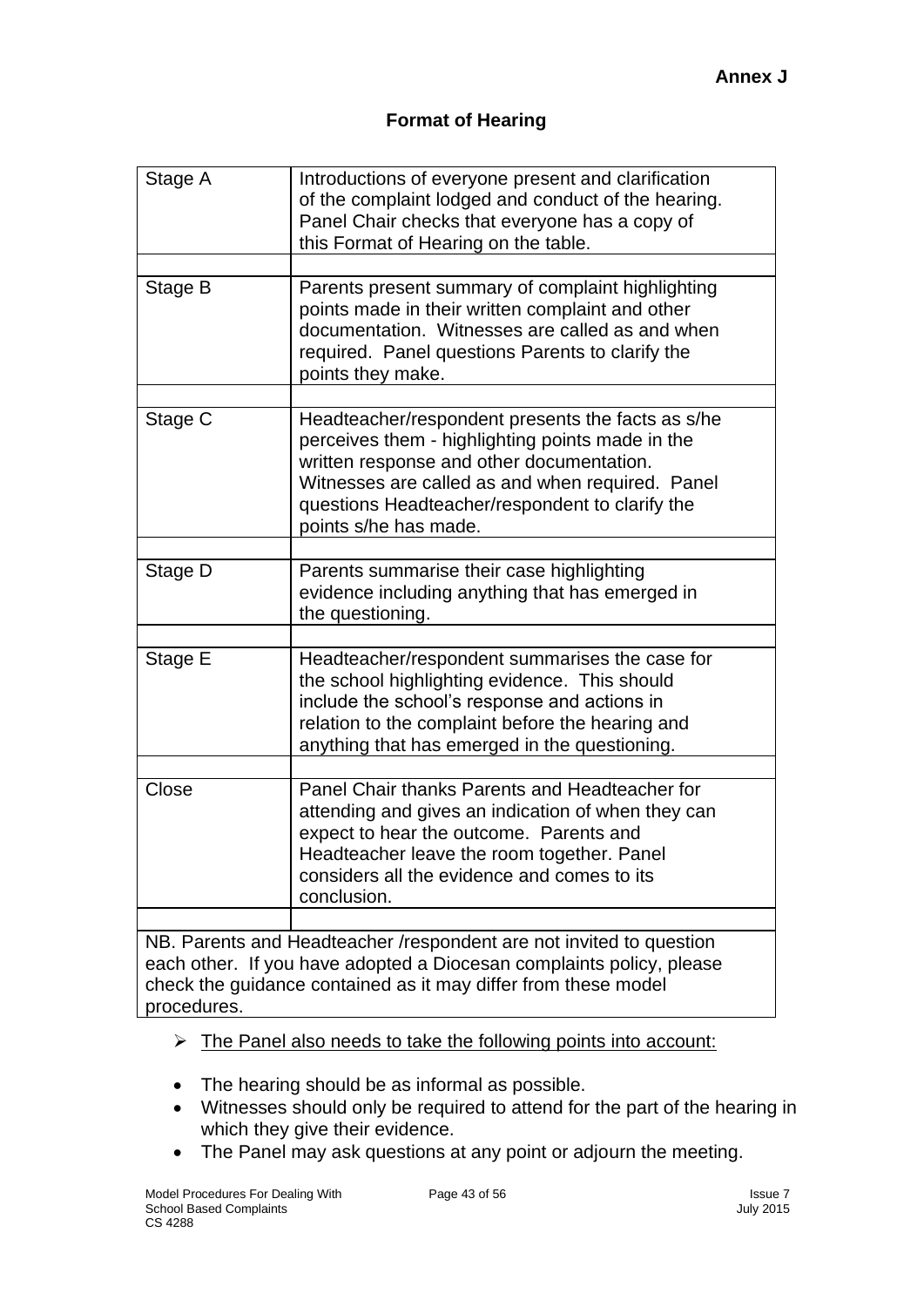#### **Letter to Parents and Headteacher enclosing papers**

Dear ................

#### **COMPLAINT ABOUT ..................................**

Thank you for providing the information we asked for in our letter of ................... date (Annex G)

I am now in the position to give you full details about how we propose to conduct the hearing of your complaint on (date) and to enclose all the statements and other evidence we shall use to consider your complaint.

The hearing will start at (time). You are asked to report to the school office. You will be shown to a waiting area. The Clerk will collect the Headteacher and the Parents from the waiting area and you will be introduced to the Panel at the same time (amend as appropriate).

The hearing will be attended by: *(insert names)*

- *Members of Panel*
- *Clerk/Notetaker*
- *Parents*
- *Friend/Representative (indicating status)*
- *Headteacher*
- *Head's Representative (indicating status)*
- *Witnesses (if required)*
- *Additional named Staff (who are entitled or have expressed an intention to attend).*

The following written statements and evidence is enclosed:

- *Statement of Complaint*
- *Headteacher's statement*
- *Statements from witnesses*
- *Any other evidence*

The Panel will refer to the enclosed documents and seek answers to questions to help them come to a decision. The format of the meeting is described on the attached sheet. *(enclose Annex J amended as required).* I wish to remind you that the Panel will investigate the process by which any decisions which are the subject of your complaint were arrived at.

We look forward to meeting you on ..................................

Yours sincerely,

#### **Chair of Complaints Panel**

Enc.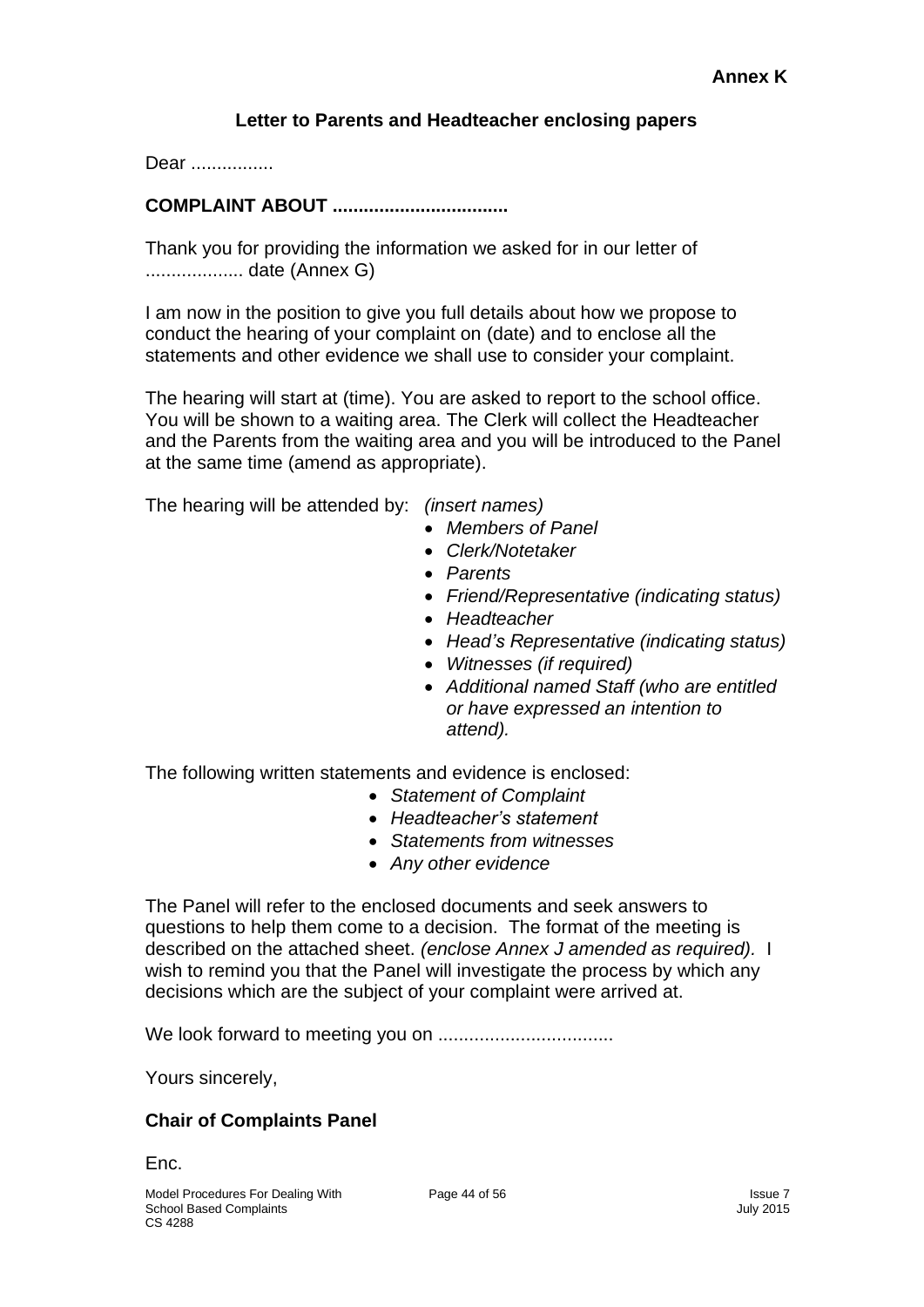#### **Suggested layout for Complaints Hearing**

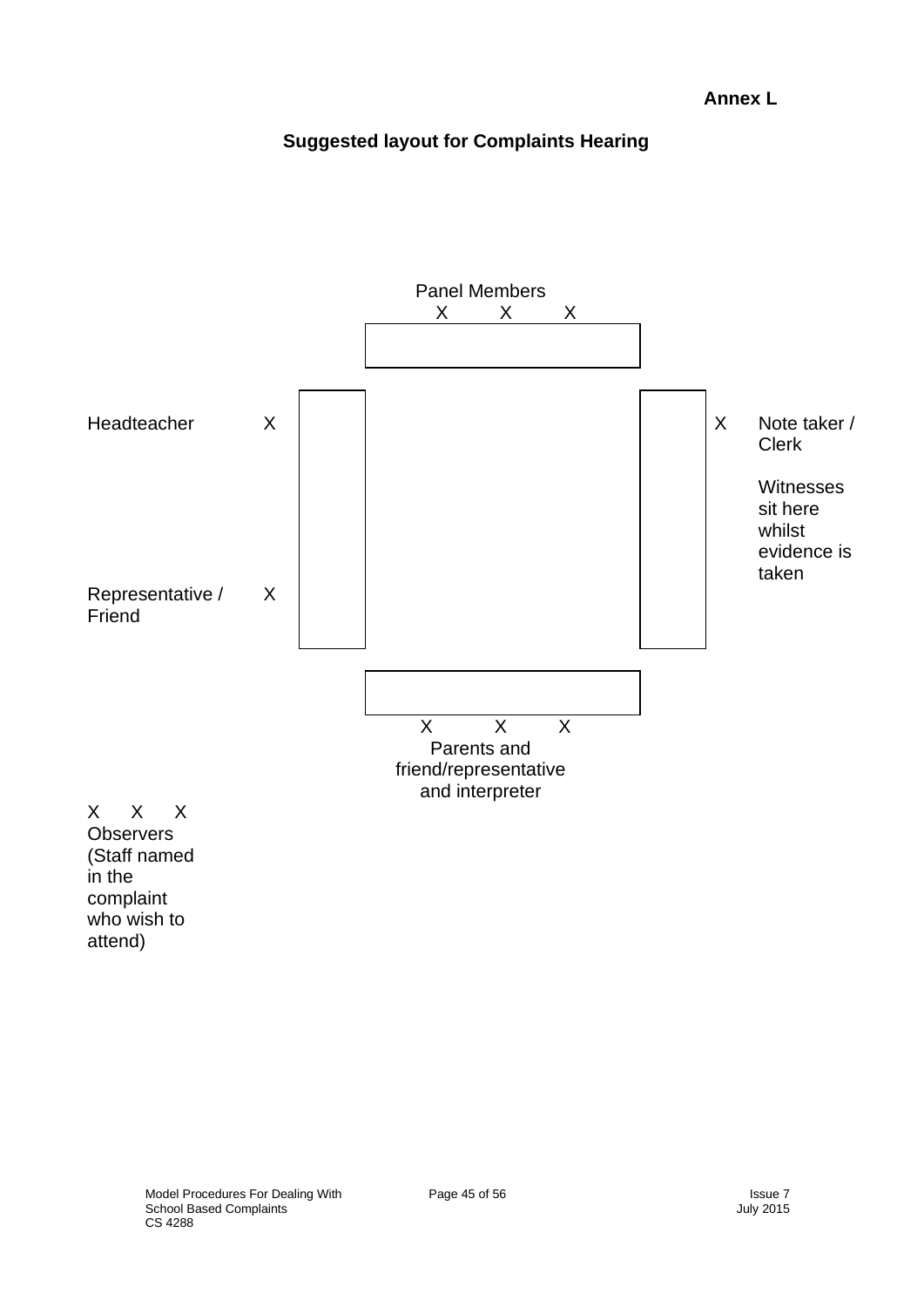#### **Annex M**

#### **Questions for the hearing A suggested format for the Panel to agree lines of questioning and to record evidence provided at the hearing.**

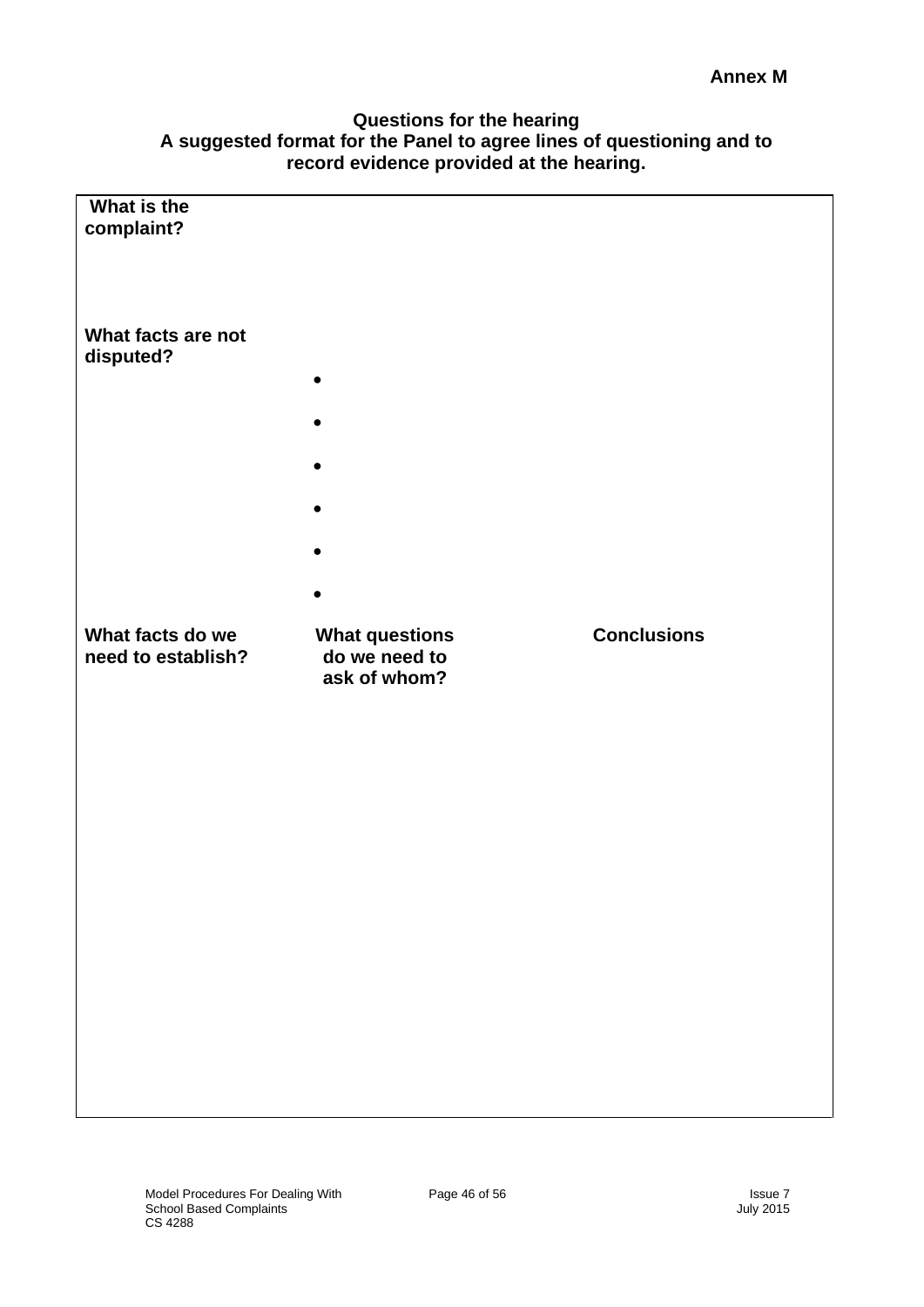#### **The Panel's Conclusions about the Complaint**

Dear ...................................

#### **COMPLAINT ABOUT................................**

Thank you for attending the hearing on ........................................... The Panel considered the evidence very carefully and we have come to the following conclusion(s).

Complaint Upheld / Partially Upheld / Not Upheld / etc

*Optional addition:*

As a result of our investigation there are a number of recommendations that we shall be making to the Governing Body. We shall write to you again to inform you of any action the Governing Body decides to take as a result of this incident.

Yours sincerely,

#### **Chair of Complaints Panel**

Cc. Headteacher Any Staff Member named in the complaint Complaints Team (SEN only)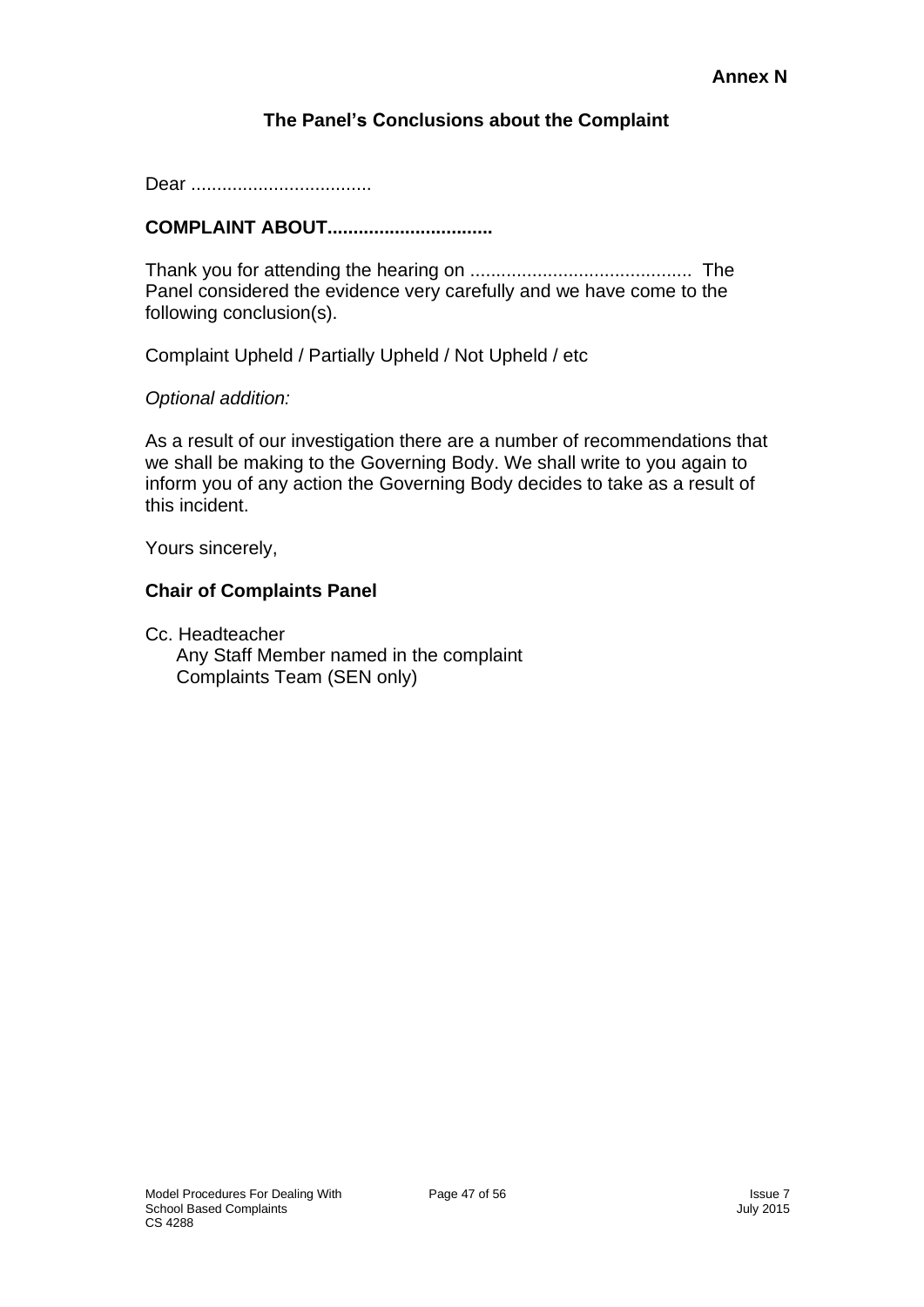#### **Letter to Headteacher with the Panel's conclusions**

Dear ...................................

#### **COMPLAINT ABOUT................................**

Thank you for attending the hearing on ........................................... The Panel considered the evidence very carefully and we have come to the following conclusion(s).

*Add a paragraph about any action that you propose to take or recommendations you will make as a result of these conclusions.*

I enclose a copy of the letter that we have sent to the Parents.

Yours sincerely,

#### **Chair of Complaints Panel**

Enc.

(Please ensure that a copy of this letter is shared with the member of staff named in the complaint – if applicable)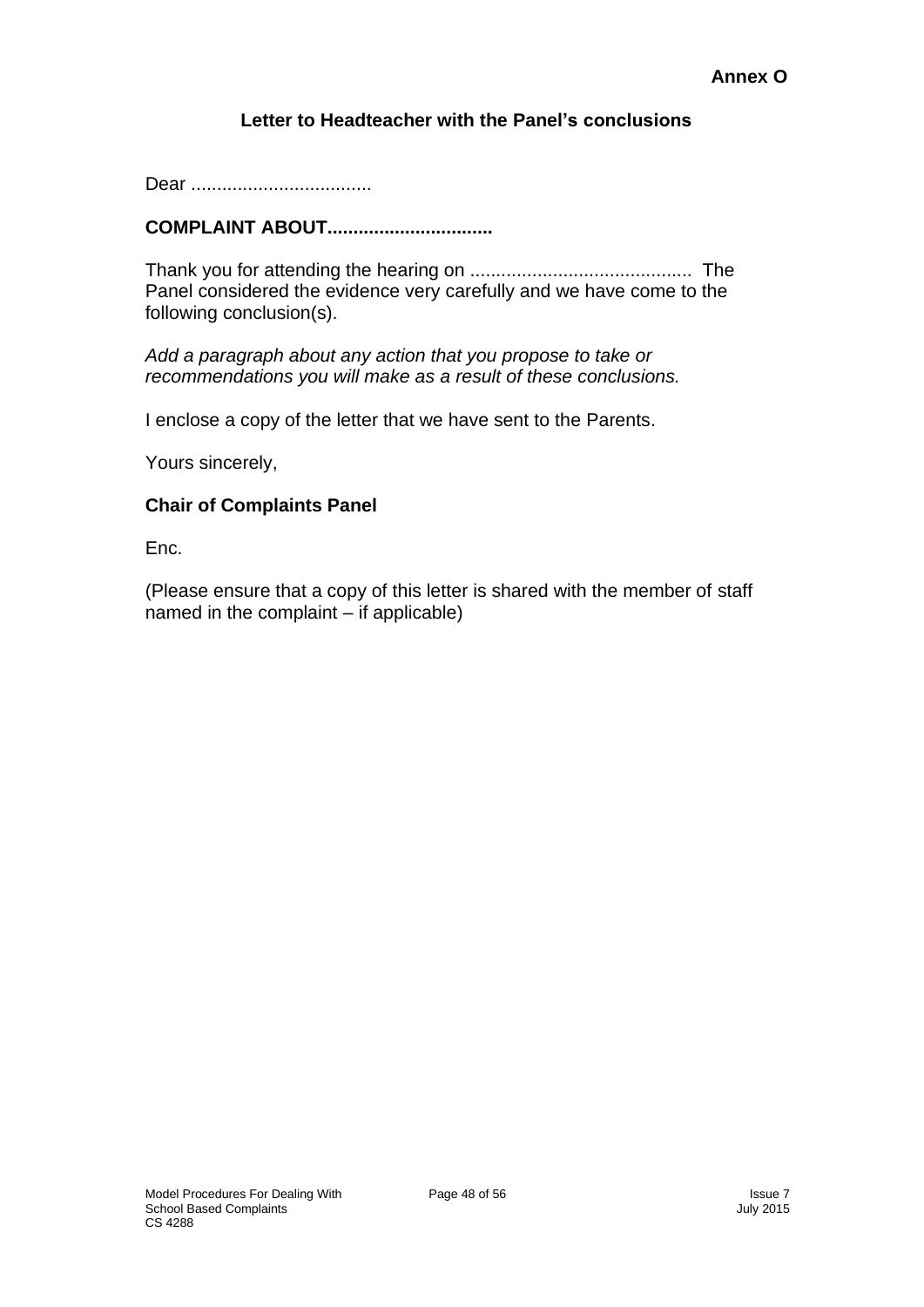#### **Annex P**

#### **STRICTLY CONFIDENTIAL**

#### **Report from the Complaints Panel**

Report on a complaint: …………………………... (give brief summary of complaint – no personal details)

Hearing date ......................................................

Panel membership

• ............................... • ............................... • ...............................

The Panel reached the following findings (exact wording from letter to the Parent(s))

The Panel asks that the following recommendations be considered by the full Governing Body meeting on ............................................

- (a)
- (b)
- (c)
- (d)
- (e)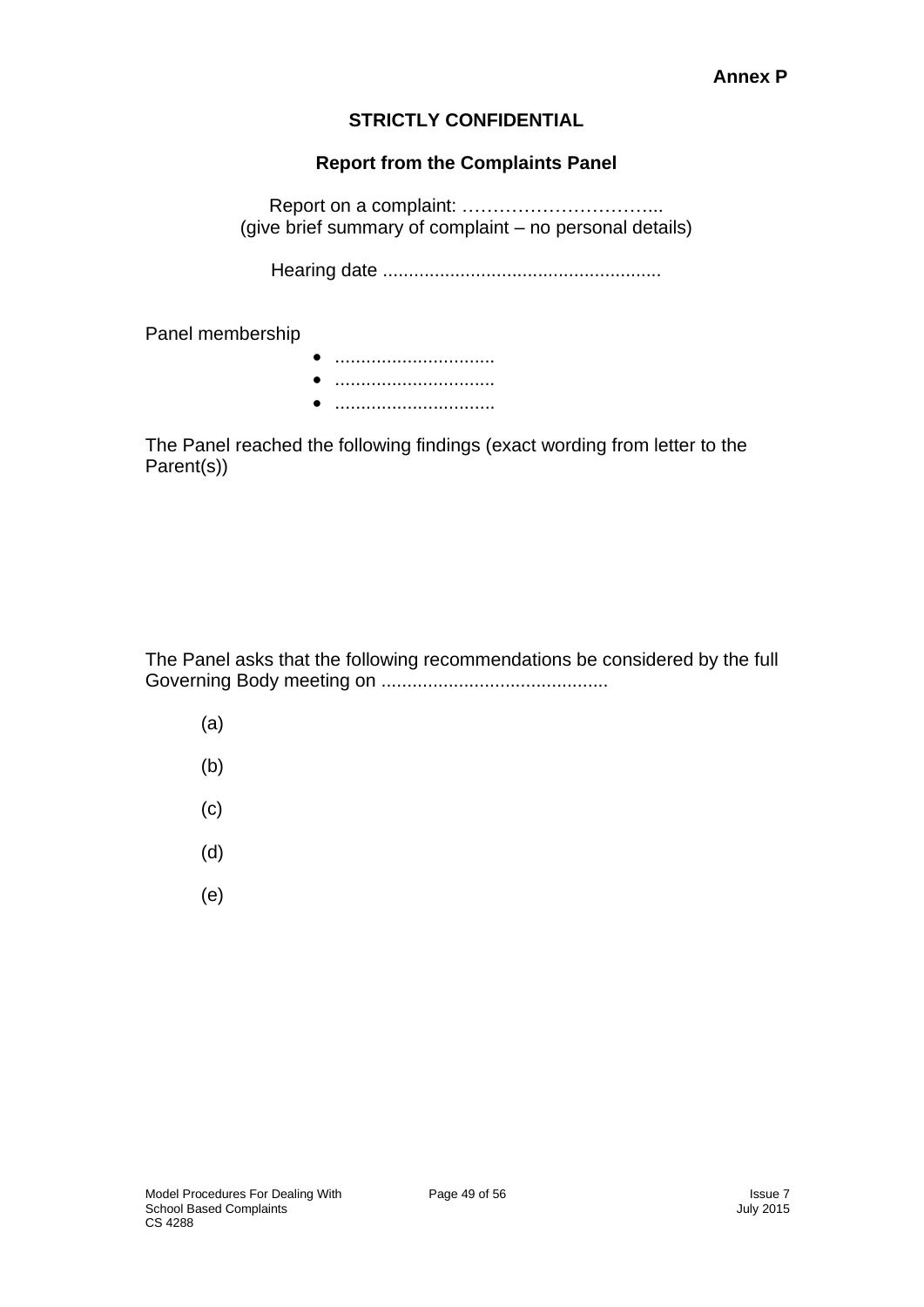#### **Copy to Complaints Team (if complaint concerns the provision of SEN)**

Complaints Team Customer Service Team County Hall **Hertford** SG13 8DF

Dear

#### **MR AND MRS .................................................... COMPLAINT ABOUT................................**

Please find enclosed the letter which we have sent to ........................... (named Parents) with the Panel's conclusions following a hearing of their complaint on .................... (date).

Yours sincerely,

#### **Chair of Complaints Panel**

Enc.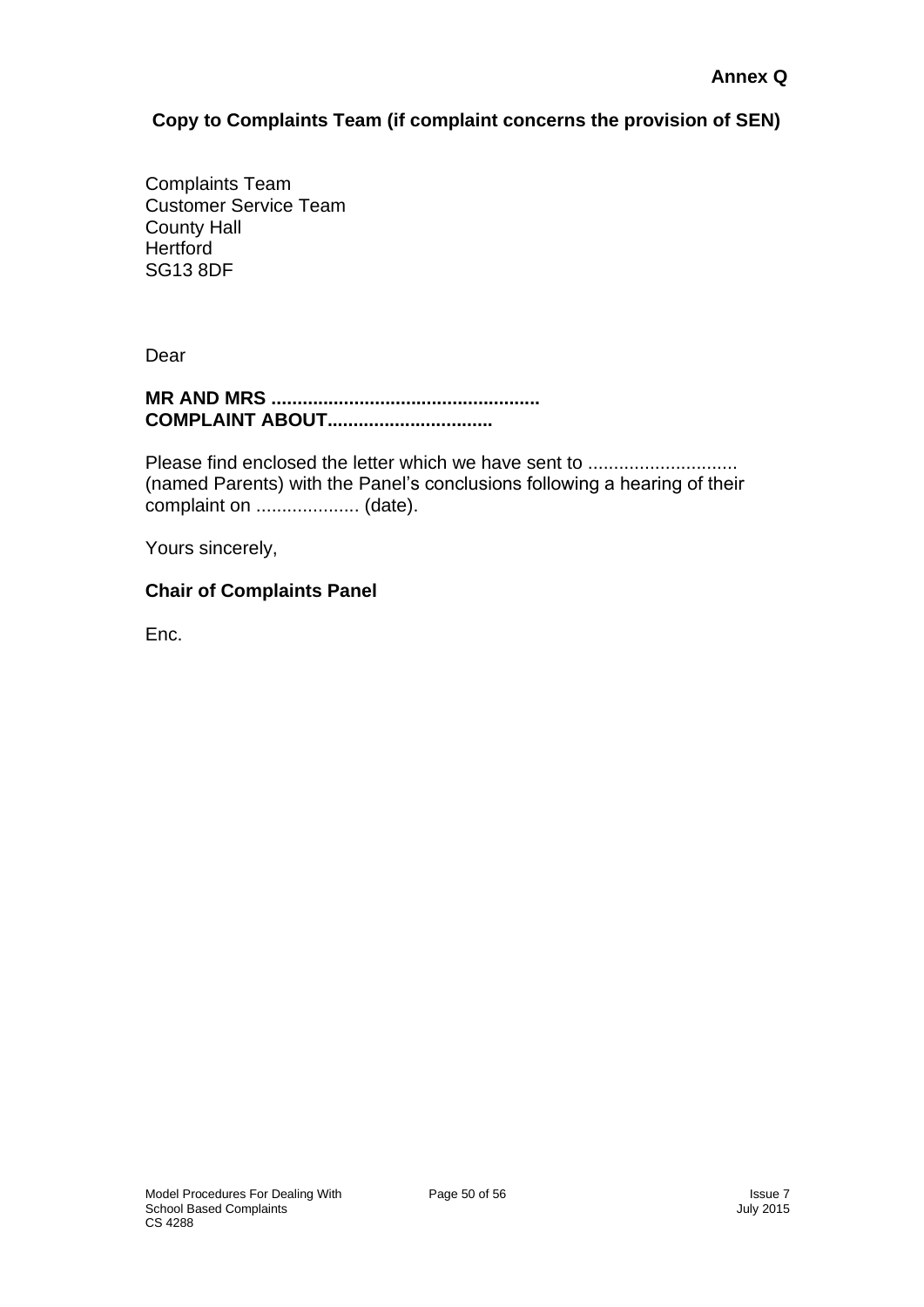#### **Letter to Parents following discussion of any recommendations by the Governing Body.**

Dear................................

#### **COMPLAINT ABOUT .................................................**

When we wrote to you with our findings following the investigation of your complaint we told you that we would be making some recommendations to the Governing Body. The Governing Body has discussed our recommendations and has agreed the following action(s).

(List actions here)

Yours sincerely,

#### **Chair of the Governing Body**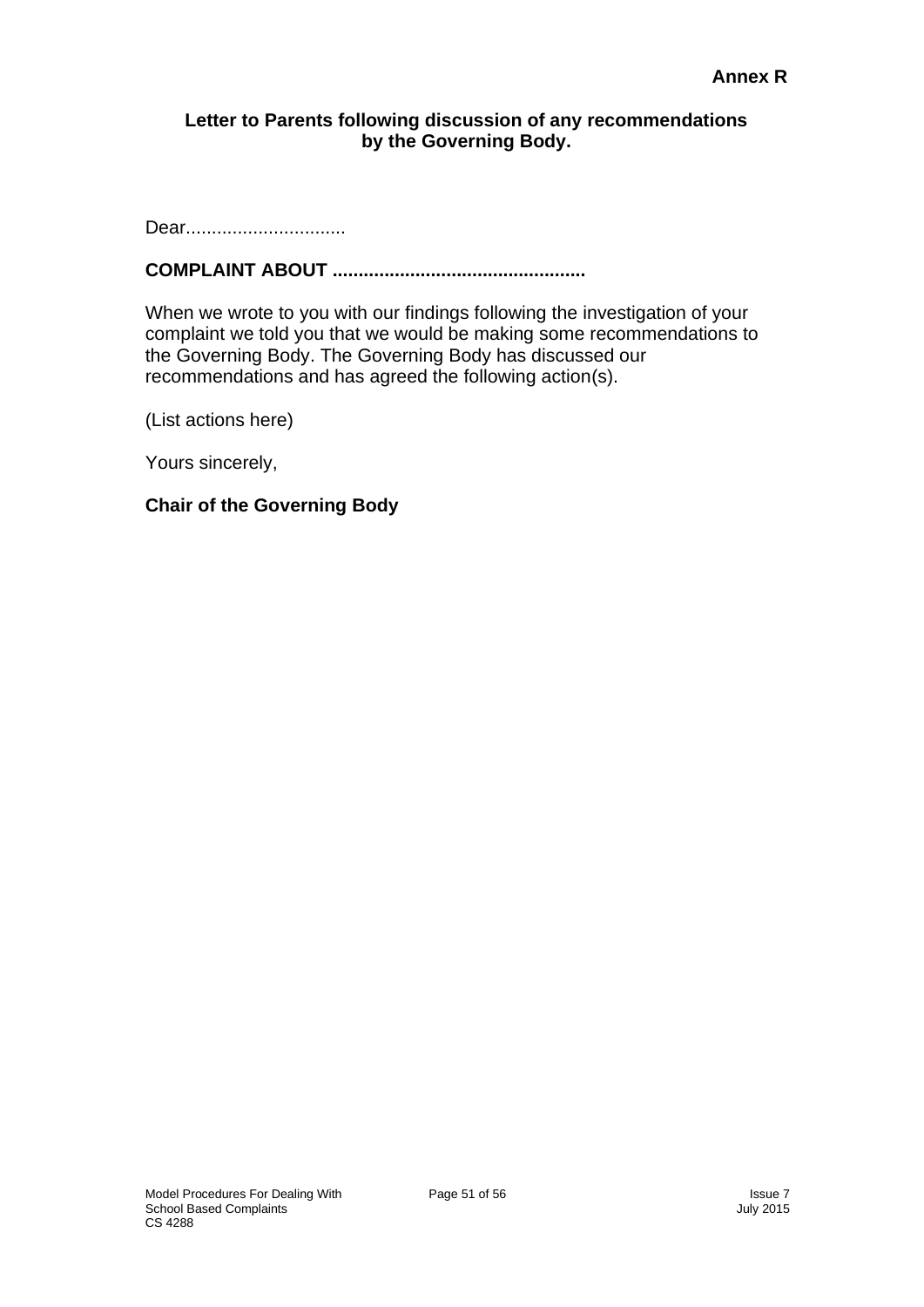#### **Letter to Parents not satisfied with the Governing Body's conclusions**

Dear..........................................

#### **Complaint about ...................................**

I am sorry to hear that you are not satisfied with the conclusions we reached in respect of your complaint. The Panel made every effort to be scrupulously fair in hearing your complaint and taking account of all the evidence presented to it.

I can confirm that the school's complaints procedure has now been exhausted.

Since this is a complaint about the provision of Special Educational Needs, you may lodge a third stage complaint with the LA. Please write to the Children's Services Complaints Team, County Hall, Hertford, SG13 8DF (Delete as appropriate).

Or

You may make a complaint to the Secretary of State at the Department for Education if you believe the Governing Body has acted outside its powers or is misusing them. The Secretary of State's address is Department for Education, Sanctuary Buildings, Great Smith Street, London, SW1P 3BT.

Yours sincerely,

#### **Chair of Complaints Panel**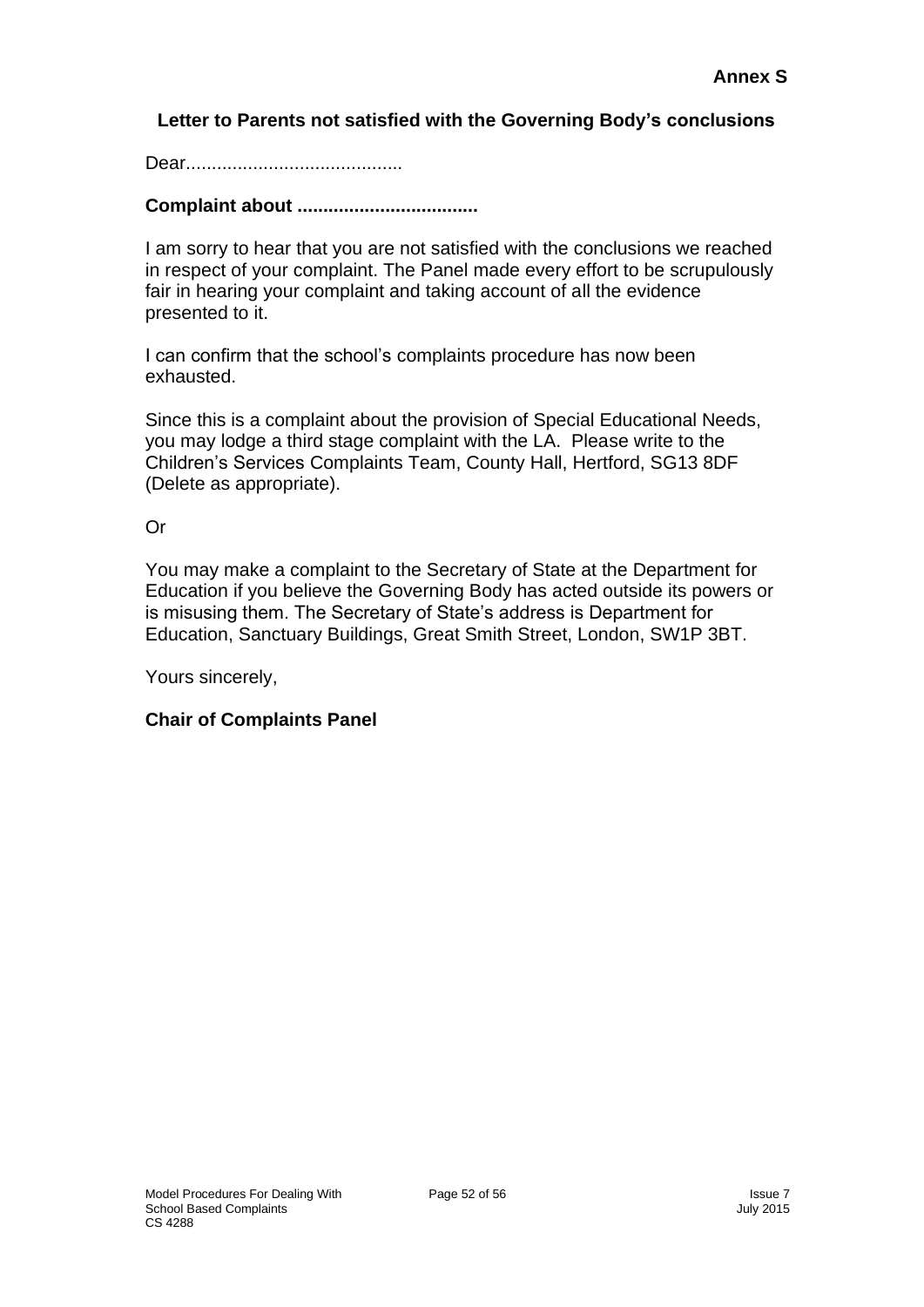# **Complaints about schools**

## **Introduction**

Hertfordshire County Council cannot deal with complaints about schools. School Governors are responsible in law for having a published complaints procedure and for responding to complaints.

# **Stage One**

Most concerns, complaints or potential complaints can be resolved by **talking to the member of school staff** concerned. The school can tell you who you should speak to first. You may wish to request a copy of the school's complaints procedure, available from the school office or website. If the concern isn't resolved by speaking to a member of staff, you should then **request a meeting with the Headteacher** who will investigate your complaint and aim to inform you of the outcome within **10 school days (2 weeks)**.

If your first contact is with individual Governors, you may be asked to take up your concerns with the Headteacher or the appropriate member of staff. A Governor should not be made aware of a potential complaint as they may be required to sit on a Panel in the event of a formal hearing (Stage Two) and should be impartial.

If your complaint is about the Headteacher, you should **write to the Chair of Governors** at the school. If your child has a Statement of Special Educational Needs (SEN) or an Education, Health and Care Plan (EHCP) you might find it helpful to talk to the Special Educational Needs Co-ordinator (SENCo) at your child's school or your child's named Special Needs Officer. The SEND Information Advice and Support Service (SENDIASS – formerly Parent Partnership) may also be able to help you.

If you have not yet raised your concerns with the school in question but contact the Local Authority instead, Council Officers will ask you for your written consent to share information regarding your complaint with the school. If you decline to provide your consent, the matter will not be taken any further. If you do provide consent, the Council will pass your concerns onto the school for action by either school staff or governors.

# **Stage Two**

If you remain dissatisfied following Stage 1 and wish to take your complaint further, the school may ask you to complete a form or write a letter addressed to the Chair of Governors. In the letter you should:

- Make it clear why you are complaining.
- Say who you have spoken to already.
- Explain what you want to happen as a result of your complaint.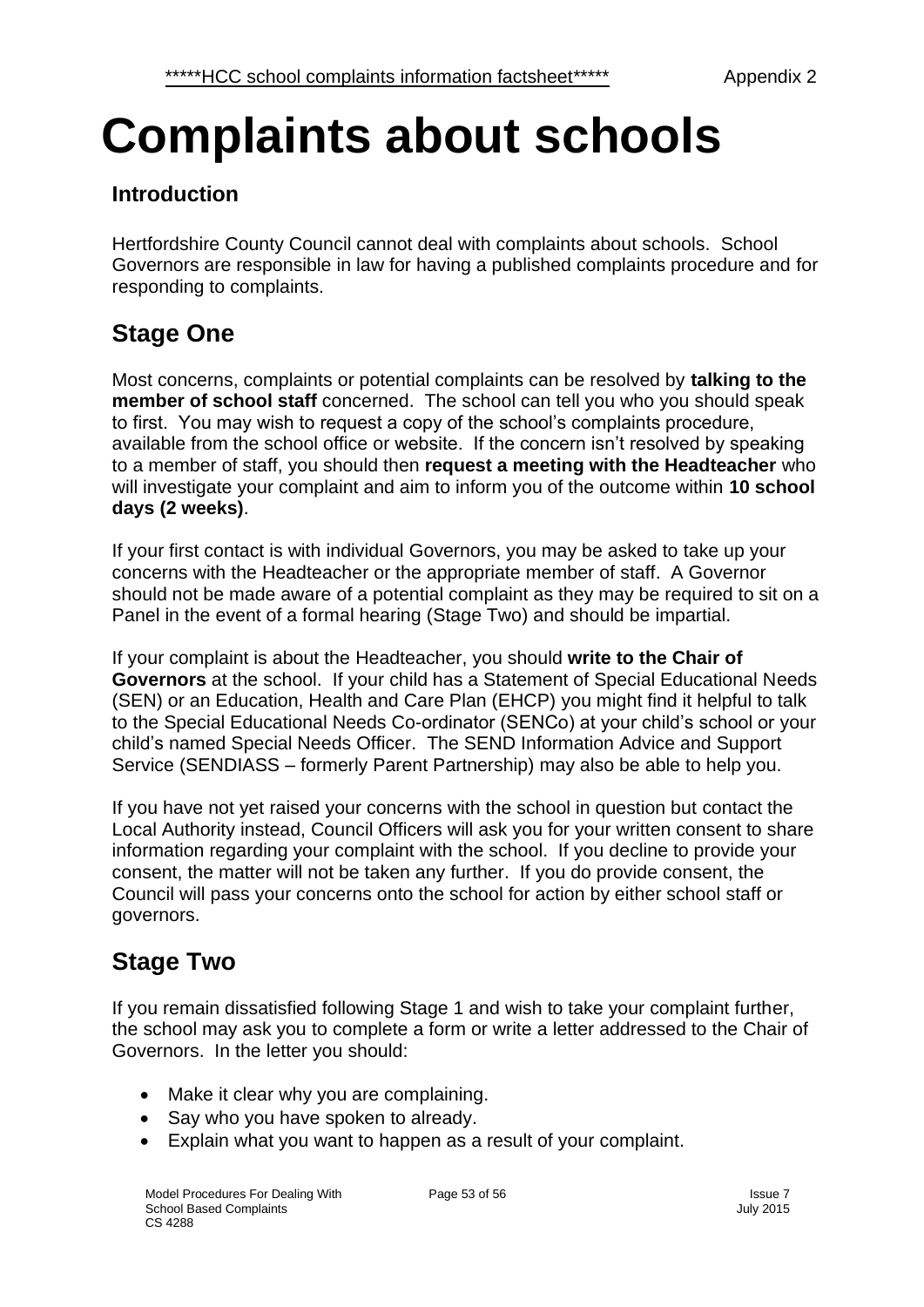The Chair of Governors will arrange for your complaint to be considered and investigated under the arrangements approved by the Governing Body. This is likely to involve a Panel of Governors. If the Chair of Governors or another Governor has been involved in discussions to help settle the disagreement at Stage 1, s/he should arrange for another Governor to take charge of the investigation. The Governor in charge of investigating the complaint may ask to meet you to discuss your concerns. The Governing Body should give you full details of how they will carry out any further investigation or formal hearing and keep you up to date with progress.

You and the school must make sure the Governors' Complaint Panel is provided with any written information or evidence you intend to use in a formal hearing. You may bring a friend, representative or interpreter to any meeting if you wish. The Chair of the Panel may invite any person who may help establish the facts of the complaint. The Chair should tell you who this person is before the meeting. If any member of staff is required by the Governing Body to attend a meeting they will have the opportunity to be accompanied or represented as they wish. A member of staff named in a complaint may also choose to attend a meeting, even if not required to do so by the Governors. They may be represented. If this happens, the school will inform you in advance.

When the Panel has fully investigated your complaint, the Chair of the Panel or the Governor in charge of the investigation will write to you to tell you the findings. These findings will be reported to the Governing Body. The Chair of Governors will then write to you confirming the outcome of your complaint and any agreed actions to be taken. The Governing Body should aim to deal with complaints within **28 school days (5½ weeks).**

For Academies, Free Schools, Studio Schools and University Technical Colleges, please seek guidance regarding Stage Two from the Education Funding Agency.

# **Stage Three**

#### **FOR ALMOST ALL COMPLAINTS, THE PROCEDURE ENDS WITH THE GOVERNING BODY AND THERE IS NO THIRD STAGE OF COMPLAINT TO THE LOCAL AUTHORITY**

If the school's complaints procedure has been exhausted and you remain dissatisfied, you can approach the Secretary of State (or the Education Funding Agency if the school is an Academy, Free School, Studio School or University Technical College). Further advice is available from the Children's Legal Centre, the Advisory Centre for Education (ACE) or Family Lives (formerly Parentline Plus).

**However, if your complaint is about the way that a school is providing for your child's Statement of Special Educational Needs or Education Health & Care Plan, you do have a third stage of complaint to the Local Authority (if the school is a Community, Voluntary-Controlled, Voluntary-Aided, Foundation or Trust school).**

In this case, you can write to the Complaints Manager who will acknowledge your complaint within five working days and inform the Chair of Governors and Headteacher. The Complaints Team will aim to investigate your complaint within 25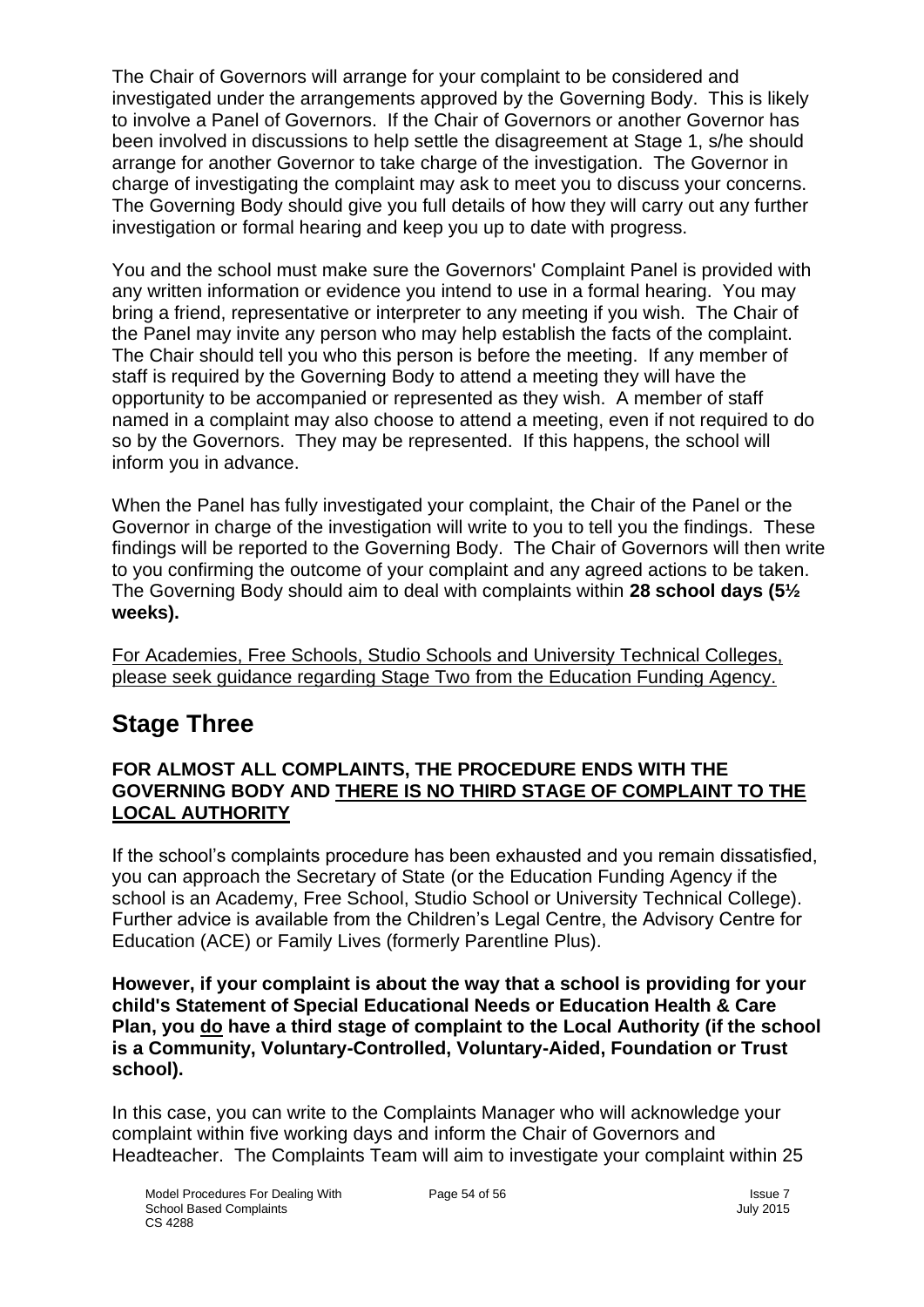working days; however the investigation may take longer (up to 65 working days) in complex cases. When your complaint has been fully investigated the Complaints Manager will write to let you know the outcome. S/he will give the reasons for the outcome, any action or proposed action to be taken and any further avenues open to you. S/he will send a copy to the Headteacher, the Chair of Governors and anyone else concerned in the investigation. Parents who remain dissatisfied following further investigation by the Local Authority have the right to complain to the Secretary of State who may decide to conduct an additional investigation.

You may also wish to contact the relevant diocese in the case of a church school:

#### *For Roman Catholic schools:*

The Director of the Education Service*,* Diocese of Westminster*,* Vaughan House, 46 Francis Street*,* London, SW1P 1QN. Email: [education@rcdow.org.uk,](mailto:education@rcdow.org.uk) Website: [www.rcdow.org.uk.](http://www.rcdow.org.uk/) Telephone: 020 7798 9005.

#### *For Church of England schools:*

The Diocesan Director of Education*,* Diocesan Office, Holywell Lodge, 41 Holywell Hill, St Albans, AL1 1HE. Email: [schools@stalbans.anglican.org,](mailto:schools@stalbans.anglican.org) Website: [www.stalbans.anglican.org.](http://www.stalbans.anglican.org/) Telephone: 01727 818170.

# **Can I complain to anyone other than the County Council?**

**FOR ALL OTHER TYPES OF COMPLAINT, INCLUDING THOSE REGARDING BULLYING, THE NATIONAL CURRICULUM OR COLLECTIVE WORSHIP IN A COMMUNITY, VOLUNTARY-CONTROLLED, VOLUNTARY-AIDED, FOUNDATION OR TRUST SCHOOL, THERE IS NO THIRD STAGE OF COMPLAINT TO THE LOCAL AUTHORITY** 

However, you can complain to the Secretary of State at the Department for Education:

The Secretary of State, Department for Education, Sanctuary Buildings, Great Smith Street, London, SW1P 3BT. Website: [www.education.gov.uk.](http://www.education.gov.uk/) Telephone: 0370 000 2288

# **Complaints about Academies, Free Schools, Studio Schools and University Technical Colleges**

Whilst they are required to have a complaints procedure in place, these types of schools operate independently of the Local Authority. Accordingly, the Local Authority is unable to investigate complaints regarding these types of schools, even if your complaint relates to Special Educational Needs provision. If you have a complaint about one of these schools which has not been satisfactorily resolved through its complaints procedure, you should contact the Education Funding Agency:

Academies Central Unit (Academy Complaints), Education Funding Agency, Earlsdon Park, 53-55 Butts Road, Coventry, CV1 3BH Email: [academyquestions@efa.education.gov.uk](mailto:academyquestions@efa.education.gov.uk)